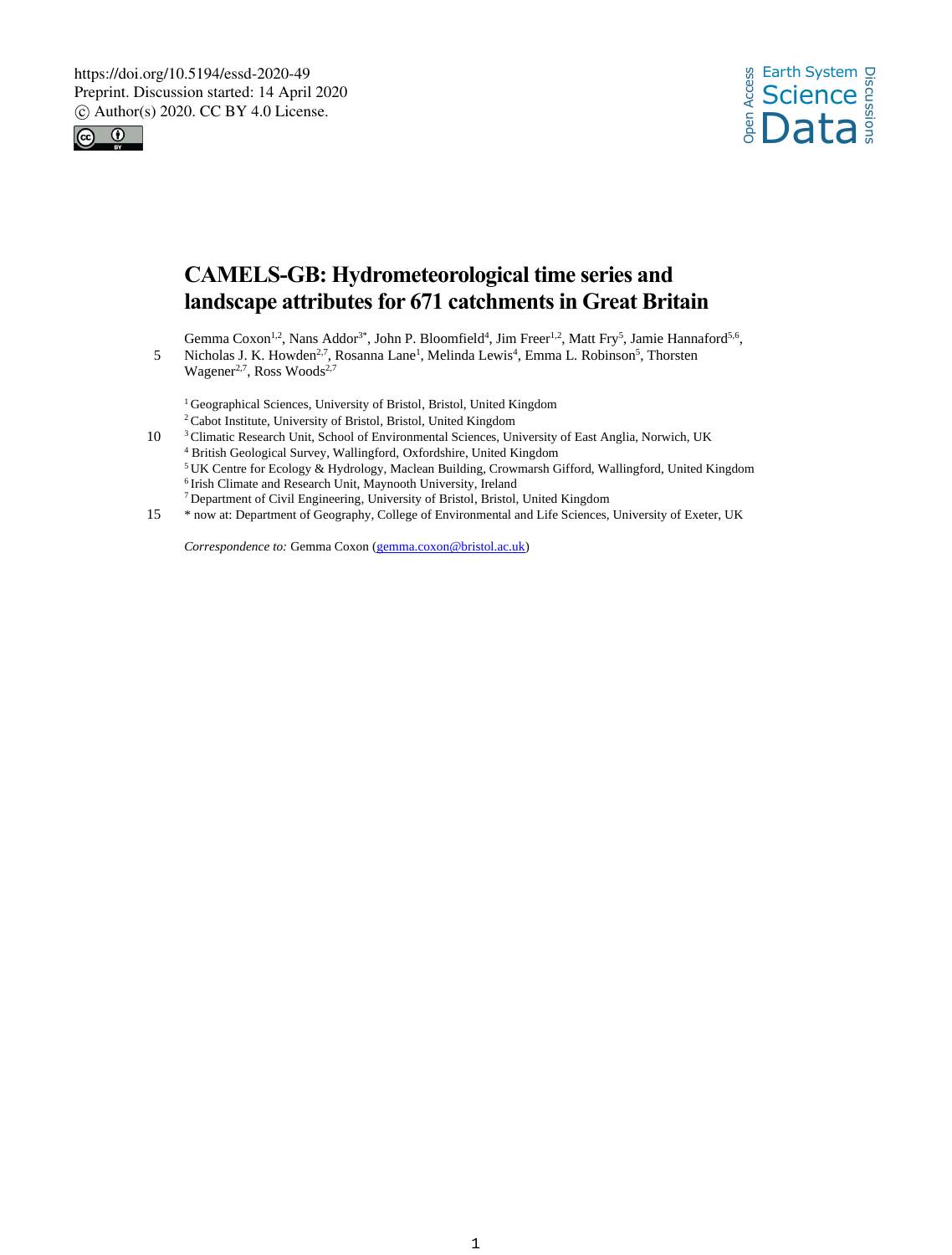



## **Abstract**

We present the first large-sample catchment hydrology dataset for Great Britain, CAMELS-GB

- 20 (Catchment Attributes and MEteorology for Large-sample Studies). CAMELS-GB collates river flows, catchment attributes and catchment boundaries from the UK National River Flow Archive together with a suite of new meteorological timeseries and catchment attributes. These data are provided for 671 catchments that cover a wide range of climatic, hydrological, landscape and human management characteristics across Great Britain. Daily timeseries covering 1970-2015 (a period
- 25 including several hydrological extreme episodes) are provided for a range of hydro-meteorological variables including rainfall, potential evapotranspiration, temperature, radiation, humidity and river flow. A comprehensive set of catchment attributes are quantified including topography, climate, hydrology, land cover, soils and hydrogeology. Importantly, we also derive human management attributes (including attributes summarising abstractions, returns and reservoir capacity in each
- 30 catchment), as well as attributes describing the quality of the flow data including the first set of discharge uncertainty estimates for Great Britain. CAMELS-GB (Coxon et al, 2020; available at https://doi.org/10.5285/8344e4f3-d2ea-44f5-8afa-86d2987543a9) is intended for the community as a publicly available, easily accessible dataset to use in a wide range of environmental and modelling analyses.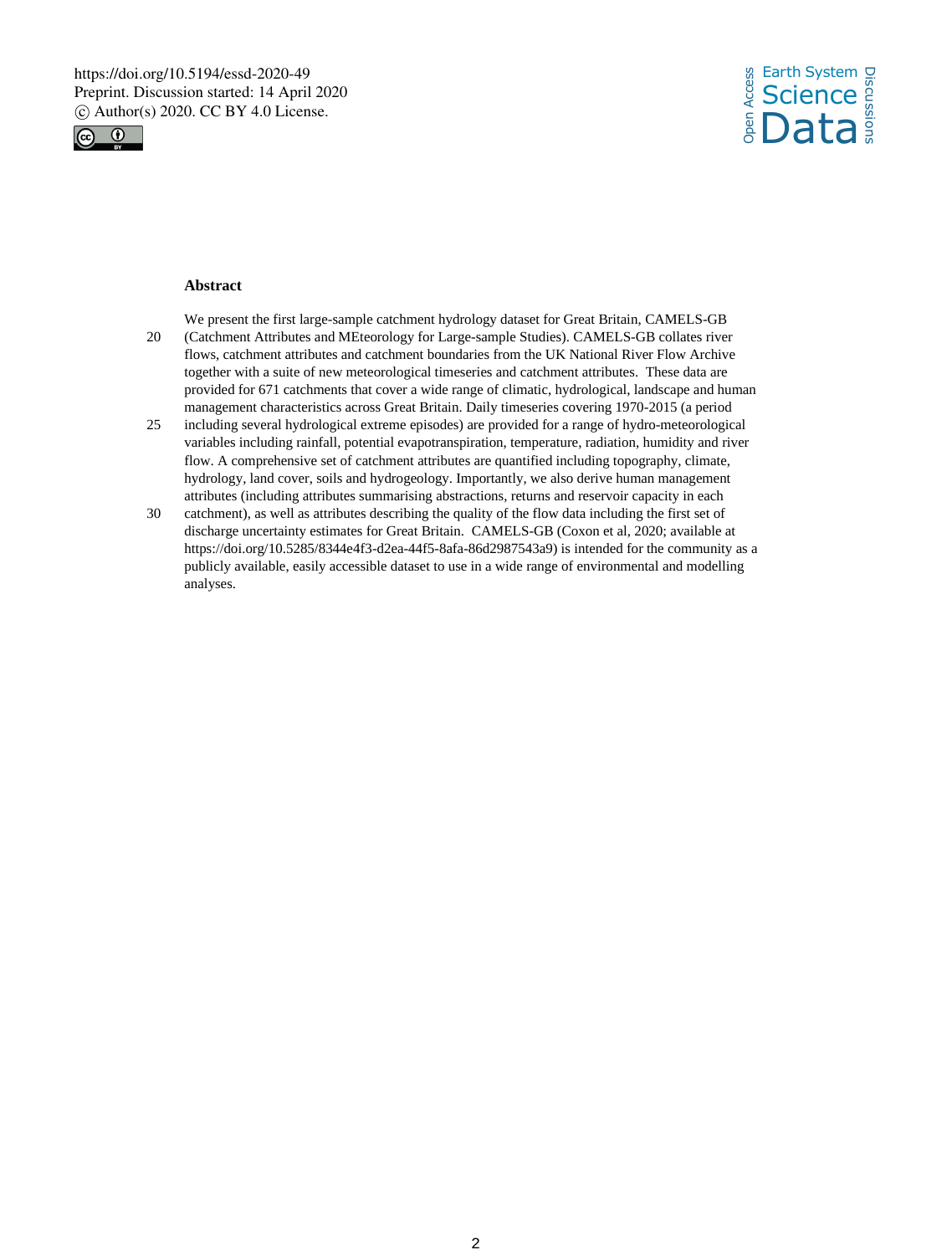



## 35 **1 Introduction**

Data underpin our knowledge of the hydrological system. They advance our understanding of water dynamics over a wide range of spatial and temporal scales and are the foundation for water resource planning and regulation. With the emergence of new digital technologies and increased monitoring of the earth system via satellites and sensors, we now have greater access to data than ever before. This

- 40 proliferation of data has been reflected in recent projects where there has been a focus on sharing data and collaborative research (SWITCH-ON; Ceola et al., 2015), collecting new datasets through the creation of terrestrial environmental observatories (TERENO; Zacharias et al., 2011) or the Critical Zone Observatories (CZO; Brantley et al., 2017), and cloud based resources for modelling and visualising large datasets such as the Environmental Virtual Observatory (EVO; Emmett et al., 2014)
- 45 and the CUASHI hydrodesktop (Ames et al., 2012).

To synthesize hydrologically relevant data and learn from differences between catchments, several large-sample hydrological datasets have been produced over the last decades. These datasets rely on complementary data sources to provide the community with hydrometeorological time series and landscape attributes enabling the characterisation of dozens to thousands of catchments (see Addor et

- 50 al., 2019 for a review). Many studies have demonstrated the importance of large sample catchment datasets for understanding regional variability in model performance (Coxon et al., 2019; Kollat et al., 2012; Lane et al., 2019; Newman et al., 2015; Perrin et al., 2003), testing model behaviour and robustness under changing climate conditions (Coron et al., 2012; Fowler et al., 2016; Werkhoven et al., 2008), understanding variability in catchment behaviour including hydrologic signatures and
- 55 classification (Sawicz et al., 2011; Yadav et al., 2007), assessing trends in hydro-climatic extremes (Berghuijs et al., 2017; Blöschl et al., 2017; Gudmundsson et al., 2019; Hannaford and Buys, 2012; Stahl et al., 2010), exploring model and data uncertainty (Coxon et al., 2014; Westerberg et al., 2016) and regionalising model structures and parameters (Lee et al., 2005; Merz and Blöschl, 2004; Mizukami et al., 2017; Parajka et al., 2005; Pool et al., 2019; Singh et al., 2014).
- 60 However, while the number of studies involving data from large samples of catchments is rapidly increasing, publicly available large sample catchment datasets are still rare. Researchers spend considerable time and effort compiling large sample catchment datasets, yet these datasets are rarely made available to the community due to data licensing restrictions, strict access policies or because of the time required to make these datasets readily usable (Addor et al., 2019; Hannah et al., 2011;
- 65 Nelson, 2009; Viglione et al., 2010). Notable exceptions of open-source, large-sample, catchment datasets include the MOPEX dataset that includes hydro-meteorological timeseries and catchment attributes for 438 US catchments (Duan et al., 2006), the CAMELS dataset that covers 671 US catchments (Catchment Attributes and MEteorology for Large-Sample studies, Addor et al., 2017; Newman et al., 2015), the CAMELS-CL dataset that contains data for 516 catchments across Chile
- 70 (Alvarez-Garreton et al., 2018) and the Canadian model parameter experiment (CANOPEX) database (Arsenault et al., 2016). Because daily streamflow records often cannot be redistributed, researchers have computed streamflow indices (hydrological signatures) and made them publicly available together with catchment attributes. This is the approach selected for the Global Streamflow Indices and Metadata Archive (Do et al., 2018; Gudmundsson et al., 2018), which includes >35,000
- 75 catchments globally, and the dataset produced by Kuentz et al., (2017) which includes data for >30,000 catchments across Europe. Overall, datasets for large samples of catchments are vital to advance knowledge on hydrological processes (Falkenmark and Chapman, 1989; Gupta et al., 2014; McDonnell et al., 2007; Wagener et al., 2010), to underpin common frameworks for model evaluation across complex domains (Ceola et al., 2015) and ensure hydrological research is reusable and 80 reproducible through the use of common datasets and code (Buytaert et al., 2008; Hutton et al., 2016).
- In Great Britain, there is a wide availability of gridded, open source datasets and free access to

quality-controlled river flow data via the UK National River Flow Archive (NRFA). While this is a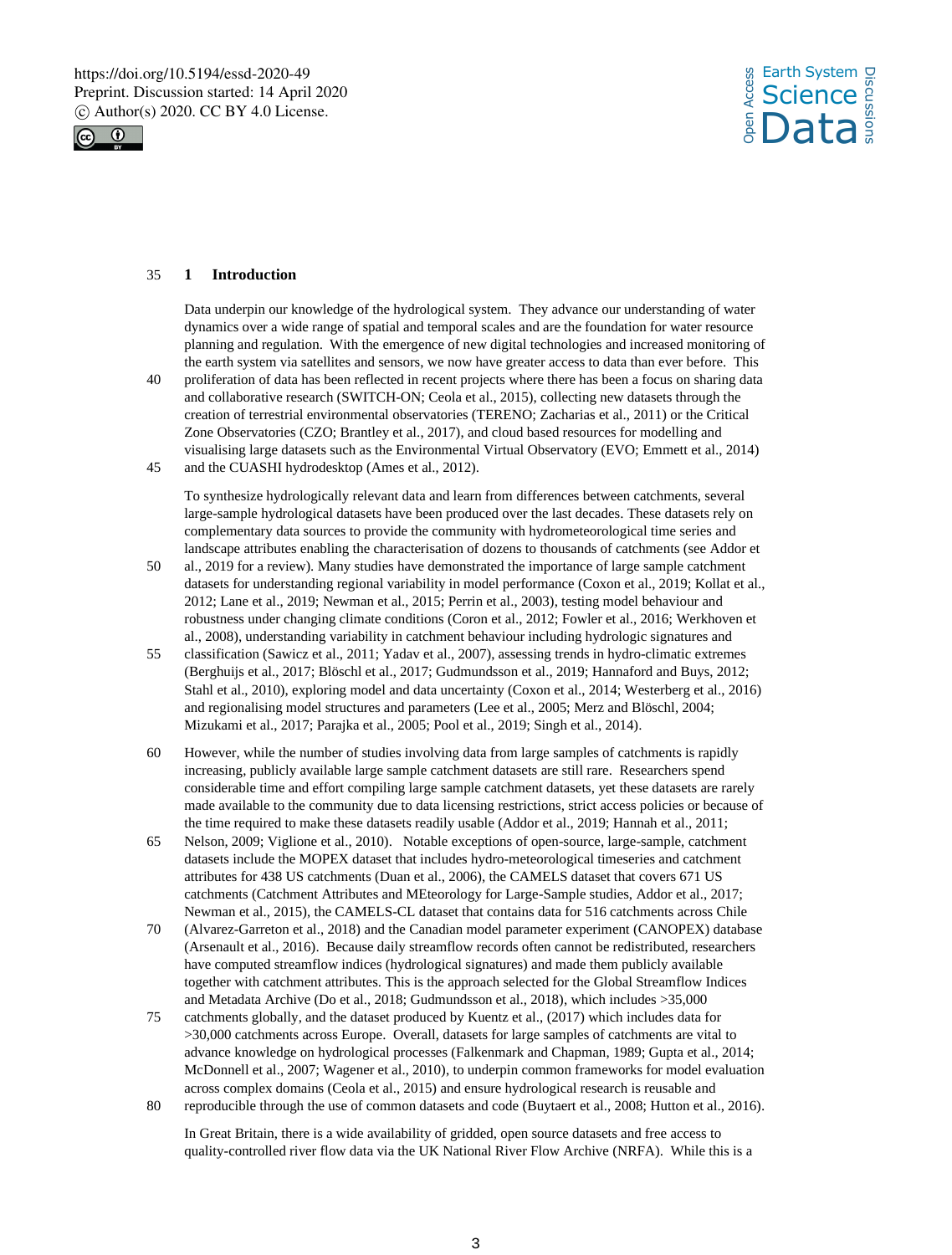



large resource of open data by international standards, these datasets have not yet been combined and processed over a consistent set of catchments and made publicly available in a single location.

85 Further these are dynamic datasets subject to change which cannot support consistent repeatable analysis. Finally, the range of variables and catchment attributes is more limited than other largesample datasets such as CAMELS.

To address this data gap, we produced the CAMELS-GB dataset (Coxon et al., 2020). CAMELS-GB collates river flows, catchment attributes and catchment boundaries from the NRFA together with a

90 suite of new meteorological timeseries and catchment attributes for 671 catchments across Great Britain. In the following sections we describe the key objectives behind CAMELS-GB and how they have shaped the content of the dataset. We also provide a comprehensive description of all data contained within CAMELS-GB including 1) its source data, 2) how the timeseries and attributes were produced and 3) a discussion of the associated limitations.

## 95 **2 Objectives**

CAMELS (Catchment Attributes and MEteorology for Large-sample Studies) began as an initiative to provide hydro-meteorological timeseries (Newman et al., 2015) and catchment attributes covering climatic indices, hydrologic signatures, land cover, soil and geology (Addor et al., 2017) for the contiguous United States. Since then, the dataset has been used widely in other studies (e.g. Addor et

- 100 al., 2018; Gnann et al., 2019; Pool et al., 2019; Tyralis et al., 2019) and has provided the framework for the production of similar datasets. CAMELS for Chile (CAMELS-CL, Alvarez-Garreton et al., 2018) was released and CAMELS datasets for other countries are in production (Brazil and Australia). While each CAMELS dataset has unique features (for example CAMELS-CL provides snow water equivalent estimates and CAMELS-GB characterises uncertainties in streamflow timeseries), all the
- 105 CAMELS datasets consistently apply the same core objective; make hydrometeorological time series and landscape attributes for a large-sample of catchments publicly available. They strive to use the same open-source code, variable names and datasets in order to increase the comparability and reproducibility of hydrological studies. In creating the CAMELS-GB dataset, we wanted to build on the successful CAMELS blueprint to provide a large-sample catchment dataset for Great Britain based
- 110 on four core objectives.

Firstly, we wanted to build on the wealth of data already available for GB catchments but synthesize the diverse range of data into a single, consistent, up-to-date dataset. The UK has a rich history of leading research in catchment hydrology and integrating large samples of data for many catchments. For example, the Flood Studies Report (NERC, 1975) extracted high rainfall events, peak flows and

- 115 catchment characteristics for 138 catchments to support flood estimation using catchment characteristics. The UK NRFA contains a wealth of data (including flow timeseries, catchment attributes, catchment masks) for the UK gauging station network which contains approximately 1,500 gauging stations as summarised in the UK Hydrometric Register (Marsh and Hannaford, 2008). Where possible, we have made use of the existing data available on the NRFA in CAMELS-GB to
- 120 ensure consistency and to avoid duplicating efforts. We also build on these existing datasets by providing new catchment attributes and timeseries that are currently not available on the NRFA (e.g. potential-evapotranspiration, temperature, soils and human impacts).

Secondly, we wanted to provide a large-sample catchment dataset for Great Britain based on information that i) are sufficiently detailed to enable the exploration of hydrological processes at the

125 catchment scale, ii) are well documented (ideally in open-access peer-reviewed journals), iii) rely on state-of-the-art methods and iv) include recent observations. Consequently, some catchment attributes currently available on the NRFA have been re-calculated for CAMELS-GB as better quality or higher spatial resolution datasets are now available (e.g. to derive land cover and hydrogeological attributes). This also means that we have primarily used the best available national datasets for the derivation of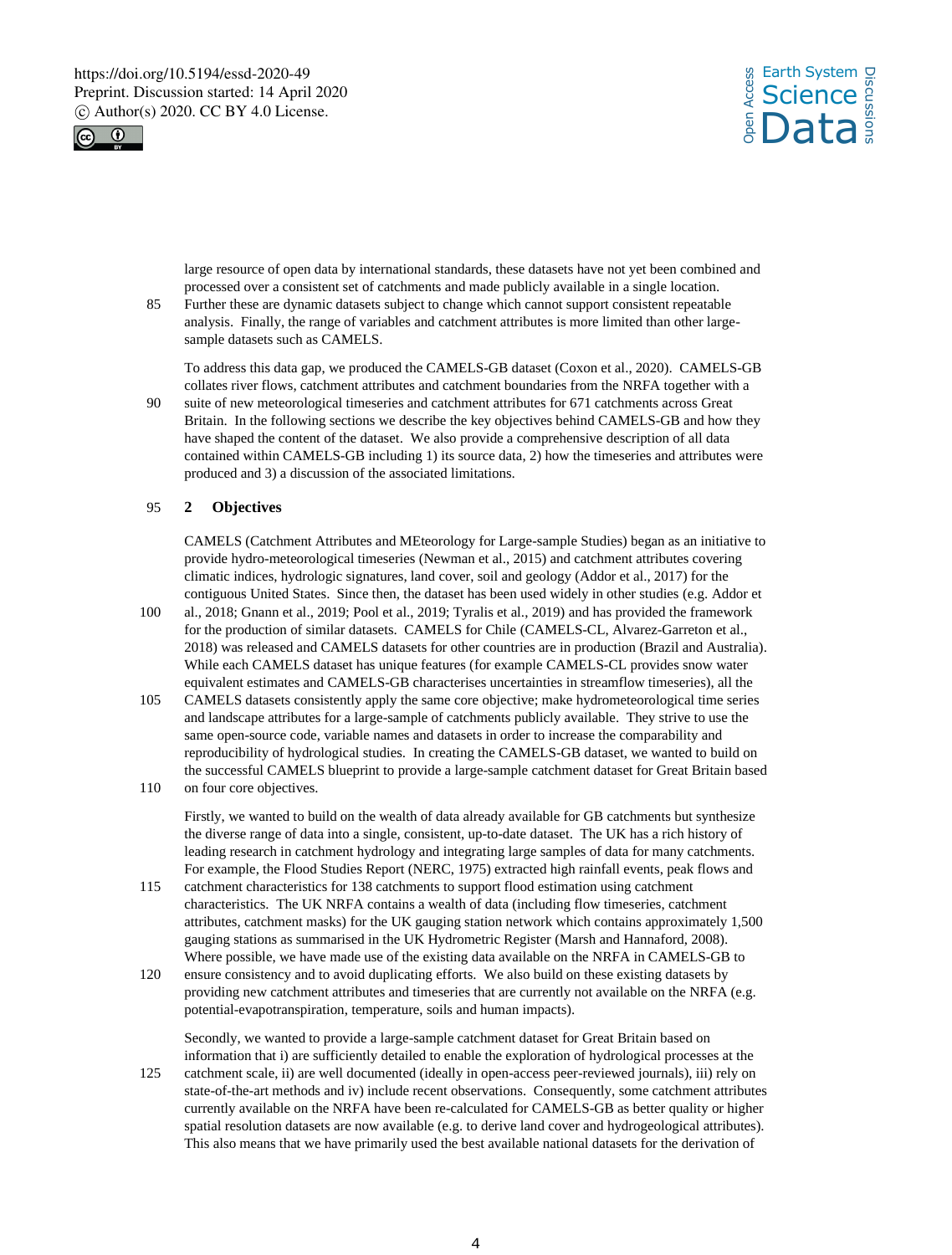



130 the catchment timeseries and attributes. These timeseries and attributes can be compared at a later stage to estimates to be derived from global datasets.

Thirdly, we wanted to provide qualitative and quantitative estimates of the limitations/uncertainties of the data provided in CAMELS-GB. Characterising data uncertainties is crucial as different data collection techniques or quality standards can bias comparisons between catchments. By providing

135 quantitative estimates of uncertainty (including the first set of national discharge uncertainty estimates), we hope to raise awareness and encourage users of the dataset to consider these uncertainties in their analyses.

Finally, where possible, we have ensured that the underlying datasets (such as gridded geophysical and meteorological data) are publicly available to allow reproducibility and reusability.

# 140 **3 Catchments**

The catchments included in the CAMELS-GB dataset were selected from the UK NRFA Service Level Agreement (SLA) Network. Approximately half of the NRFA gauging stations are designated as SLA stations in collaboration with measuring authorities (as described in Dixon et al., 2013; Hannaford, 2004), embracing catchments which are considered to contribute most to the overall

- 145 strategic utility of the gauging network. Selection criteria include hydrometric performance, representativeness of the catchment, length of record and degree of artificial disturbance to the natural flow regime. The flow records for these SLA stations are subject to an additional level of validation on the NRFA and are also used to calculate performance metrics that quantify completeness and quality (see the methods and metrics outlined in Dixon et al., 2013 and Muchan and Dixon, 2014).
- 150 This process focuses on the credibility of flows in the extreme ranges and the need to maintain sensibly complete time series, thus providing good quality and long time series for CAMELS-GB. All gauges from the UK SLA network are included in CAMELS-GB except catchments from Northern Ireland (due to a lack of consistent meteorological datasets across the UK) and two gauges where no suitable surface area catchment could be derived. This results in a total of 671 catchments covering a
- 155 wide range of climatic and hydrologic diversity across GB that is representative of the wider gauging network (see Supplement Fig S1 for a comparison of key attributes for the CAMELS-GB catchments and all GB gauged catchments).

In keeping with the CAMELS-CL dataset (Alvarez-Garreton et al., 2018), we chose to include both non-impacted and human impacted catchments in the dataset complemented with catchment attributes 160 on the size and type of human impacts these catchments experience. Human impacted catchments are

provided to support the current IAHS Panta Rhei decade which is focused on how the water cycle is impacted by human activities (McMillan et al., 2016; Montanari et al., 2013) and also enable national scale hydrological modelling and analyses across catchments that are impacted by reservoirs, abstractions and land use change.

#### 165 **4 Catchment Masks**

Catchment masks are provided in the dataset to allow other users to create their own catchment hydrometeorological timeseries and attributes from gridded datasets not used in this study. The catchment masks were derived from CEH's Integrated Hydrological Digital Terrain Model (IHDTM; Morris and Flavin, 1990) and a set of 50m flow direction grids. The flow direction grids are based on a Digital

170 Elevation Model and contours from the UK Ordnance Survey Land-Form Panorama dataset (now withdrawn and superseded by OS Terrain 50) and hydrologically corrected by "burning in" rivers using CEH's 1:50K digital river network (Moore et al., 2000). The catchment boundaries were created using bespoke code for identifying all IHDTM cells upstream of the most appropriate grid cell to represent the gauging station location and generating a meaningful "real-world" boundary around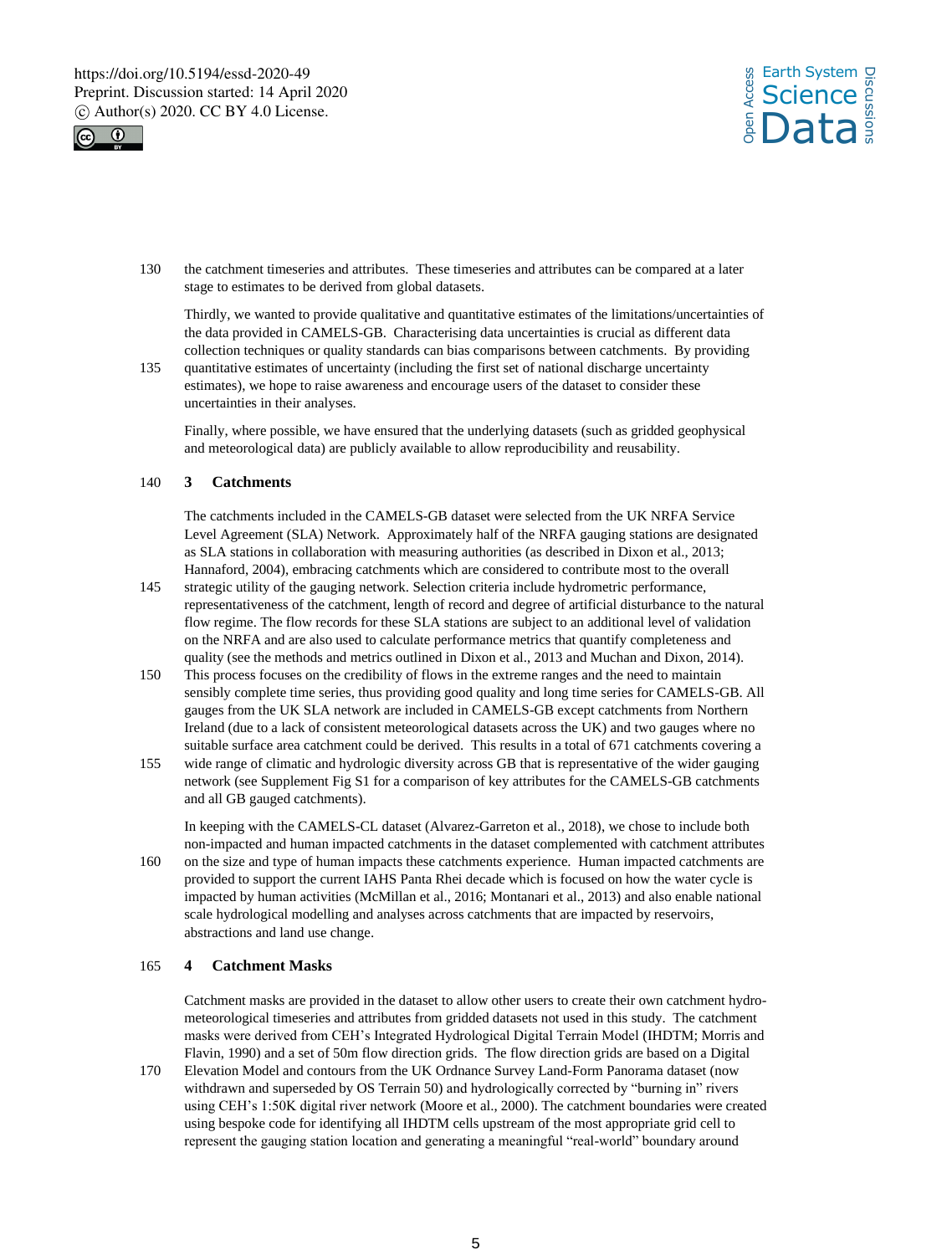



175 these cells. Catchment masks are provided as shapefiles in the OSGB 1936 co-ordinate system (British National Grid).

ASCII files were generated from the shapefiles by converting the shapefile onto a 50m raster grid and then exporting the rasters to individual ascii files. These files are used to calculate all catchment averaged time series and attributes in CAMELS-GB. To calculate the catchment average

180 timeseries/attribute for each dataset, the 50m grid cells in each catchment mask were assigned a value from the respective dataset grid cell (determined by which dataset grid cell the lower left hand corner of the mask grid cell lay within) and an arithmetic mean of these values were calculated (unless specified otherwise). This ensures a weighted average is calculated that accounts for the differences in grid cell sizes between the catchment mask (on a 50m grid) and any other datasets (often on a 1km 185 grid). This is particularly important for smaller catchments in areas of highly variable data.

It is important for users to note that as the topographical boundaries are used throughout the study to quantify the hydrometeorological timeseries and attributes, this could mean significant errors where the catchment area is poorly defined.

# **5 Time Series Data**

- 190 Daily meteorological and hydrological time series data are provided for the 671 CAMELS-GB catchments including flow, rainfall, potential evapotranspiration, temperature, short-wave radiation, long-wave radiation, specific humidity and wind speed (summarised in Table 1). These datasets were chosen for inclusion in CAMELS-GB to cover the common forcing and evaluation data needed for catchment hydrological modelling, to allow users to derive different estimates of potential
- 195 evapotranspiration and to provide the key hydro-meteorological data for catchment characterisation.

Hydro-meteorological timeseries data for the 671 catchments were obtained from a number of datasets for a 45 year time period from the  $1<sup>st</sup>$  October  $1970 - 30<sup>th</sup>$  September 2015. These long time series enable the dataset's use in trend-analysis, provide a valuable dataset for model forcing and evaluation and ensures the robust calculation of hydro-climatic signatures. These long time series

- 200 also cover a wide range of nationally important climatic events such as the 1976 drought and 2007 floods (see summaries of UK drought and flood episodes for a more extensive review including Folland et al., 2015; Marsh et al., 2007; Stevens et al., 2016). From previous analyses, it is important to note that there are key known non-stationarities over this period in hydro-meteorological data for GB. For example, seasonal changes in precipitation have been well documented (Jenkins et al., 2009)
- 205 and linked to changes in river flow (Hannaford and Buys, 2012; Harrigan et al., 2018).

## **5.1 Meteorological Timeseries**

Meteorological timeseries were derived from high-quality national gridded products chosen for their high spatial resolution (1km<sup>2</sup>), long time series availability and basis on UK observational networks. For each of the meteorological datasets, daily time series of catchment areal averages were calculated 210 using the catchment masks and methods described in Section 3. These timeseries are available for all

CAMELS-GB catchments with no missing data.

Daily rainfall timeseries were derived from the CEH Gridded Estimates of Areal Rainfall dataset (CEH-GEAR) (Keller et al., 2015; Tanguy et al., 2016). This dataset consists of 1km<sup>2</sup> gridded estimates of daily rainfall for Great Britain and Northern Ireland from 1<sup>st</sup> January 1961 - 31<sup>st</sup>

215 December 2015. The daily rainfall grids are derived using natural neighbour interpolation of a national database of quality-controlled, observed precipitations from the Met Office UK rain gauge network. It should be noted that the rainfall timeseries available in CAMELS-GB use the same underlying data but are not identical to catchment average rainfall series available from the NRFA which are derived using only 1km grid cells with >50% of their area within the catchment boundary.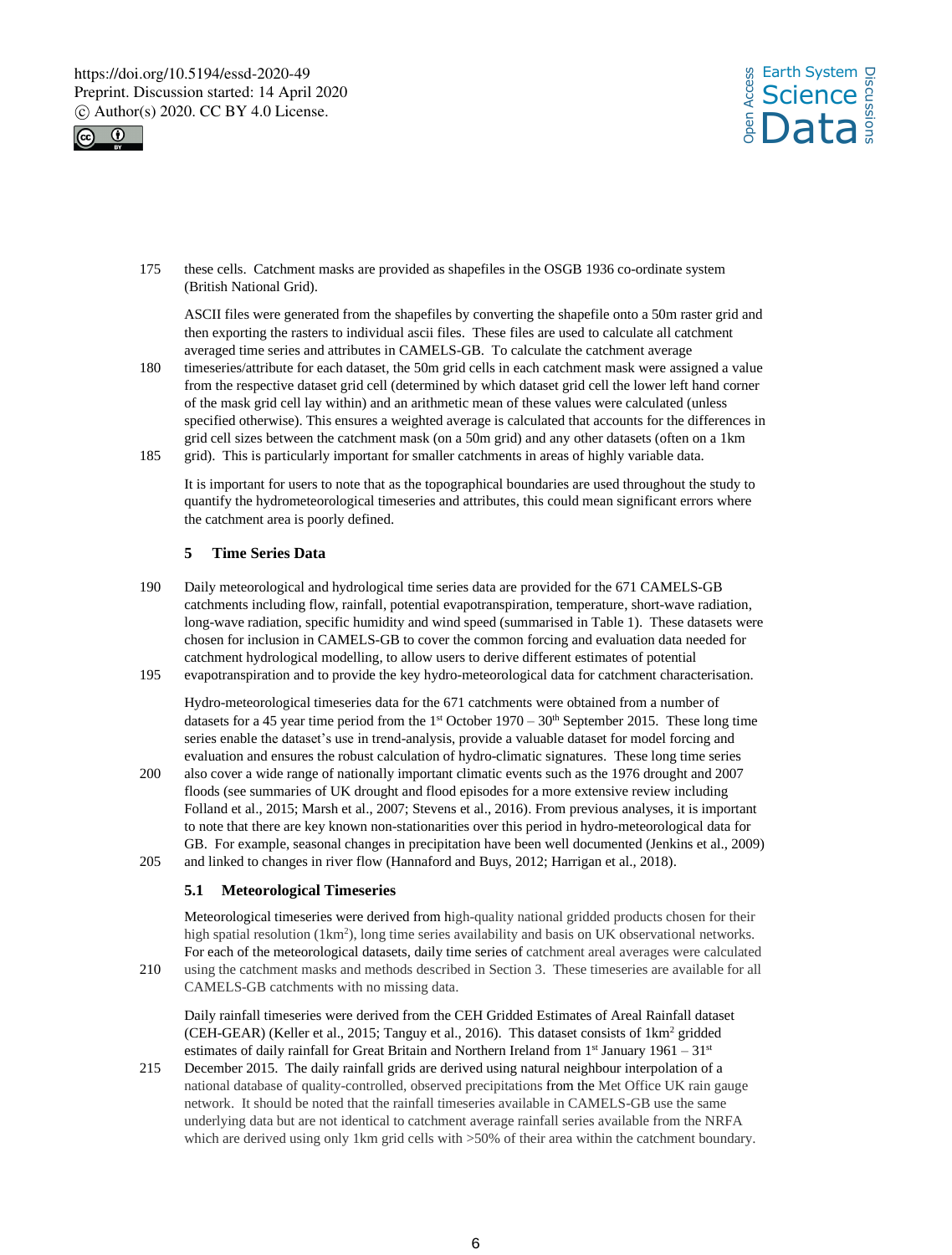



220 Daily meteorological timeseries were derived from the Climate Hydrology and Ecology research Support System meteorology dataset (CHESS-met; Robinson et al., 2017a). The CHESS-met dataset consists of daily  $1 \text{km}^2$  gridded estimates for Great Britain from  $1^{\text{st}}$  January  $1961 - 31^{\text{st}}$  December 2015 and includes several meteorological variables derived from observational data (see Table 1). CHESS-met was derived from the observation-based MORECS, which is a 40 km resolution gridded

- 225 dataset, derived by interpolating daily station data (Hough and Jones, 1997; Thompson et al., 1981). The CHESS-met variables are obtained by downscaling MORECS variables to 1 km resolution and adjusting for local topography using lapse rates, modelled wind speeds and empirical relationships. CHESS-met air temperature and wind speed were directly downscaled from MORECS, specific humidity was calculated from MORECS vapour pressure, downward short-wave radiation was
- 230 calculated from MORECS sunshine hours while long-wave radiation was calculated from the downscaled temperature, vapour pressure and sunshine hours (see Robinson et al 2017b for details).

Daily potential evapotranspiration timeseries were derived from the Climate Hydrology and Ecology research Support System Potential Evapotranspiration dataset (CHESS-PE; Robinson et al., 2016). The CHESS-PE dataset consists of daily 1km<sup>2</sup> gridded estimates of potential-evapotranspiration for

- 235 Great Britain from  $1<sup>st</sup>$  January 1961 31 $<sup>st</sup>$  December 2015. Potential evapotranspiration is calculated</sup> using the Penman-Monteith equation and CHESS-met datasets (see Robinson et al., 2017b). In recognition of the uncertainty in PET estimates, we provide two estimates of potential evapotranspiration available from CHESS-PE. The first estimate (PET) is calculated using the Penman-Monteith equation for FAO-defined well-watered grass (Allen et al., 1998) and is used to
- 240 calculate all subsequent PET catchment attributes provided in CAMELS-GB. This estimate only accounts for transpiration and doesn't allow for canopy interception. The second estimate (PETI) uses the same meteorological data and the Penman-Monteith equation for well-watered grass but a correction is added for interception on days where rainfall has occurred (Robinson et al., 2017b). The seasonal differences between these two data products can be seen in Figure S10b (supplementary
- 245 information). Generally, the PETI estimate with the interception correction is higher because interception is a more effective flux than transpiration under the same meteorological conditions. CHESS PETI can be between 5%-25% higher than CHESS PET at the grid-box level, whereas at a regional level, CHESS PETI is 7% higher than PET in England and 11% higher than PET in Scotland overall (Robinson et al., 2017b). In comparison to other PET products commonly used in GB, the
- 250 CHESS PETI estimate is similar to grass-only MORECS (the United Kingdom Meteorological Office rainfall and evaporation calculation system; Hough and Jones, 1997) which has its own interception correction.

## **5.2 Hydrological Timeseries**

Daily streamflow data for the 671 gauges were obtained from the UK NRFA on the 27<sup>th</sup> March 2019 255 using the NRFA API (https://nrfaapps.ceh.ac.uk/nrfa/nrfa-api.html, last access 11 December 2019). This data is collected by measuring authorities including the Environment Agency (EA), Natural Resources Wales (NRW) and Scottish Environmental Protection Agency (SEPA) and then quality controlled, on an ongoing annual cycle, before being uploaded to the NRFA site. Data are provided in  $m<sup>3</sup> s<sup>-1</sup>$  and mm day<sup>-1</sup> calculated using catchment areas derived from the catchment boundaries

260 described in Section 4.

Figure 1a shows the flow data availability for all gauges contained in the CAMELS-GB dataset covering different time periods. Over the 46 year time period  $(1970 - 2015)$ , 60% (401) of the gauges have 5% missing flow data or less and 81% (542) of the gauges have 20% missing flow data or less. 97% (654) of the gauges have at least 20 years of data and 70% (468) of the gauges have at least 40

265 years of data. Figure 1b shows the number of years of available flow data for each CAMELS-GB gauge across Great Britain. Overall there is good spatial coverage of long flow timeseries across Great Britain, with slightly shorter timeseries concentrated in Scotland and in central GB.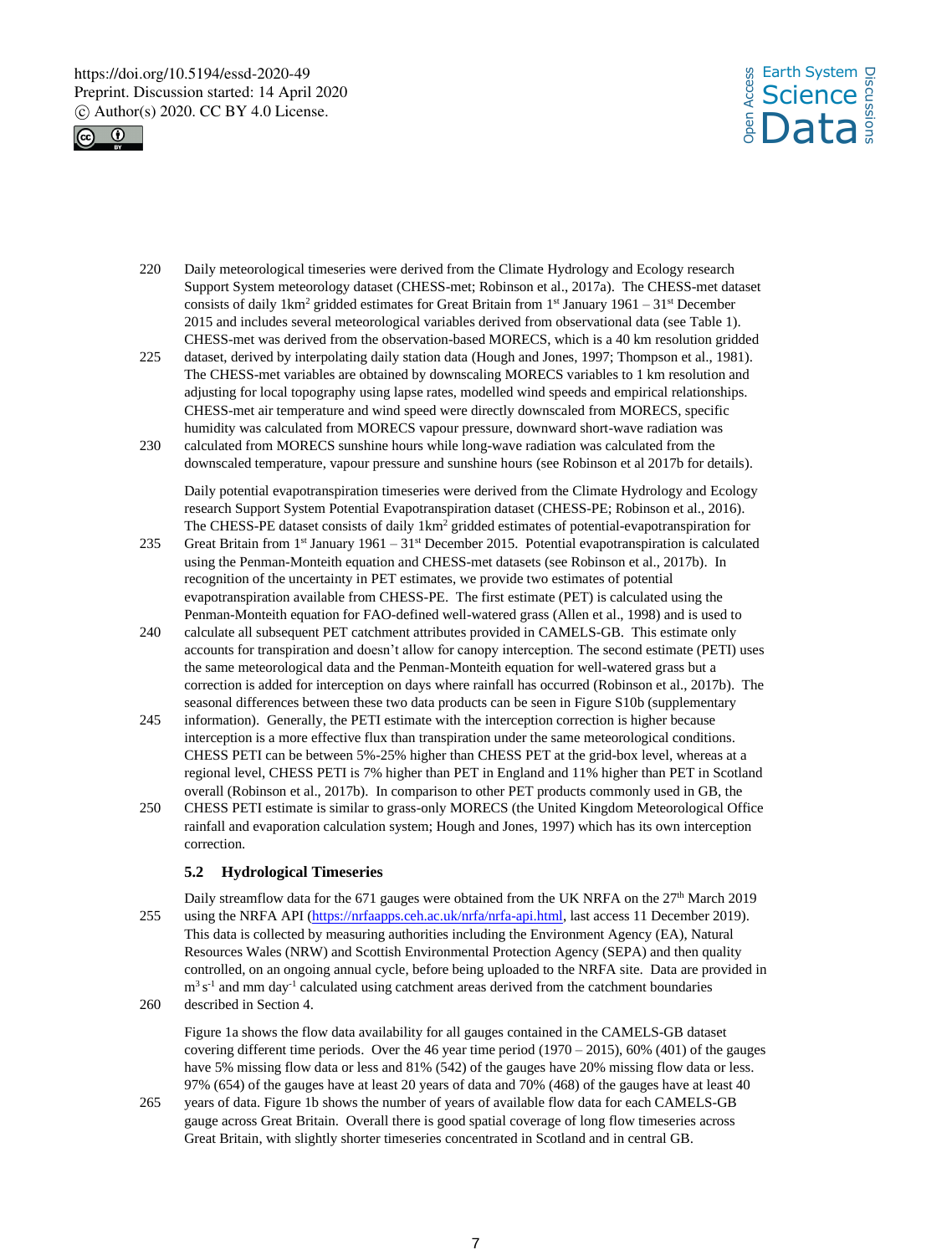



# **6 Catchment Attributes**

## **6.1 Location, Area and Topographic Data**

- 270 Catchment attributes describing the location and topography were extracted for each catchment from the NRFA (see Table 2). Catchment areas are calculated from the catchment masks described in Section 4. Catchment elevation is extracted from CEH's Integrated Hydrological Digital Terrain Model and the minimum, mean, maximum catchment elevation is provided alongside different percentiles ( $10^{th}$ ,  $50^{th}$  and  $90^{th}$ ). Mean drainage path slope is also provided. This catchment attribute
- 275 was developed for the Flood Estimation Handbook (Bayliss, 1999) and provides an index of overall catchment steepness by calculating the mean of all inter-nodal slopes from the IHDTM for the catchment.

# **6.2 Climatic Indices**

- Climatic indices were derived using the catchment daily rainfall, potential evapotranspiration and 280 temperature time series described in section 5.1 (see Table 2). The Penman-Monteith formulation without correction for interception is used to calculate all PET catchment attributes provided in CAMELS-GB as it has more consistency with other global and national PET products. To provide consistency with previous CAMELS datasets, we compute the same climatic indices for all catchments in CAMELS-GB. However, it is important to note that in CAMELS-GB climatic indices
- 285 are calculated for the full meteorological timeseries available in CAMELS-GB (water years from 1st Oct 1970 to 30<sup>th</sup> Sept 2015), whereas CAMELS and CAMELS-CL both use the water years from 1990 to 2009. The meteorological timeseries and code (https://github.com/naddor/camels, last access: 11 December 2019) are provided for users to calculate indices over different time periods if required.

## **6.3 Hydrologic Signatures**

- 290 Hydrologic signatures were derived using the catchment daily discharge and rainfall time series described in section 5.1 and 5.2 (see Table 2). To provide consistency with the previous CAMELS datasets, we compute the same hydrologic signatures for all catchments in CAMELS-GB but add an additional formulation of baseflow index developed by the UK Centre for Ecology & Hydrology and commonly used in Great Britain (Gustard et al., 1992; see Appendix A and Figure S10a). Hydrologic
- 295 signatures are calculated for the flow timeseries available during water years from 1st Oct 1970 to 30th Sept 2015 (previous CAMELS datasets calculated these metrics during water years from 1990 to 2009) using code available on github (https://github.com/naddor/camels, last access: 11 December 2019). We advise users to take the length of the flow timeseries and percentage of missing data (available in the hydrometry catchment attributes – see section 6.7) into account when comparing
- 300 hydrologic signatures across catchments.

## **6.4 Land Cover Attributes**

Land cover attributes for each catchment were derived from the UK Land Cover Map 2015 (LCM2015) produced by CEH (Rowland et al., 2017). While other land cover maps are available from CEH for 1990, 2000 and 2007, attributes are only provided for LCM2015 as different methods

- 305 have been used to derive each of the land cover maps preventing straightforward analysis of changes in land cover over time. LCM2015 was chosen as it contains the most up-to-date data and methodology used to derive the land cover. LCM2015 uses a random forest classification of Landsat-8 satellite images based on the Joint Nature Conservation Committee (JNCC) Broad Habitats, encompassing the range of UK habitats.
- 310 In this study, the 1km percentage target class is used from the LCM2015 products, consisting of a 1km raster with 21 bands relating to the percentage cover value of different target classes that represent Broad Habitats. This is a significant number of land cover classes and so the 21 target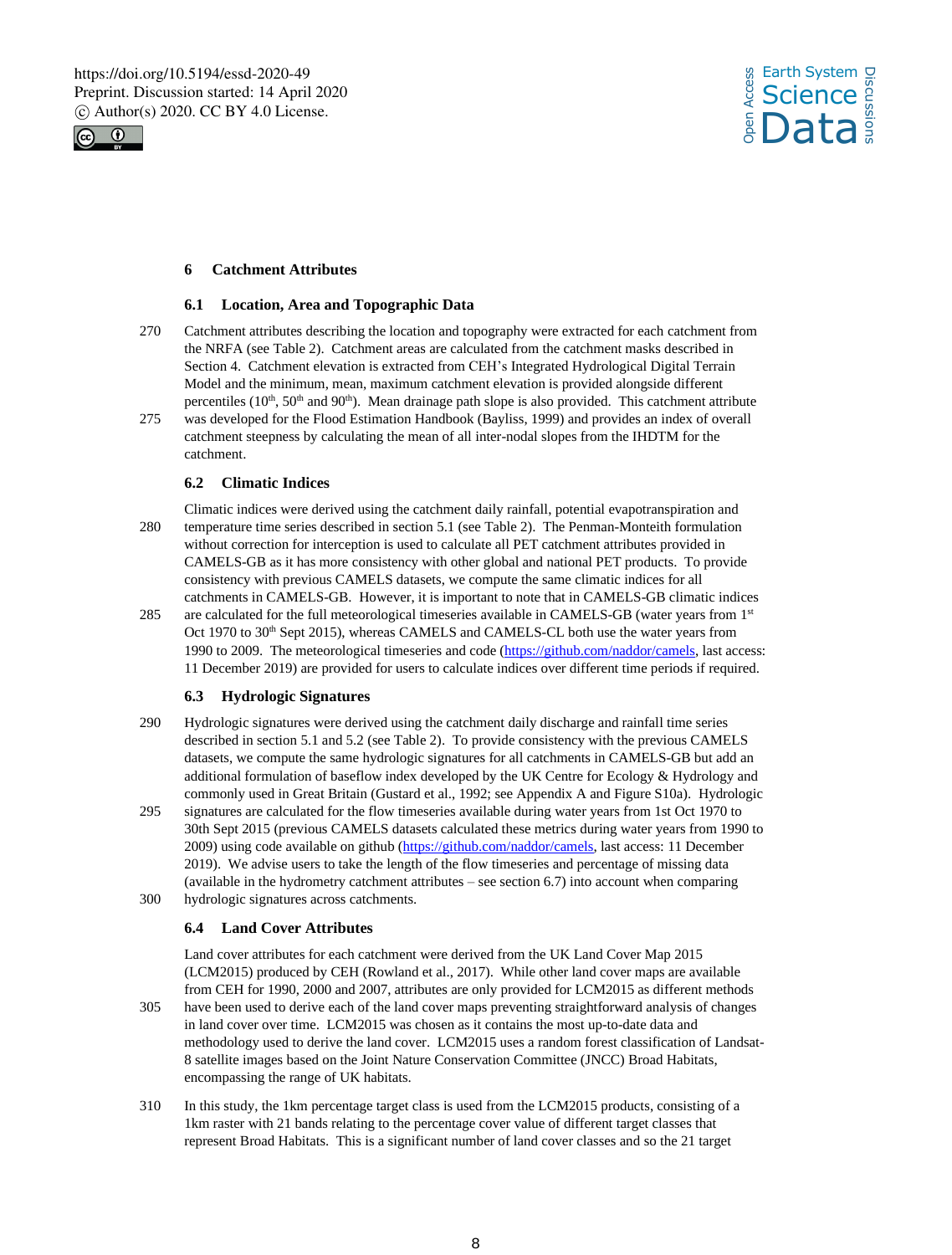



classes were mapped to eight land cover classes; deciduous woodland, evergreen woodland, grass and pasture, shrubs, crops, suburban and urban, inland water, bare soil and rocks (see Appendix B). These

- 315 are the same as the eight land cover classes used when running the JULES model with the CHESS meteorological driving data, and so provide consistency with other national scale efforts across Great Britain (Best et al., 2011; Blyth et al., 2019; Clark et al., 2011). For each catchment the percentage of the catchment covered by each of the eight land cover types was calculated and is provided in CAMELS-GB, alongside the most dominant land cover type (see Table 2).
- 320 Key limitations of this dataset are that the land cover attributes reflect a snapshot of the land cover in time and are subject to uncertainties in the Landsat-8 satellite images and the random forest classification. It is important to note that the land cover attributes provided in CAMELS-GB are different to those provided on the NRFA website which use LCM2000 and different land use groupings.

#### 325 **6.5 Soil Attributes**

Soil attributes for each catchment were derived from the European Soil Database Derived Data product (Hiederer, 2013a, 2013b), and the Pelletier et al., (2016) modelled depth to bedrock global product. The European Soil Database (ESDB; European Commission Joint Research Centre, 2003) is the most detailed and comprehensive soils dataset available for Europe. It was selected for

330 CAMELS-GB as no national soils datasets exist for GB that are both freely available and cover the same comprehensive range of soil descriptors.

As this dataset only characterises the top soil layers, we also used the Pelletier et al., (2016) modelled soil depth dataset to give an indication of the depth to unweathered bedrock extending up to 50m depth. Soil attributes for depth available to roots, percentage sand, silt and clay content, organic

- 335 carbon content, bulk density and total available water content were calculated from the ESDB. We additionally estimated the saturated hydraulic conductivity and porosity (saturated volumetric water content) using two pedo-transfer functions, with the aim of providing one estimate consistent with CAMELS and a best estimate for European soil types. These were, (1) the widely-applied regressions based on sand and clay fractions first proposed by Cosby et al., (1984) based on soil samples across
- 340 the United States, and (2) the HYPRES continuous pedotransfer functions using silt and clay fractions, bulk density and organic matter content developed using a large database of European soils (Wösten et al., 1999, 2001; Wösten, 2000) (see Appendix C for equations).

To estimate average values of all soil properties with depth, we calculated a weighted mean of the topsoil and subsoil data for each 1km grid cell. Weights were assigned based on the topsoil/subsoil

- 345 proportion of the overall soil depth for that cell. Catchment average soil properties were calculated by taking the arithmetic mean (or harmonic mean for saturated hydraulic conductivity as advised in Samaniego et al., 2010) of all 1km grid cells that fell within the catchment boundaries. To give an indication of the distribution of soil properties across the catchment, the 5th, 50th and 95th percentile values of all grid cell values falling within the catchment boundaries was also calculated for all soil
- 350 attributes apart from percentage sand, silt and clay. There were some grid cells where no soil data was available. Rather than set default values for these grid cells, we chose to exclude them from the calculations of catchment-average properties and provide the percentage of no-data cells within a catchment as an indication of the data availability of the catchment-average properties.
- There are some key limitations associated with these datasets. Firstly, the soils information given on 355 a 1km grid is only representative of the dominant soil typological class within that area. This means that much of the soil information is not represented in the soil maps, and the variation of soil properties within the 1km grid is lost. The high spatial heterogeneity of soils data means that correlations between soil property values given in the soil product and ground soil measurements are likely to be low (Hiederer, 2013a, 2013b). Secondly, as can be seen from Figure S10c-d in the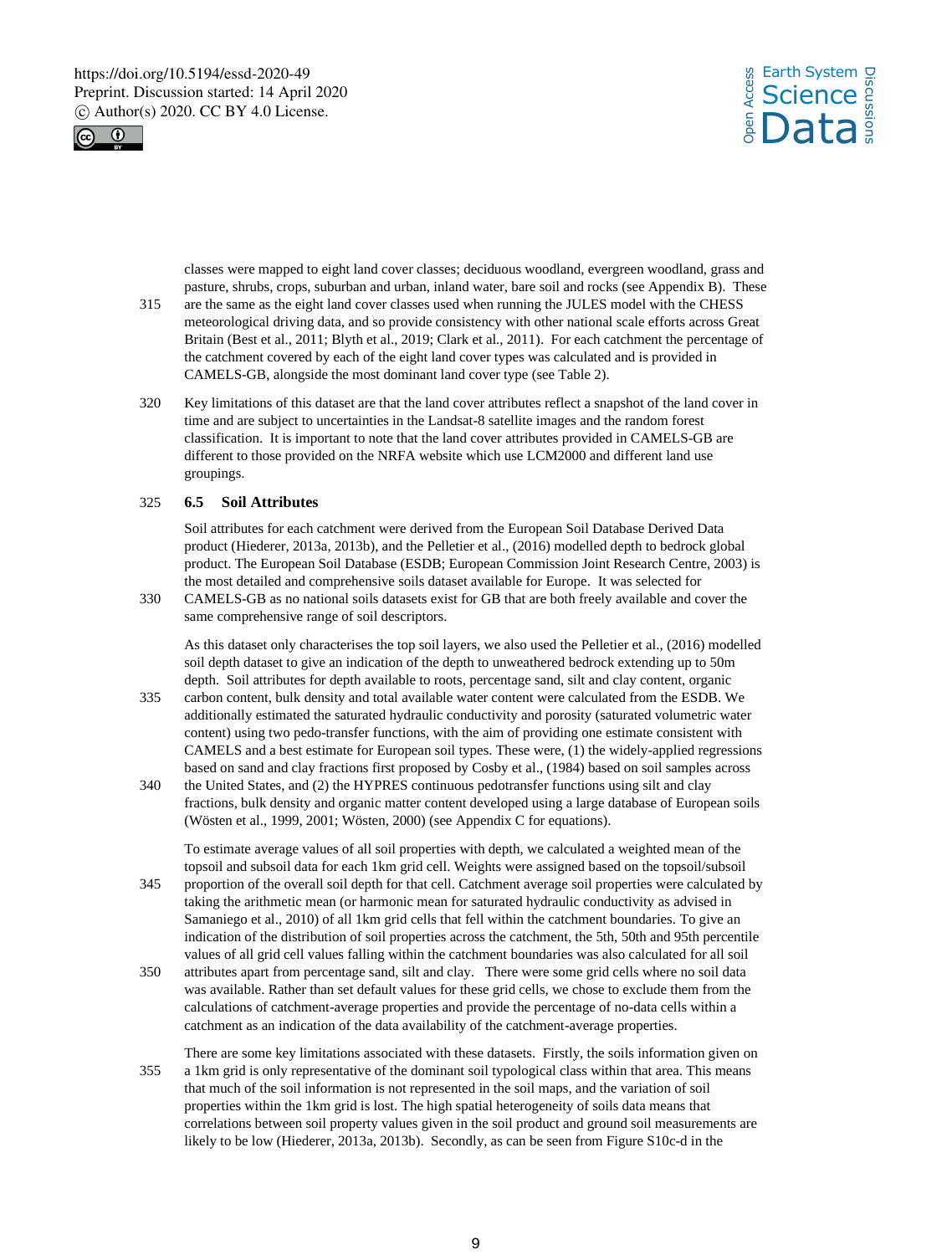



- 360 supplement, there are large uncertainties relating to the choice of pedotransfer function. Care should be taken when interpreting results for saturated hydraulic conductivity, as the HYPRES equation is relatively inaccurate with a low R2 value of 0.19, and application of the single continuous pedotransfer function may result in poor results for some soil types (Wösten et al., 2001). Finally, it is important to be aware that measured soils data was unavailable for some urban areas including
- 365 London, and these areas had been gap-filled (Hiederer, 2013a, 2013b).

# **6.6 Hydrogeological Attributes**

Hydrogeological attributes for each catchment were derived from the UK bedrock hydrogeological map (BGS, 2019) and a new superficial deposits productivity map, both developed by the British Geological Survey. The UK bedrock hydrogeological map is an open source dataset that provides

- 370 detailed information (at 1:625,000 scale) on the aquifer potential based on an attribution of lithology with seven classes of primary and secondary permeability and productivity (see Appendix D). The superficial deposits productivity map is a new dataset of similarly attributed superficial deposits aquifer potential across Great Britain (at 1:625,000 scale). These two datasets were chosen as they are the only two spatially continuous, consistently attributed hydrogeological maps of the bedrock and
- 375 superficial deposits at the national scale for GB.

These two datasets were combined by superimposing the superficial deposits layer on top of the bedrock layer to provide catchment attributes for CAMELS-GB that characterise the uppermost geological layer (i.e. superficial deposits where present and bedrock where superficial deposits are absent). Combining the two datasets gave a total of nine hydrogeological productivity classes (see

- 380 Appendix D). For each catchment, the percentage of the nine hydrogeological classes was calculated and is provided in CAMELS-GB (see Table 2). These nine classes indicate the influence of hydrogeology on river flow behaviour and describe the proportion of the catchment covered by deposits of high, moderate or low productivity and whether this is predominantly via fracture or intergranular flow (see Table 2). Such classifications have previously been used to enable 385 correlations between catchment hydrogeology and measures of baseflow (Bloomfield et al., 2009).
	- Users should be aware that the aquifer productivity dataset is heuristic, based on hydrogeological inference that are based on mapped lithologies rather than on statistical analysis of borehole yields. It can be used for comparison between catchments at the regional to national scales. It should not be used at the sub-catchment scale where more refined hydrogeological information would be required to
- 390 understand groundwater-surface water interactions. The hydrogeological attributes provided in CAMELS-GB will differ to those available on the NRFA website as CAMELS-GB uses the latest geological data.

## **6.7 Hydrometry and Discharge Uncertainty**

Several attributes are provided in CAMELS-GB describing the gauging station type (i.e the type of 395 weir, structure or measurement device used to measure flows) as listed on the NRFA, period of flow data available, gauging station discharge uncertainty and channel characteristics such as bankfull (see Table 2). The catchment attributes for discharge uncertainty are described in more detail below.

## **6.7.1 Discharge Uncertainty Estimates**

- Discharge uncertainty estimates for CAMELS-GB were calculated from a large data set of rating 400 curves and stage-discharge measurements using a generalized framework designed to estimate place‐ specific discharge uncertainties outlined in Coxon et al, (2015). This framework estimates discharge uncertainties using a nonparametric locally weighted regression (LOWESS), where subsets of the stage‐discharge data contained within a moving window are used to calculate the mean and variance at every stage point, which then define the LOWESS fitted rating curve and discharge uncertainty,
- 405 respectively. Stage and discharge gauging uncertainties are incorporated into the framework by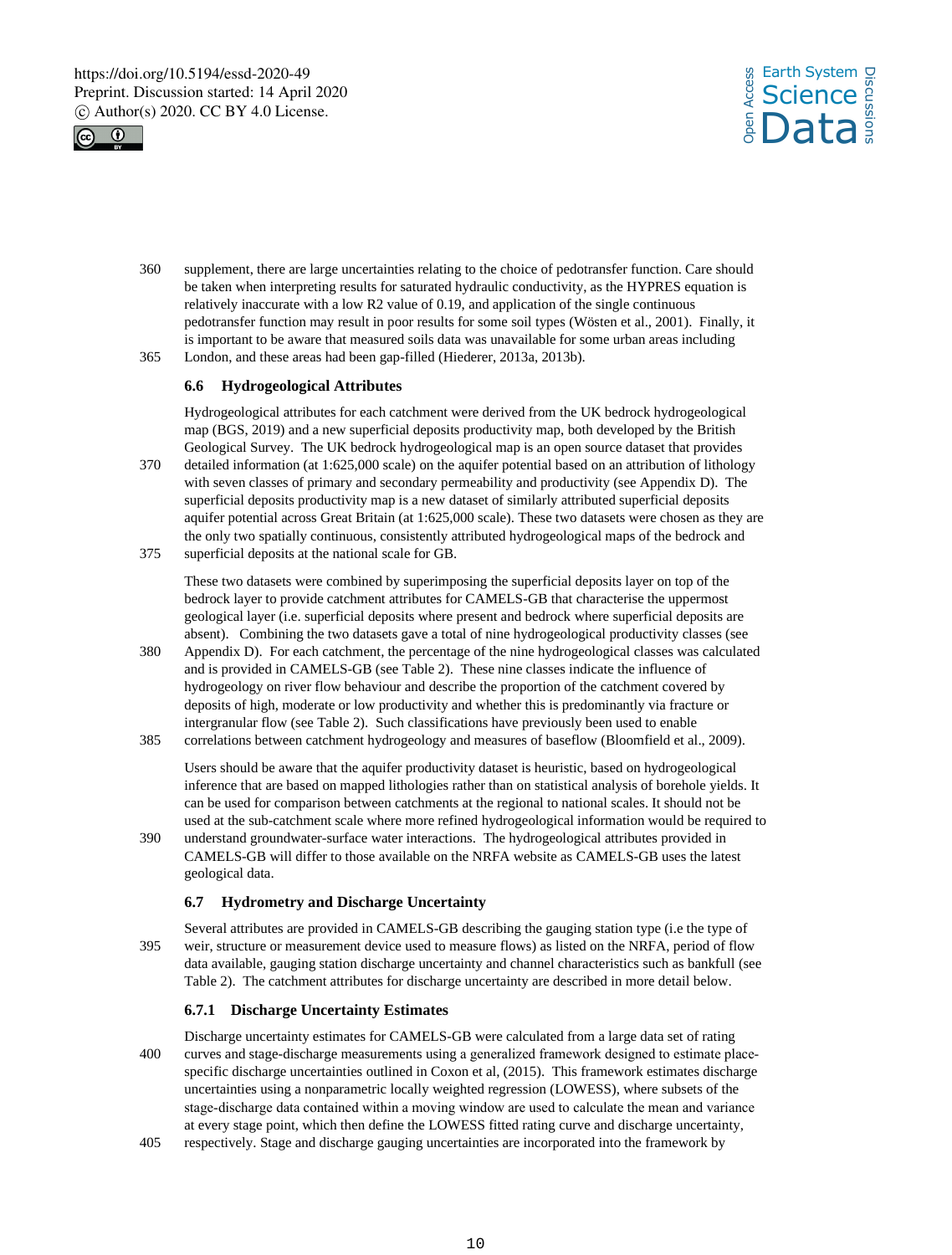



randomly sampling from estimated measurement error distributions to fit multiple LOWESS curves and then combining the multiple fitted LOWESS curves and variances in a Gaussian Mixture Model. Time‐varying discharge uncertainties are accounted for by an automatic procedure where differences in historical rating curves are used to separate the stage-discharge rating data into subsets for which

410 discharge uncertainty is estimated separately. The framework has been shown to provide robust discharge uncertainty estimates for 500 gauging stations across England and Wales (see Coxon et al., 2015 for more details).

For CAMELS-GB we extended the application of the framework to Scottish gauging stations to provide discharge uncertainty estimates across Great Britain. Discharge uncertainty estimates for

- 415 CAMELS-GB catchments are provided for several flow percentiles (Q95, Q75, Q50, Q25, Q5 and Q1 derived from the flow timeseries provided in CAMELS-GB described in Section 5.2) for the most recent rating curve to allow users to evaluate discharge uncertainty across the flow range. The upper and lower bound of the discharge uncertainty prediction interval is provided as a percentage of the flow percentile for each catchment and flow percentile where available. In total discharge uncertainty
- 420 estimates are available for 503 (75%) CAMELS-GB gauges. As the method is data based, the rating curve and its uncertainty interval cannot be computed for gauging stations where there are fewer than 20 stage-discharge measurements, or for flows above (below) the highest (lowest) stage-discharge measurement. This means that for some (or all) flow percentiles (particularly Q95 and Q1) there may be no discharge uncertainty estimate as indicated by 'NaN'. There are 45 stations where stage-
- 425 discharge data were available, but discharge uncertainty estimates are not provided as the resulting uncertainty bounds were deemed to not accurately reflect the discharge uncertainty at that gauging station or because there was no sensible relationship between stage and discharge.

Users are advised that the CAMELS-GB discharge uncertainty estimates (1) are dependent on the types of error included in and underlying assumptions of the discharge uncertainty estimation method

430 (see Kiang et al., 2018 for a comparison of seven discharge uncertainty estimation methods) and (2) may not be applicable to the whole flow timeseries (as they cover the most recent rating curve) or for stations where flow is measured directly (i.e. at ultrasonic or electromagnetic stations).

#### **6.8 Human Influences**

Providing information on the impact of humans in each catchment is a vital part of CAMELS-GB. To 435 account for the degree of human intervention in each catchment we compiled data on reservoirs, abstraction and discharge returns provided by national agencies.

#### **6.8.1 Benchmark Catchments**

The UK Benchmark Network consists of 146 gauging stations that have been identified by the NRFA as suitable for the identification and interpretation of long-term hydrological variability and change 440 against several criteria including length of record, quality of flow data, known impacts within the catchment and expert consultation (for a full description see Harrigan et al, 2018). Consequently, these gauging stations can be treated as relatively 'near-natural' and indicate that the influence of humans on the flow regimes of these catchments is modest. This data is available for all the CAMELS-GB catchments and data is provided for each catchment on whether it is part of the UK

445 Benchmark Network or not.

#### **6.8.2 Abstraction and Discharges**

The abstraction data consists of monthly abstraction data from January 1999 – December 2014 that are reported by abstraction licence holders to the Environment Agency. These data are the actual abstraction returns and represent the total volume of water removed by the licence holder for each

450 month over the time period. A mean daily abstraction rate for all English catchments is provided in CAMELS-GB for groundwater and surface water sources. The monthly returns for each abstraction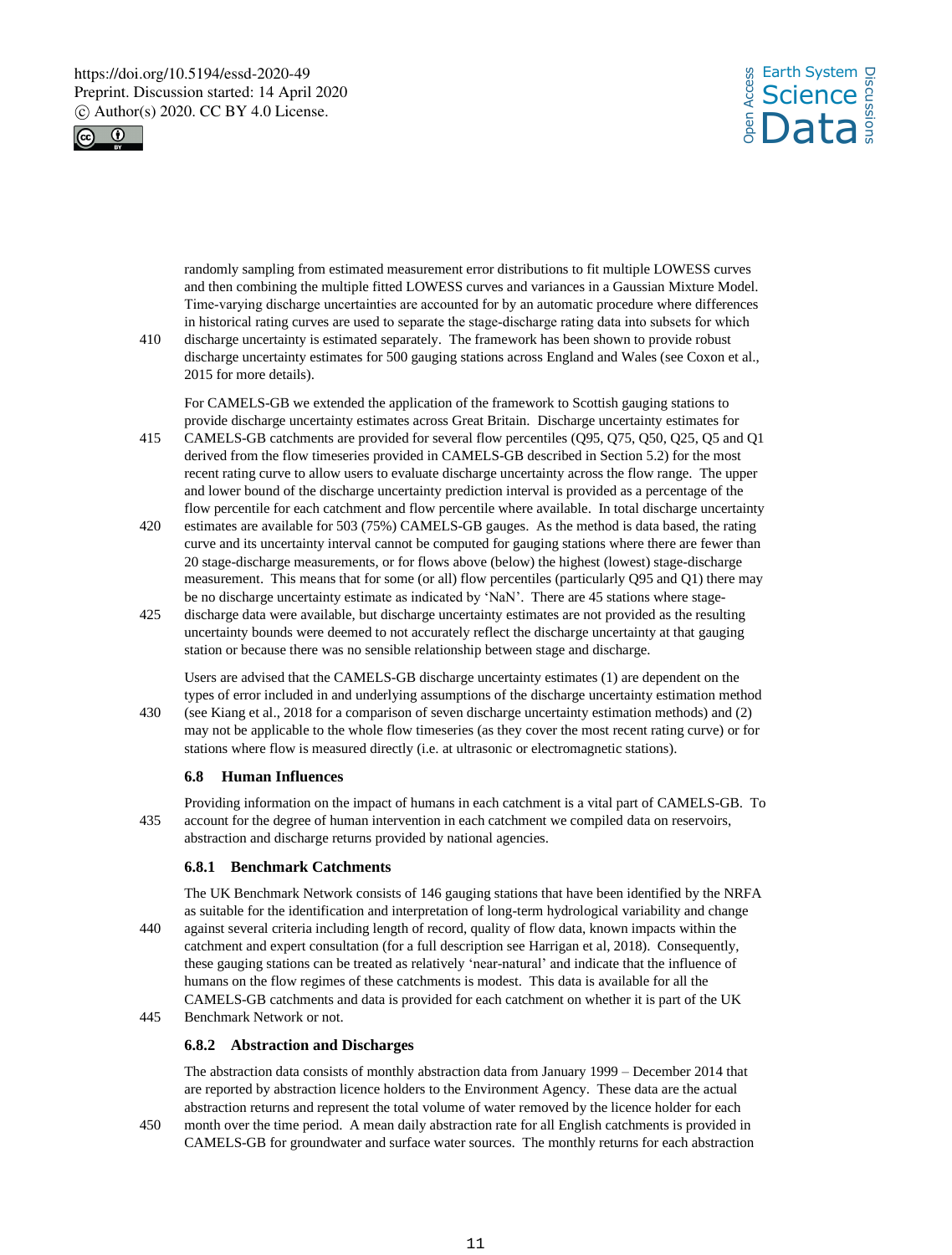



licence in the database were averaged to provide a mean monthly abstraction from 1999 – 2014. All abstraction licences that fell within each catchment boundary (using the catchment masks outlined in section 4) were then summed for surface water and groundwater abstractions respectively and

- 455 converted into mm day<sup>-1</sup> using catchment area. The mean daily abstraction rate is provided alongside attributes describing the use of the abstracted water (agriculture, amenities, environmental, industrial, energy or for water supply). The discharge data consists of daily discharges into water courses from water companies and other discharge permit holders reported to the Environment Agency from 1st January 2005 – 31st December 2015. To calculate a mean daily discharge rate for each catchment,
- 460 the daily discharge data for each discharge record was averaged and then all discharge records that fell within the catchment boundary were summed and then converted into  $mm \, day^{-1}$  using catchment area.

There are several important caveats associated with these data. Firstly, these data are only available for England. Consequently, there are many catchments where no data are available (identified by

- 465 'NaN') and only a proportion of the abstractions may have been accounted for catchments which lie on the border of England/Wales or England/Scotland. Furthermore, not all licence types/holders are required to submit records to the Environment Agency, therefore this is not the full picture of human intervention within each catchment. Secondly, the abstractions and discharges data cover different time periods. Thirdly, the topographical catchment mask was used to define which abstraction returns
- 470 were included in each catchment. Groundwater abstractions that lie within the topographical catchment may not have a direct impact on the catchment streamflow and instead may impact a neighbouring catchment that shares the same aquifer. Conversely, groundwater abstractions that lie outside the catchment could have an impact on the catchment streamflow. Fourthly, there is a large inter-annual and intra annual variation in the abstraction and discharges data and their impacts will be
- 475 different across the flow regime. Consequently, it is important that the mean abstraction totals are used as a guide to the degree of human intervention in each catchment rather than absolute totals of the abstraction for any given month. Finally, although 'abstractions' represent removed from surface water or groundwater sources, some of this water will be returned to catchment storages. The discharge data provided accounts just for treated water from sewage treatment works and does not
- 480 provide information on other water returns that may be fed back into catchment storages. As such, the mean totals used here are a very broad guide. Other (less widely available) metrics have been applied in the UK which use modelling approaches to assess the net impact of abstractions/discharges across the whole flow regime (for example the Low Flows Enterprise methodology; see also Hannaford et al. 2013).

## 485 **6.8.3 Reservoirs**

Reservoir attributes are derived from an open source UK reservoir inventory (Durant and Counsell, 2018) supplemented with information from SEPA's publicly available controlled reservoirs register. The UK reservoir inventory includes reservoirs above 1,600 megalitre (ML) capacity, covering approximately 90% of the total reservoir storage in the UK. This dataset was collected from the

- 490 Environment Agency through a Freedom of Information request, the UK Lakes Portal (CEH) and subsequent internet searches. It includes information on the location of the reservoir, its capacity, use and year the reservoir was built. To check the accuracy of this dataset, we cross-referenced the reservoirs in the UK reservoir inventory with reservoirs in the Global Reservoir and Dam (GRanD v1.3) database (Lehner et al., 2011). While many of the reservoirs and their capacity data was
- 495 consistent for reservoirs for England and Wales, many Scottish reservoirs contained in the GRanD database were not present in the UK reservoir inventory or reported very different storage capacities. This is likely due to the estimation of storage capacities of Scottish reservoirs in the UK reservoir inventories (see Hughes et al., 2004) rather than actual storage capacities. Consequently, for reservoirs in Scotland, we used information from SEPA's publicly available controlled reservoirs
- 500 register (http://map.sepa.org.uk/reservoirsfloodmap/Map.htm, last access: 11 December, 2019)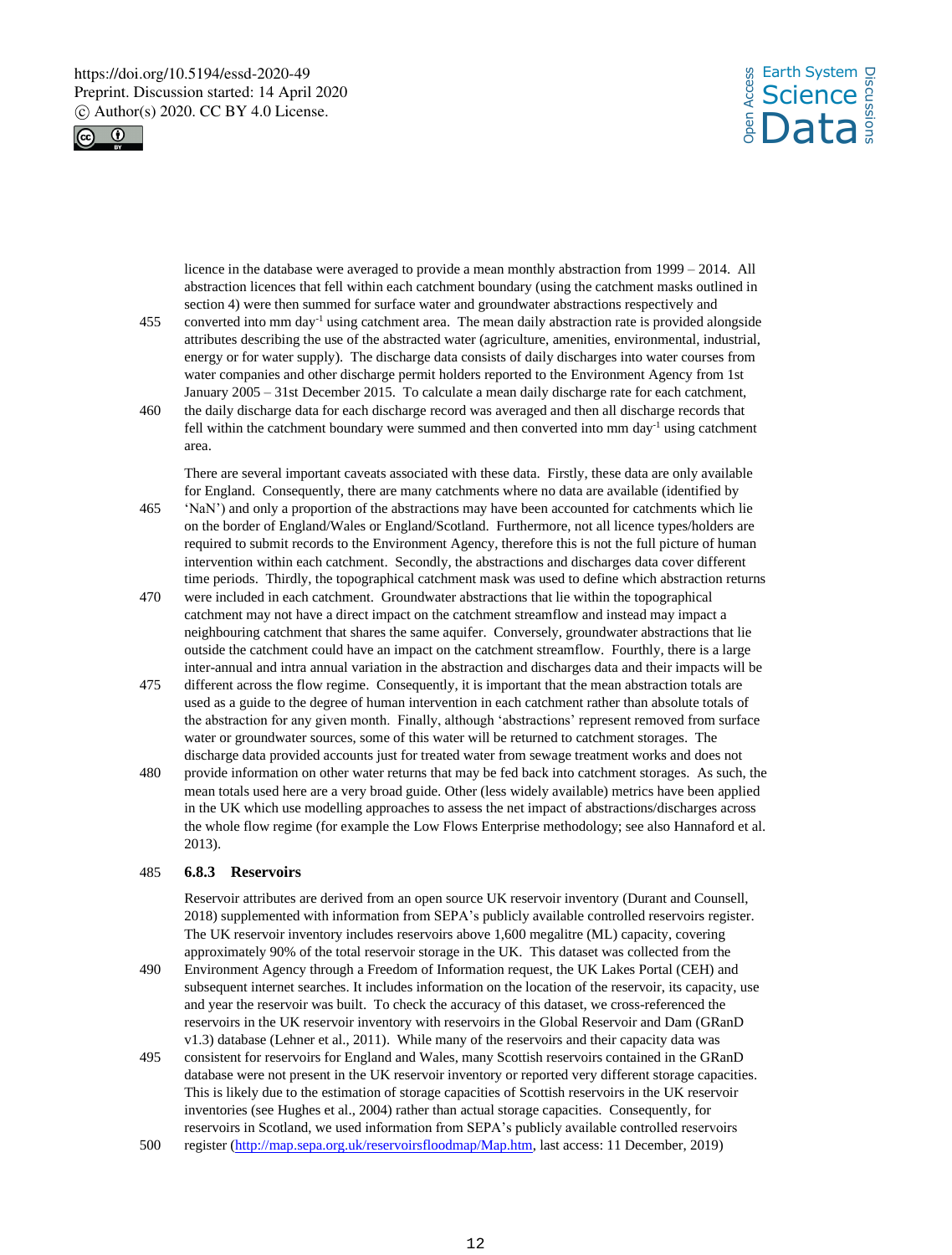



including the reservoir name, location and storage capacity, and then supplemented this information with the year the reservoir was built and reservoir use by cross-referencing data from the UK reservoir inventory (users should be aware that reservoir use and the year the reservoir was built were not available for every reservoir).

505 For CAMELS-GB several reservoir attributes are derived for each catchment by determining the reservoirs that lie within the catchment mask from the reservoir locations and then calculating (1) the number of reservoirs in each catchment, (2) their combined capacity, (3) the fraction of that capacity that is used for hydroelectricity, navigation, drainage, water supply, flood storage and environmental purposes, and (4) the year when the first and last reservoir in the catchment was built.

#### 510 **6.9 Regional Variability in Catchment Characteristics**

Figure 2 highlights some of the key catchment variables and in this section we discuss their regional variability (according to the regions in Figure 2a). Spatial maps of all catchment attributes can be found in the supplementary information.

There are distinct regional differences in climate across GB (Figure 2b). Precipitation is typically 515 higher in the west and north of GB corresponding with the areas of high elevation and prevailing winds from the west that bring significant rainfall. The wettest areas of the UK are in mountainous regions with a maximum of 9.6 mm day<sup>-1</sup> (3500mm year<sup>-1</sup>) in the north-west. Snow fractions are generally very low across Great Britain (median snow fraction of 0.01) except for catchments in the Cairngorm mountains in north-east Scotland where the fraction of precipitation falling as snow can

- 520 reach 0.17 (see supplementary information, Figure S4e). Precipitation is lowest in the south and east of GB with a minimum of  $1.5$ mm day<sup>-1</sup> in the east. In contrast, potential evapotranspiration (PET) is much less variable across GB with mean daily totals ranging from 1 to 1.5mm day<sup>-1</sup>. PET is highest in the south (where temperatures are highest) and lowest in the north. Mean flow varies from 10 to 0.09mm day-1 and is typically higher in the north and west, reflecting the regional variability in
- 525 precipitation and PET. This is also reflected in Figure 2c, where catchments in the north and west of GB tend to be wetter with higher runoff coefficients and catchments in the south and east are much drier with lower runoff coefficients. Figure 2c also shows that annual precipitation totals exceed annual PET totals; the aridity index is below 1 for all catchments reflecting the temperate and humid climate of GB. It is important to note that these estimates are dependent on the underlying data. For
- 530 example, there can be significant variability in the calculation of PET, depending on the methods and assumptions used (e.g. Tanguy et al., 2018) and here we have used a PET estimate where canopy interception is not accounted for. Interception is an important component of the water cycle in GB, which experiences a large amount of low to moderate rainfall intensities (Blyth et al., 2019), thus using the CHESS PETI estimate instead would increase the aridity index above one in some locations.
- 535 There is also regional variability in baseflow index (the ratio of mean daily baseflow to daily discharge), which is typically higher in the south and east of GB and lower in the north-west. Some of these differences can be attributed to regional aquifers that have high/moderate productivity which are more prevalent in the south-east, east and north-east (see Figure 2b).

From Figure 2c, it is notable that runoff deficits significantly exceed total potential evapotranspiration 540 for many of the CAMELS-GB catchments in the south-east – this could be due to water loss to regional aquifers, the issue of catchment areas not mapping onto the contributing area and/or due to the choice of PET used (see above). There are also seven catchments where the runoff exceeds total rainfall – this could be due to water gains from regional aquifers, catchment areas not mapping onto the contributing area, inter-basin transfers, uncertainties in the rainfall and/or under-estimation of

545 rainfall. Many of the widely-used hydrological models and analysis techniques will not be able to reproduce catchment water balances which are outside the water and energy limitations shown in Fig 2c, unless the models or analysis techniques are explicitly adapted to consider the sources of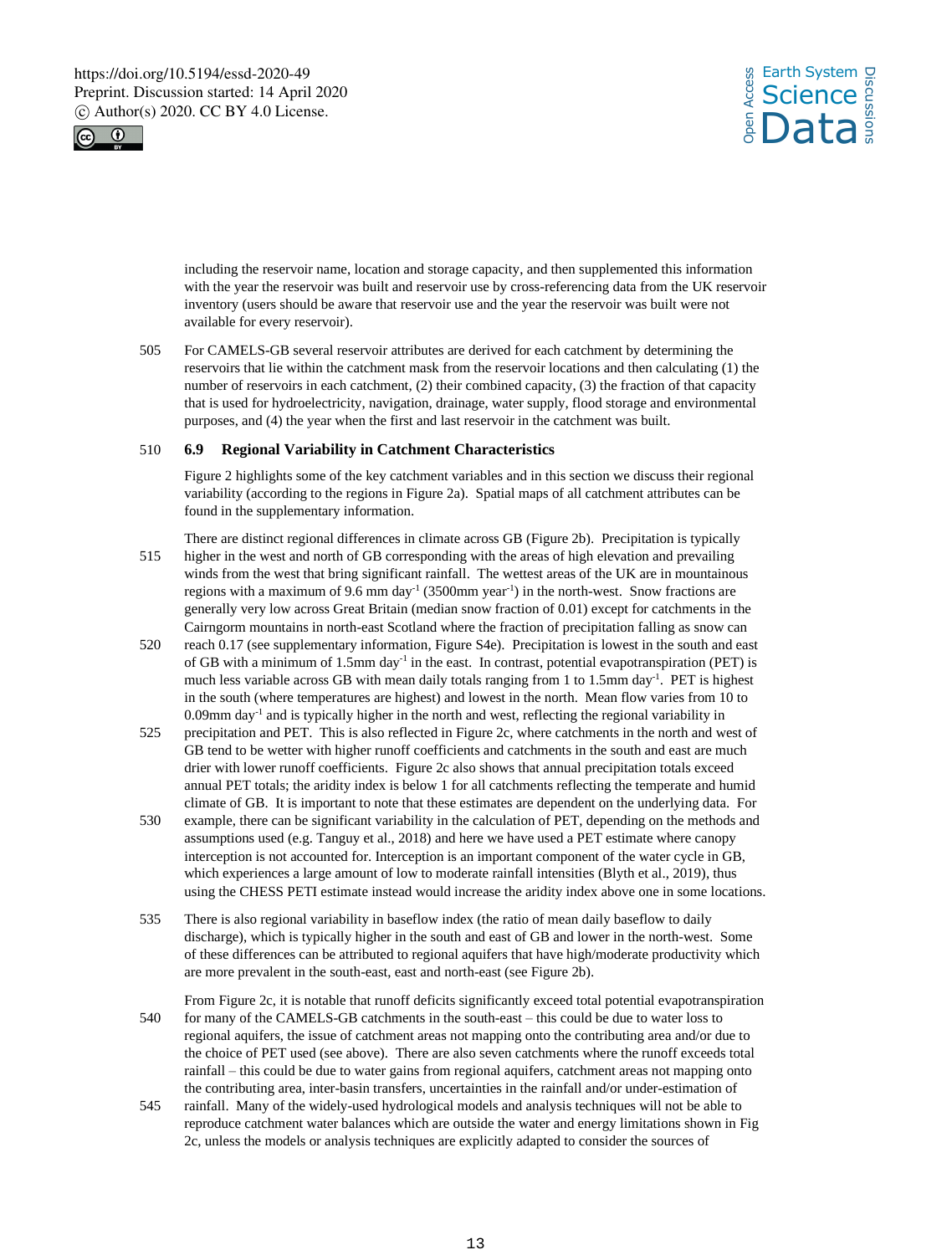



uncertainty, potential unmeasured groundwater flow pathways and/or human influences that we have noted. We encourage users of the data to consider whether the assumptions of their methods are

550 consistent with the uncertainties we have documented.

Land cover and human modifications can also impact river flows. Crops and grassland tend to be the dominant land cover for GB catchments, with crops typically the dominant land cover for catchments in the east and grassland for catchments in the west (Figure 2d). There is also a higher percentage of catchments in the east which are dominated by urban land cover. The highest proportion of reservoirs

555 is concentrated in the more mountainous northern regions of GB, particularly in the North-East (Figure 2e).

## **7 Data Availability**

The CAMELS-GB dataset (Coxon et al., 2020) detailed in this paper is freely available via the UK Centre for Ecology & Hydrology Environmental Information Data Centre

560 (https://doi.org/10.5285/8344e4f3-d2ea-44f5-8afa-86d2987543a9). The data contain catchment masks, catchment time series and catchment attributes as described above. A full description of the data format is provided in the supporting documentation available on the Environmental Information Data Centre.

## **8 Conclusions**

- 565 This study introduces the first large sample, open-source catchment dataset for Great Britain, CAMELS-GB (Catchment Attributes and MEteorology for Large-sample Studies), consisting of hydro-meteorological catchment timeseries, catchment attributes and catchment boundaries for 671 catchments. A comprehensive set of catchment attributes are quantified describing a range of catchment characteristics including topography, climate, hydrology, land cover, soils and
- 570 hydrogeology. Importantly, we also derive attributes describing the level of human influence in each catchment and the first set of national discharge uncertainty estimates that quantify discharge uncertainty across the flow range.

The dataset provides new opportunities to explore how different catchment characteristics control river flow behaviour, develop common frameworks for model evaluation and benchmarking at 575 regional-national scales and analyse hydrologic variability across the UK. To ensure the

reproducibility of the dataset, many of the codes and datasets are made available to users.

While a wealth of data is provided in CAMELS-GB, there are many opportunities to expand the dataset that were outside the scope of this study. In particular, future work will concentrate on 1) expanding the dataset to include higher resolution data (such as hourly rainfall e.g. Lewis et al., 2018,

580 and flow timeseries) and datasets for the analysis of trends (such as changes in land cover over time), 2) improving the comparability of CAMELS-GB with other CAMELS datasets by using common, global hydrometeorological and geophysical datasets to derive catchment timeseries and attributes, and 3) refining the characterisation of uncertainties in catchment attributes and forcing (particularly for rainfall data).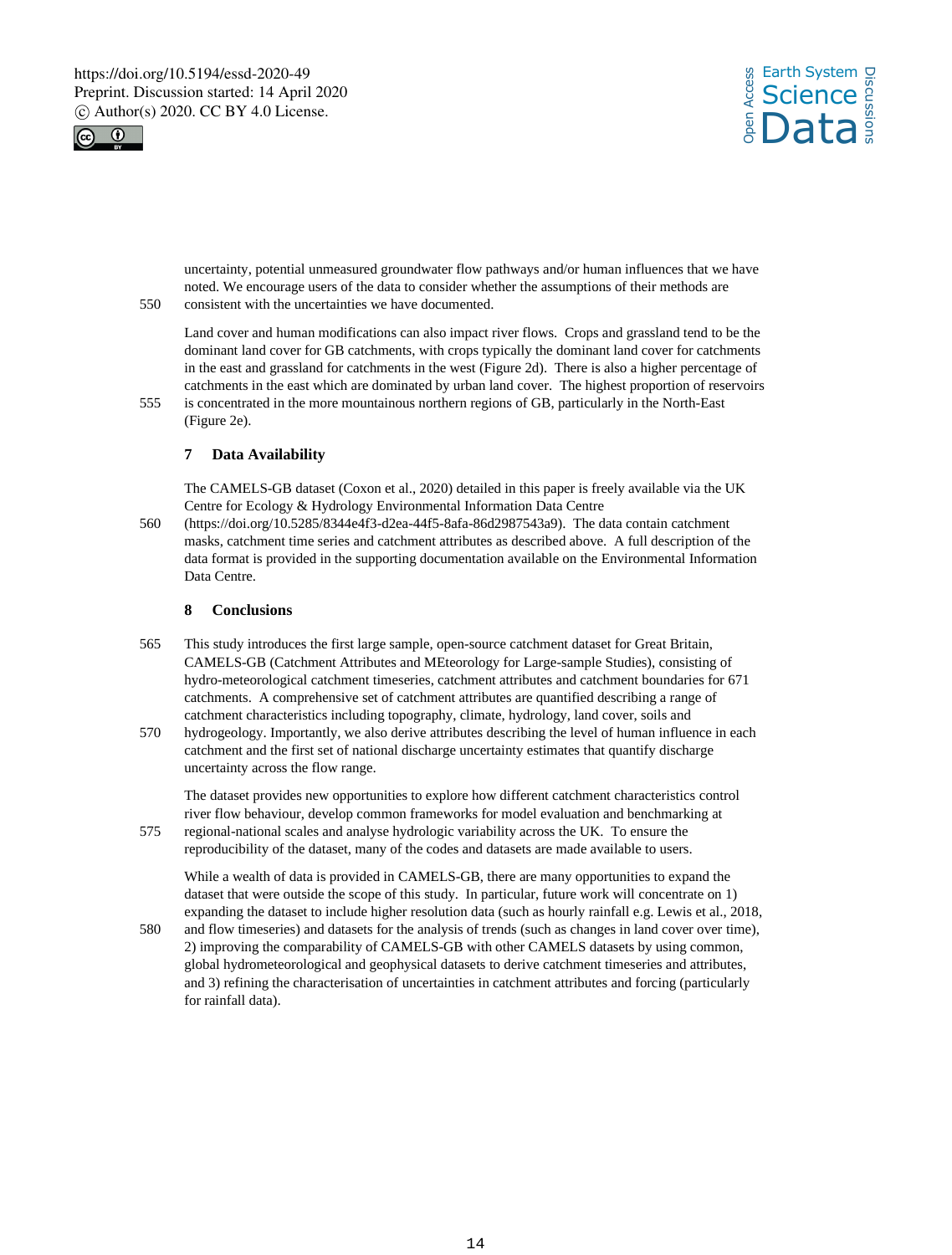



## 585 **Appendices**

## **Appendix A Base flow index**

The baseflow separation followed the Manual on Low-flow Estimation and Prediction of the World Meteorological Organization (2008). It relies on identifying local minima in daily streamflow series and producing a continuous baseflow hydrograph by linear interpolation between the identified local

590 streamflow minima. The baseflow separation was performed using the R package lfstat (Koffler et al., 2016). The streamflow minima were identified using non-overlapping periods of  $N = 5$  (block size) consecutive days and  $f = 0.9$  as turning point parameter value.

## **Appendix B Land cover classes**

We used the following classification to map the 21 land cover classes contained in the UK Land 595 Cover Map 2015 to the eight land cover classes used in CAMELS-GB.

Table A1 Band ID and name from Land Cover Map (LCM) 2015 and corresponding land cover classes used in CAMELS-GB

| <b>Band</b> | <b>LCM2015 Band Name</b>  | <b>CAMELS-GB Land Cover Classes</b> |
|-------------|---------------------------|-------------------------------------|
| 1           | Broad-leaved Woodland     | Deciduous woodland                  |
| 2           | Coniferous Woodland       | Evergreen woodland                  |
| 3           | Arable and Horticulture   | Crops                               |
| 4           | <b>Improved Grassland</b> | Grass and pasture                   |
| 5           | Neutral Grassland         | Grass and pasture                   |
| 6           | Calcareous Grassland      | Grass and pasture                   |
| 7           | <b>Acid Grassland</b>     | Grass and pasture                   |
| 8           | Fen, marsh and swamp      | Grass and pasture                   |
| 9           | Heather                   | Medium scale vegetation (shrubs)    |
| 10          | <b>Heather Grassland</b>  | Medium scale vegetation (shrubs)    |
| 11          | Bog                       | Medium scale vegetation (shrubs)    |
| 12          | <b>Inland Rock</b>        | Bare soil and rocks                 |
| 13          | Saltwater                 | Not classified                      |
| 14          | Freshwater                | Inland water                        |
| 15          | Supra-littoral Rock       | Bare soil and rocks                 |
| 16          | Supra-littoral Sediment   | Bare soil and rocks                 |
| 17          | <b>Littoral Rock</b>      | Not classified                      |
| 18          | <b>Littoral Sediment</b>  | Not classified                      |
| 19          | Saltmarsh                 | Inland water                        |
| 20          | Urban                     | Urban and suburban                  |
| 21          | Suburban                  | Urban and suburban                  |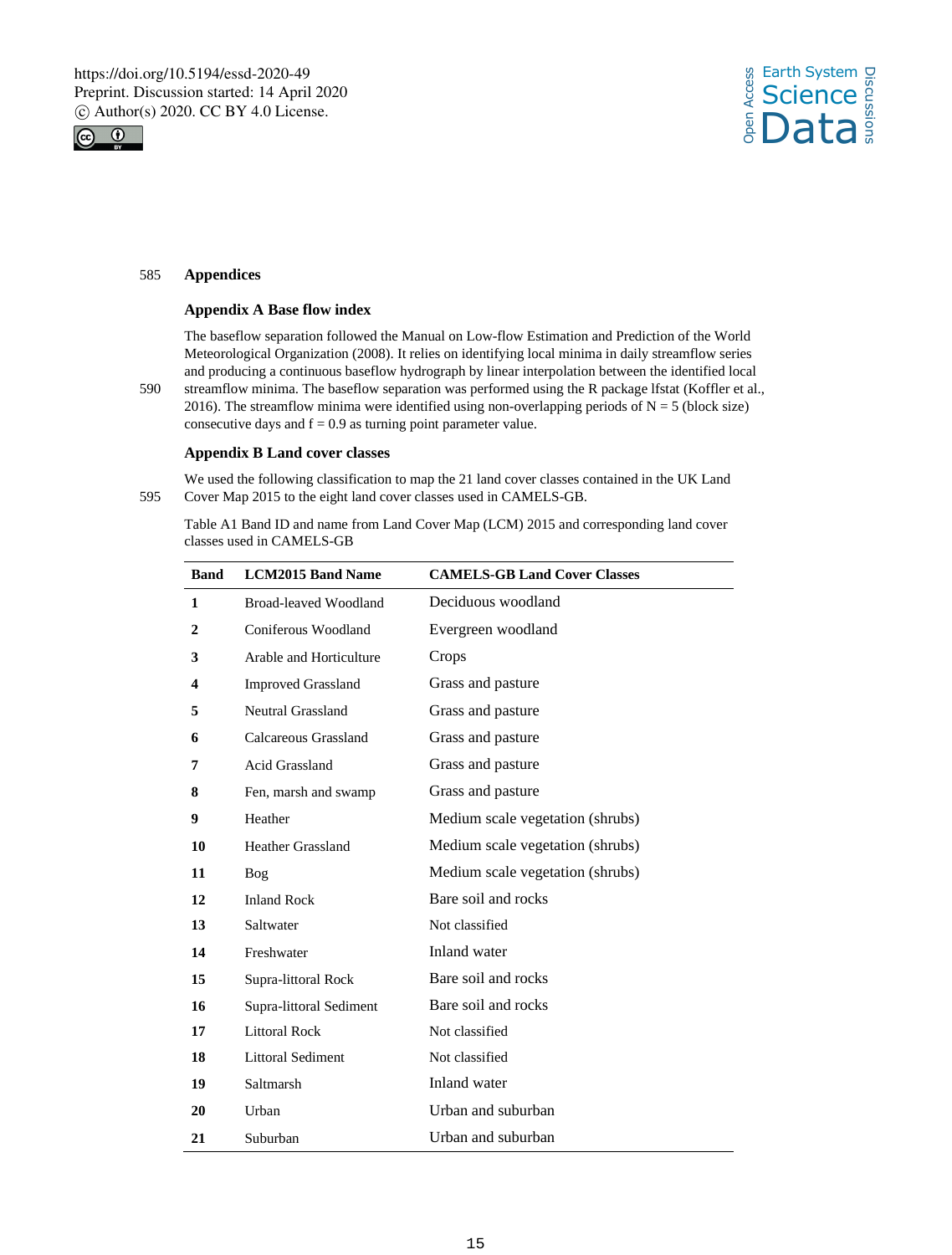



# **Appendix C Soil pedo-transfer functions**

600 We estimated the saturated hydraulic conductivity and porosity (also referred to as maximum water content, saturated water content, satiated water content) using two pedo-transfer functions.

The first was the widely-applied regressions based on sand and clay fractions first proposed by Cosby et al., (1984):

$$
K_s = 2.54 * 10^{-0.6 + 0.012Sa - 0.0064Cl}
$$

$$
\theta_s = 50.5 - 0.142Sa - 0.037Cl
$$

Where  $K_s$  is saturated hydraulic conductivity in cm hour<sup>-1</sup> and  $\theta_s$  is porosity in percent (m<sup>3</sup>m<sup>-3</sup>). Predictor variables are Sand  $(Sa)$  and Clay  $(Cl)$ .

The second, was the HYPRES continuous pedotransfer functions using silt and clay fractions, bulk density and organic matter content (Wösten et al., 1999; Wösten, 2000):

 $K_s = 0.04167 e^{0.001Si^{-1} - 0.0748Om^{-1} - 0.643\ln(Si) - 0.01398Dbcl - 0.1673Dbom + 0.02986Tpcl - 0.03305TpSi}$  $(7.755+0.0352Si+0.93Tp-0.967Db^2-0.000484Cl^2-0.000322Si^2+$ 

 $\theta_s = 0.7919 + 0.001691Cl - 0.29619Db - 0.000001491Si^2 + 0.00008210m^2 + 0.02427Cl^{-1}$  $+ 0.01113Si^{-1} + 0.01472 \ln(Si) - 0.00007330 mCl - 0.000619DbCl$  $-0.001183DbOm - 0.0001664TpSi$ 

Where  $K_s$  is saturated hydraulic conductivity in cm hour<sup>-1</sup> and  $\theta_s$  is porosity (m<sup>3</sup>m<sup>-3</sup>). Predictor 615 variables are Sand  $(Sa)$  and Clay  $(Cl)$ . Predictor variables are Percentage Silt  $(Si)$ , Percentage Clay (Cl), Percentage Organic Matter (Om), Bulk density (Db), and a binary variable for topsoil (Tp).

## **Appendix D Hydrogeological classes**

For CAMELS-GB, we combined the BGS Hydrogeology map and superficial deposits layer. The table below provides a summary of the different classes in each dataset and how these were 620 amalgamated to form the nine classes used in CAMELS-GB.

Table A2 Data source, class and description of the hydrogeological datasets

|                                                   |                           | <b>Original Data</b>                                                                    | <b>CAMELS-GB</b>   |                                                             |
|---------------------------------------------------|---------------------------|-----------------------------------------------------------------------------------------|--------------------|-------------------------------------------------------------|
| <b>Data Source</b>                                | <b>Class</b><br><b>ID</b> | <b>Description</b>                                                                      | <b>Class</b><br>ID | <b>Description</b>                                          |
|                                                   | 1                         | Aquifers with significant<br>intergranular flow – highly<br>productive                  | 1                  | Significant intergranular flow<br>- high productivity       |
| <b>British</b>                                    | 2                         | Aquifers with significant<br>intergranular flow – moderately<br>productive              | 2                  | Significant intergranular flow<br>$-$ moderate productivity |
| Geological<br>Survey<br>Hydrogeology<br>Map (BGS, | 3                         | Aquifers with significant<br>intergranular flow – low<br>productivity                   | 3                  | Significant intergranular flow<br>$-$ low productivity      |
| 2019)                                             | $\overline{4}$            | Aquifers in which flow is<br>virtually all through fractures -<br>highly productive     | $\overline{4}$     | Flow through fractures $-$ high<br>productivity             |
|                                                   | $\overline{5}$            | Aquifers in which flow is<br>virtually all through fractures -<br>moderately productive | 5                  | Flow through fractures $-$<br>moderate productivity         |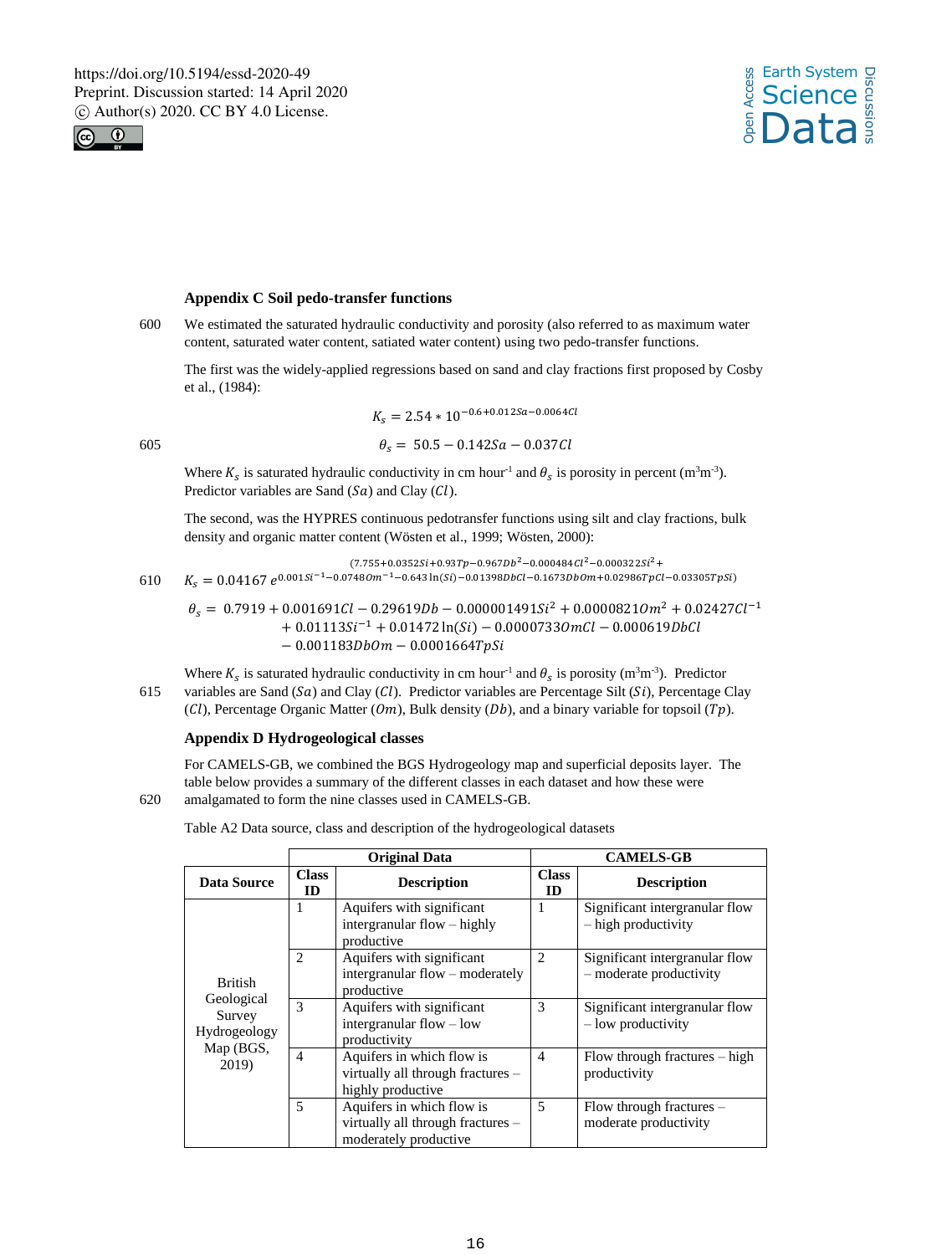



|                                        | 6           | Aquifers in which flow is<br>virtually all through fractures -<br>low productivity | 6              | Flow through fractures $-$ low<br>productivity                                              |
|----------------------------------------|-------------|------------------------------------------------------------------------------------|----------------|---------------------------------------------------------------------------------------------|
|                                        | 7           | Rocks with essentially no<br>groundwater                                           | 7              | Rocks with essentially no<br>groundwater                                                    |
|                                        | 8           | Moderate productivity                                                              | $\overline{c}$ | Significant intergranular flow<br>$-$ moderate productivity                                 |
|                                        | $\mathbf Q$ | Low productivity                                                                   | 3              | Significant intergranular flow<br>$-$ low productivity                                      |
| <b>British</b><br>Geological<br>Survey | 10          | Generally low productivity but<br>some not a significant aquifer                   | 8              | Generally low productivity<br>(intergranular flow) but some<br>not a significant aquifer    |
| Superficial<br>Deposits Laver          | 11          | Generally not a significant<br>aquifer but some low<br>productivity                | 9              | Generally not a significant<br>aquifer but some low<br>productivity (intergranular<br>flow) |
|                                        | 12          | Not a significant aquifer                                                          | 7              | Rocks with essentially no<br>groundwater                                                    |

### **Author Contribution**

G Coxon initiated and led the project. G Coxon produced the CAMELS-GB dataset with the 625 following contributions: 1) N Addor derived the climatic indices and hydrologic signatures, 2) R Lane derived the soil attributes, 3) M Lewis derived the superficial deposits geological layer and provided guidance with J Bloomfield on deriving the hydrogeological attributes, 4) E Robinson provided guidance on the meteorological datasets (CHESS-met and CHESS-PE) and mapping the land cover data, and 5) M Fry provided the streamflow data, catchment masks and all catchment attributes

630 sourced from the National River Flow Archive. All co-authors contributed to the design of the dataset. The manuscript was prepared by G Coxon with contributions from all co-authors.

### **Competing Interests**

The authors declare that they have no conflict of interest.

#### **Acknowledgements**

635 The authors would like to express their great appreciation to all the data collectors, processors and providers who made this work possible, particularly at the UK Centre for Ecology & Hydrology, the National River Flow Archive, UK Met Office, Environment Agency, Natural Resources Wales and Scottish Environmental Protection Agency.

The authors also gratefully acknowledge the help of Sebastian Gnann and Melike Kiraz for being the 640 first to use CAMELS-GB and providing helpful comments from a data user perspective.

This work was initially started and inspired by the UK Environmental Virtual Observatory Project (EVOp), grant number NE/1002200/1. G Coxon, J Freer, T Wagener, R Woods and N Howden were supported by NERC MaRIUS: Managing the Risks, Impacts and Uncertainties of droughts and water Scarcity, grant number NE/L010399/1. R Lane was funded as part of the Water Informatics Science

645 and Engineering Centre for Doctoral Training (WISE CDT) under a grant from the Engineering and Physical Sciences Research Council (EPSRC), grant number EP/L016214/1. N Addor was supported by the Swiss National Science Foundation (P400P2\_180791). M Fry and J Hannaford were funded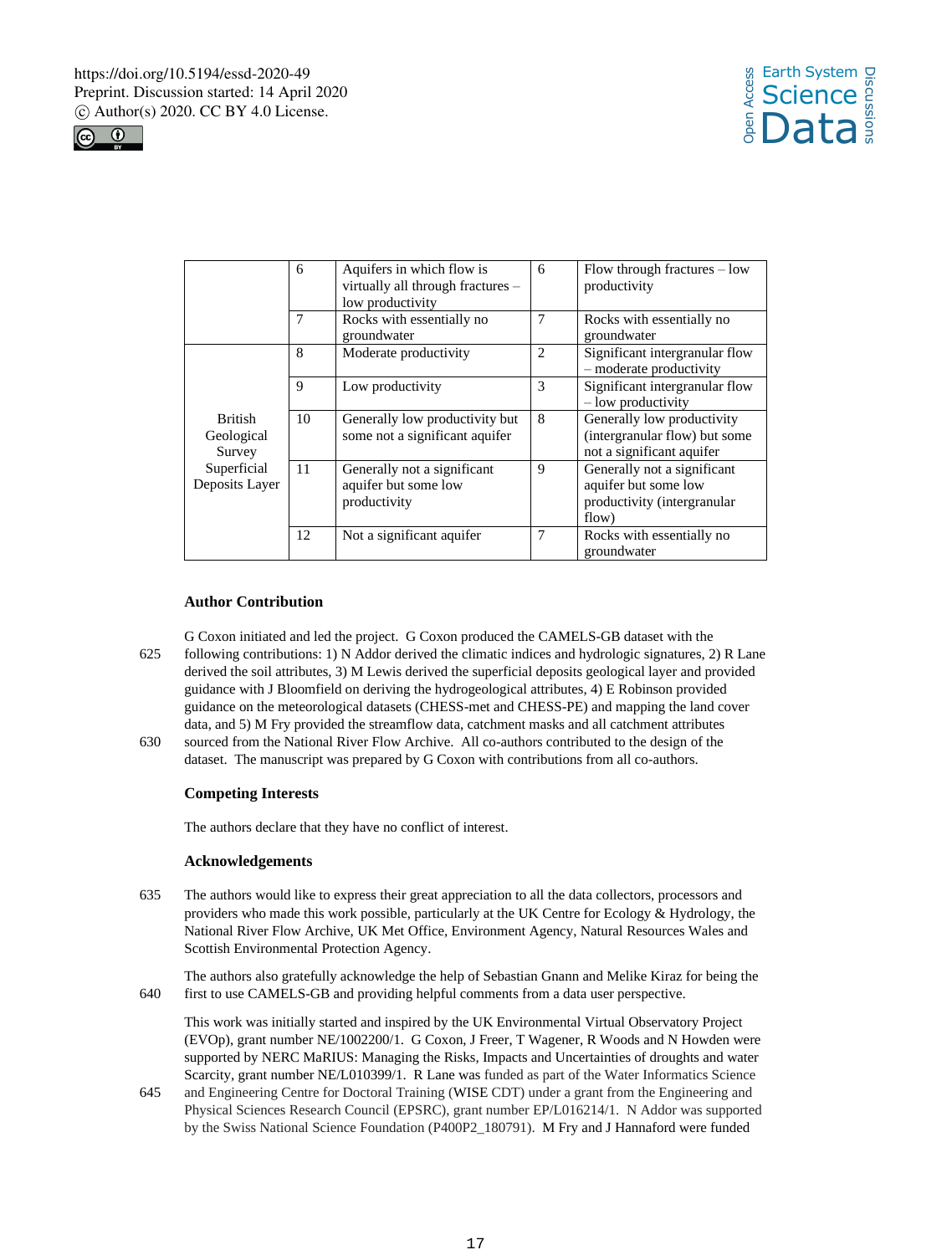



by National Environment Research Council as part of the National Capability programmes Hydro-JULES (award number NE/S017380/1) and UKSCAPE (NE/R016429/1)

650 J Bloomfield and M Lewis publish with permission of the Executive Director, British Geological Survey (NERC/UKRI)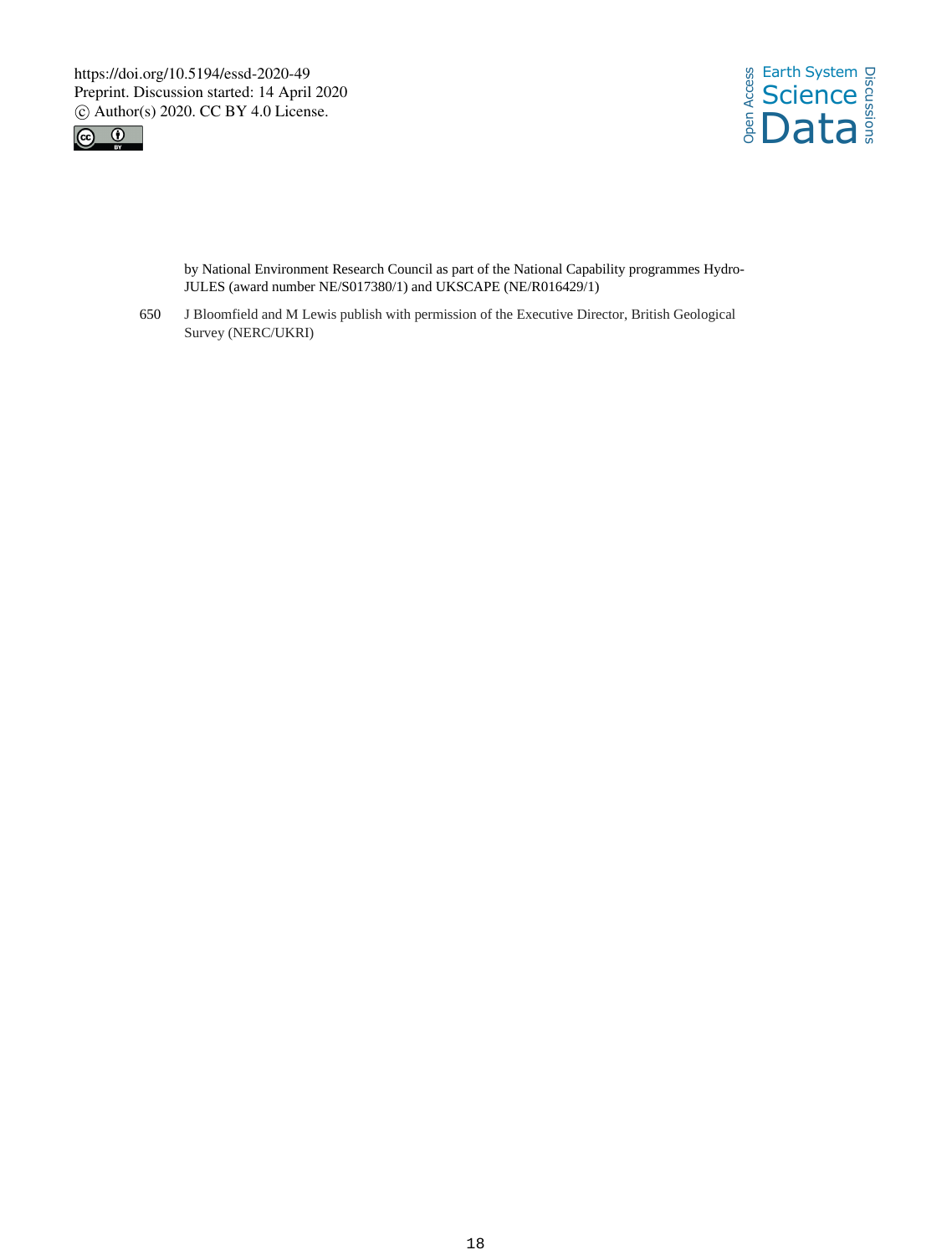



#### **References**

|     | Addor, N., Newman, A. J., Mizukami, N. and Clark, M. P.: The CAMELS data set: catchment        |
|-----|------------------------------------------------------------------------------------------------|
|     | attributes and meteorology for large-sample studies, Hydrol Earth Syst Sci, 21(10), 5293–5313, |
| 655 | doi:10.5194/hess-21-5293-2017. 2017.                                                           |
|     |                                                                                                |

Addor, N., Nearing, G., Prieto, C., Newman, A. J., Le Vine, N. and Clark, M. P.: A Ranking of Hydrological Signatures Based on Their Predictability in Space, Water Resour. Res., 54(11), 8792– 8812, doi:10.1029/2018WR022606, 2018.

Addor, N., Do, H. X., Alvarez-Garreton, C., Coxon, G., Fowler, K. and Mendoza, P. A.: Large-660 sample hydrology: recent progress, guidelines for new datasets and grand challenges, Hydrol. Sci. J., 0(0), 1–14, doi:10.1080/02626667.2019.1683182, 2019.

Allen, R. G., Pereira, L. S., Raes, D. and Smith, M.: Crop evapotranspiration - Guidelines for computing crop water requirements, Food and Agriculture Organization of the United Nations., Rome. [online] Available from: http://www.fao.org/3/X0490E/X0490E00.htm (Accessed 7 October 665 2019), 1998.

Alvarez-Garreton, C., Mendoza, P. A., Boisier, J. P., Addor, N., Galleguillos, M., Zambrano-Bigiarini, M., Lara, A., Puelma, C., Cortes, G., Garreaud, R., McPhee, J. and Ayala, A.: The CAMELS-CL dataset: catchment attributes and meteorology for large sample studies – Chile dataset, Hydrol. Earth Syst. Sci., 22(11), 5817–5846, doi:https://doi.org/10.5194/hess-22-5817-2018, 2018.

670 Ames, D. P., Horsburgh, J. S., Cao, Y., Kadlec, J., Whiteaker, T. and Valentine, D.: HydroDesktop: Web services-based software for hydrologic data discovery, download, visualization, and analysis, Environ. Model. Softw., 37, 146–156, doi:10.1016/j.envsoft.2012.03.013, 2012.

Arsenault, R., Bazile, R., Dallaire, C. O. and Brissette, F.: CANOPEX: A Canadian hydrometeorological watershed database, Hydrol. Process., 30(15), 2734–2736, 675 doi:10.1002/hyp.10880, 2016.

Bayliss, A.: Flood estimation handbook: Catchment descriptors, Institute of Hydrology., 1999.

Berghuijs, W. R., Aalbers, E. E., Larsen, J. R., Trancoso, R. and Woods, R. A.: Recent changes in extreme floods across multiple continents, Env. Res Lett, 8, 2017.

- Best, M. J., Pryor, M., Clark, D. B., Rooney, G. G., Essery, R. L. H., Ménard, C. B., Edwards, J. M., 680 Hendry, M. A., Porson, A., Gedney, N., Mercado, L. M., Sitch, S., Blyth, E., Boucher, O., Cox, P. M., Grimmond, C. S. B. and Harding, R. J.: The Joint UK Land Environment Simulator (JULES), model description – Part 1: Energy and water fluxes, Geosci. Model Dev., 4(3), 677–699, doi:https://doi.org/10.5194/gmd-4-677-2011, 2011.
- BGS: BGS hydrogeology 625k, [online] Available from: 685 https://www.bgs.ac.uk/products/hydrogeology/maps.html (Accessed 8 October 2019), 2019.

Bloomfield, J. P., Allen, D. J. and Griffiths, K. J.: Examining geological controls on baseflow index (BFI) using regression analysis: An illustration from the Thames Basin, UK, J. Hydrol., 373(1), 164– 176, doi:10.1016/j.jhydrol.2009.04.025, 2009.

Blöschl, G., Hall, J., Parajka, J., Perdigão, R. A. P., Merz, B., Arheimer, B., Aronica, G. T., Bilibashi, 690 A., Bonacci, O., Borga, M., Čanjevac, I., Castellarin, A., Chirico, G. B., Claps, P., Fiala, K., Frolova, N., Gorbachova, L., Gül, A., Hannaford, J., Harrigan, S., Kireeva, M., Kiss, A., Kjeldsen, T. R., Kohnová, S., Koskela, J. J., Ledvinka, O., Macdonald, N., Mavrova-Guirguinova, M., Mediero, L., Merz, R., Molnar, P., Montanari, A., Murphy, C., Osuch, M., Ovcharuk, V., Radevski, I., Rogger, M.,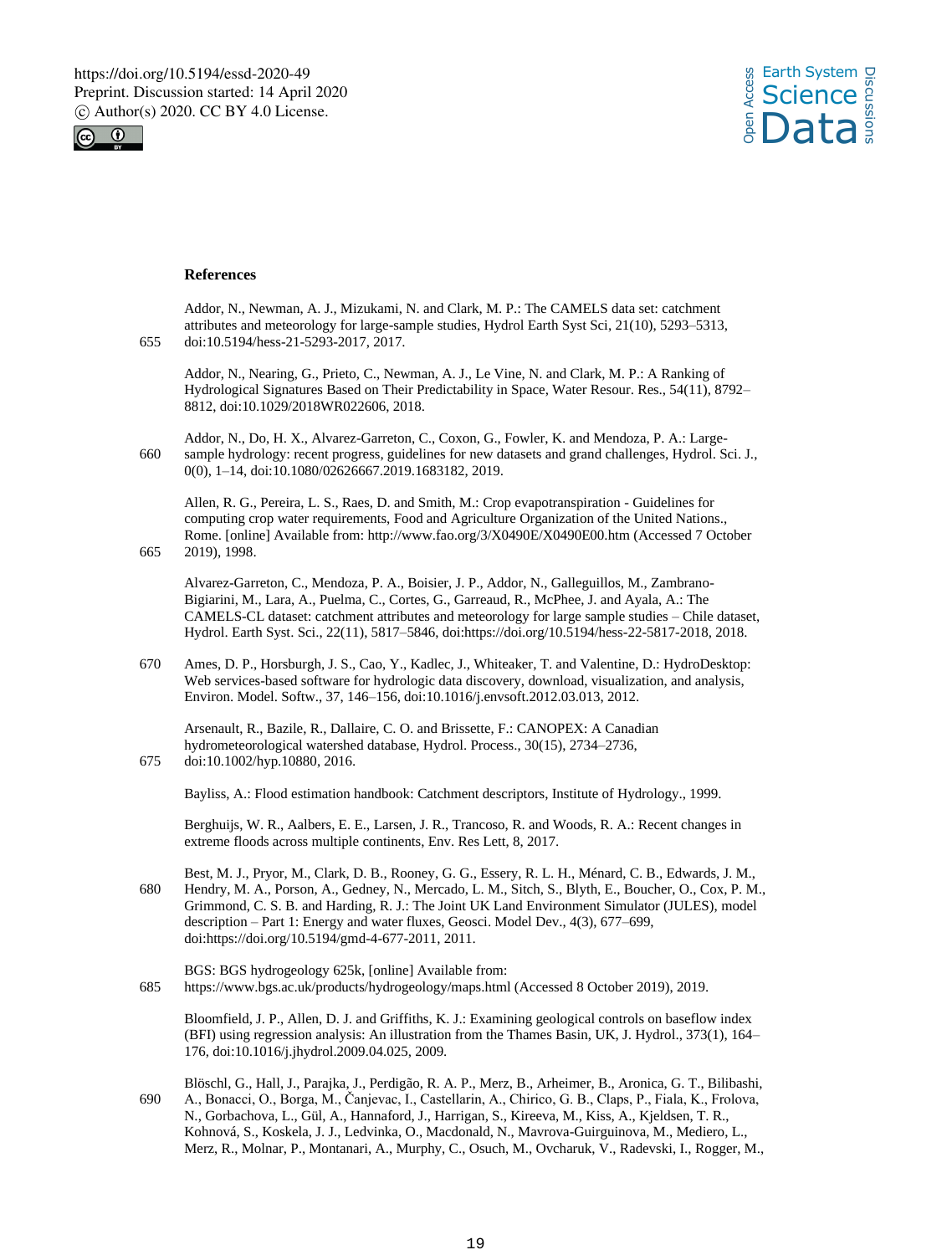



Salinas, J. L., Sauquet, E., Šraj, M., Szolgay, J., Viglione, A., Volpi, E., Wilson, D., Zaimi, K. and 695 Živković, N.: Changing climate shifts timing of European floods, Science, 357(6351), 588–590, doi:10.1126/science.aan2506, 2017.

Blyth, E. M., Martínez-de la Torre, A. and Robinson, E. L.: Trends in evapotranspiration and its drivers in Great Britain: 1961 to 2015, Prog. Phys. Geogr. Earth Environ., 43(5), 666–693, doi:10.1177/0309133319841891, 2019.

700 Brantley, S. L., McDowell, W. H., Dietrich, W. E., White, T. S., Kumar, P., Anderson, S. P., Chorover, J., Lohse, K. A., Bales, R. C., Richter, D. D., Grant, G. and Gaillardet, J.: Designing a network of critical zone observatories to explore the living skin of the terrestrial Earth, Earth Surf. Dyn., 5(4), 841–860, doi:https://doi.org/10.5194/esurf-5-841-2017, 2017.

Buytaert, W., Reusser, D., Krause, S. and Renaud, J.-P.: Why can't we do better than Topmodel?, 705 Hydrol. Process., 22(20), 4175–4179, doi:10.1002/hyp.7125, 2008.

Ceola, S., Arheimer, B., Baratti, E., Blöschl, G., Capell, R., Castellarin, A., Freer, J., Han, D., Hrachowitz, M., Hundecha, Y., Hutton, C., Lindström, G., Montanari, A., Nijzink, R., Parajka, J., Toth, E., Viglione, A. and Wagener, T.: Virtual laboratories: new opportunities for collaborative water science, Hydrol Earth Syst Sci, 19(4), 2101–2117, doi:10.5194/hess-19-2101-2015, 2015.

- 710 Clark, D. B., Mercado, L. M., Sitch, S., Jones, C. D., Gedney, N., Best, M. J., Pryor, M., Rooney, G. G., Essery, R. L. H., Blyth, E., Boucher, O., Harding, R. J., Huntingford, C. and Cox, P. M.: The Joint UK Land Environment Simulator (JULES), model description – Part 2: Carbon fluxes and vegetation dynamics, Geosci. Model Dev., 4(3), 701–722, doi:https://doi.org/10.5194/gmd-4-701-2011, 2011.
- Coron, L., Andréassian, V., Perrin, C., Lerat, J., Vaze, J., Bourqui, M. and Hendrickx, F.: Crash 715 testing hydrological models in contrasted climate conditions: An experiment on 216 Australian catchments, Water Resour. Res., 48(5), doi:10.1029/2011WR011721, 2012.

Cosby, B. J., Hornberger, G. M., Clapp, R. B. and Ginn, T. R.: A Statistical Exploration of the Relationships of Soil Moisture Characteristics to the Physical Properties of Soils, Water Resour. Res., 20(6), 682–690, doi:10.1029/WR020i006p00682, 1984.

720 Coxon, G., Freer, J., Wagener, T., Odoni, N. A. and Clark, M.: Diagnostic evaluation of multiple hypotheses of hydrological behaviour in a limits-of-acceptability framework for 24 UK catchments, Hydrol. Process., 28(25), 6135–6150, doi:10.1002/hyp.10096, 2014.

Coxon, G., Freer, J., Westerberg, I. K., Wagener, T., Woods, R. and Smith, P. J.: A novel framework for discharge uncertainty quantification applied to 500 UK gauging stations, Water Resour. Res., 725 51(7), 5531–5546, doi:10.1002/2014WR016532, 2015.

Coxon, G., Freer, J., Lane, R., Dunne, T., Knoben, W. J. M., Howden, N. J. K., Quinn, N., Wagener, T. and Woods, R.: DECIPHeR v1: Dynamic fluxEs and ConnectIvity for Predictions of HydRology, Geosci. Model Dev., 12(6), 2285–2306, doi:https://doi.org/10.5194/gmd-12-2285-2019, 2019.

Coxon, G., Addor, N., Bloomfield, J. P., Freer, J. E., Fry, M., Hannaford, J., Howden, N. J. K., Lane, 730 R., Lewis, M., Robinson, E. L., Wagener, T. and Woods, R.: Catchment attributes and hydrometeorological timeseries for 671 catchments across Great Britain (CAMELS-GB), NERC Environ. Inf. Data Cent., doi:https://doi.org/10.5285/8344e4f3-d2ea-44f5-8afa-86d2987543a9, 2020.

Dixon, H., Hannaford, J. and Fry, M. J.: The effective management of national hydrometric data: experiences from the United Kingdom, Hydrol. Sci. J., 58(7), 1383–1399, 735 doi:10.1080/02626667.2013.787486, 2013.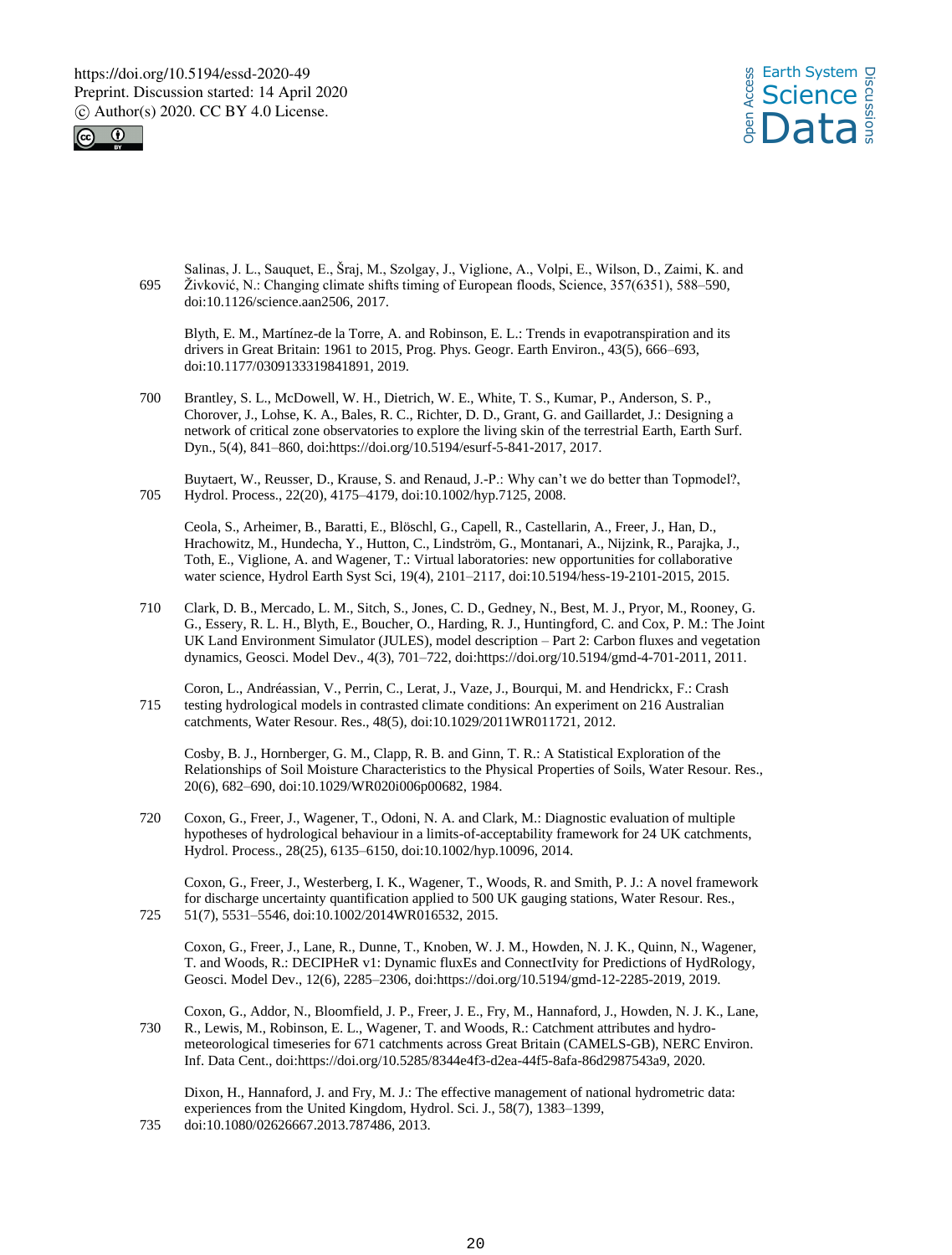



Do, H. X., Gudmundsson, L., Leonard, M. and Westra, S.: The Global Streamflow Indices and Metadata Archive (GSIM) – Part 1: The production of a daily streamflow archive and metadata, Earth Syst. Sci. Data, 10(2), 765–785, doi:https://doi.org/10.5194/essd-10-765-2018, 2018.

Duan, Q., Schaake, J., Andréassian, V., Franks, S., Goteti, G., Gupta, H. V., Gusev, Y. M., Habets, F., 740 Hall, A., Hay, L., Hogue, T., Huang, M., Leavesley, G., Liang, X., Nasonova, O. N., Noilhan, J., Oudin, L., Sorooshian, S., Wagener, T. and Wood, E. F.: Model Parameter Estimation Experiment (MOPEX): An overview of science strategy and major results from the second and third workshops, J. Hydrol., 320(1), 3–17, doi:10.1016/j.jhydrol.2005.07.031, 2006.

Durant, M. J. and Counsell, C. J.: Inventory of reservoirs amounting to 90% of total UK storage, 745 NERC Environ. Inf. Data Cent., doi:https://doi.org/10.5285/f5a7d56c-cea0-4f00-b159-c3788a3b2b38, 2018.

Emmett, B., Gurney, R., McDonald, A., Blair, G., Buytaert, W., Freer, J. E., Haygarth, P., Johnes, P. J., Rees, G., Tetzlaff, D., E, A., Ball, L., Beven, K., M, B., J, B., Brewer, P., J, D., Elkhatib, Y., Field, D., A, G., Greene, S., Huntingford, C., Mackay, E. H., Macklin, M., MacLeod, K., Marshall, K. E.,

750 Odoni, N., Percy, B., Quinn, P., Reaney, S., M, S., B, S., Thomas, N., C, V., Williams, B., Wilkinson, M. and P, Z.: Environmental Virtual Observatory: Final Report, [online] Available from: https://research-information.bris.ac.uk/en/publications/environmental-virtual-observatory(32e19260- 0aae-44fb-a6be-7eeecc497aaa)/export.html (Accessed 12 December 2019), 2014.

Falkenmark, M. and Chapman, T. G.: Comparative Hydrology: An Ecological Approach to Land and 755 Water Resources, Unesco., 1989.

Folland, C. K., Hannaford, J., Bloomfield, J. P., Kendon, M., Svensson, C., Marchant, B. P., Prior, J. and Wallace, E.: Multi-annual droughts in the English Lowlands: a review of their characteristics and climate drivers in the winter half-year, Hydrol. Earth Syst. Sci., 19(5), 2353–2375, doi:https://doi.org/10.5194/hess-19-2353-2015, 2015.

760 Fowler, K. J. A., Peel, M. C., Western, A. W., Zhang, L. and Peterson, T. J.: Simulating runoff under changing climatic conditions: Revisiting an apparent deficiency of conceptual rainfall-runoff models, Water Resour. Res., 52(3), 1820–1846, doi:10.1002/2015WR018068, 2016.

Gnann, S. J., Woods, R. A. and Howden, N. J. K.: Is There a Baseflow Budyko Curve?, Water Resour. Res., 55(4), 2838–2855, doi:10.1029/2018WR024464, 2019.

765 Gudmundsson, L., Do, H. X., Leonard, M. and Westra, S.: The Global Streamflow Indices and Metadata Archive (GSIM) – Part 2: Quality control, time-series indices and homogeneity assessment, Earth Syst. Sci. Data, 10(2), 787–804, doi:https://doi.org/10.5194/essd-10-787-2018, 2018.

Gudmundsson, L., Leonard, M., Do, H. X., Westra, S. and Seneviratne, S. I.: Observed Trends in Global Indicators of Mean and Extreme Streamflow, Geophys. Res. Lett., 46(2), 756–766, 770 doi:10.1029/2018GL079725, 2019.

Gupta, H. V., Perrin, C., Blöschl, G., Montanari, A., Kumar, R., Clark, M. and Andréassian, V.: Large-sample hydrology: a need to balance depth with breadth, Hydrol. Earth Syst. Sci., 18(2), 463– 477, doi:https://doi.org/10.5194/hess-18-463-2014, 2014.

Gustard, A., Bullock, A. and Dixon, J. M.: Low flow estimation in the United Kingdom, [online] 775 Available from: http://nora.nerc.ac.uk/id/eprint/6050/ (Accessed 12 December 2019), 1992.

Hannaford, J.: Development of a strategic data management system for a national hydrological database, the uk national river flow archive, in Hydroinformatics, pp. 637–644, World Scientific Publishing Company., 2004.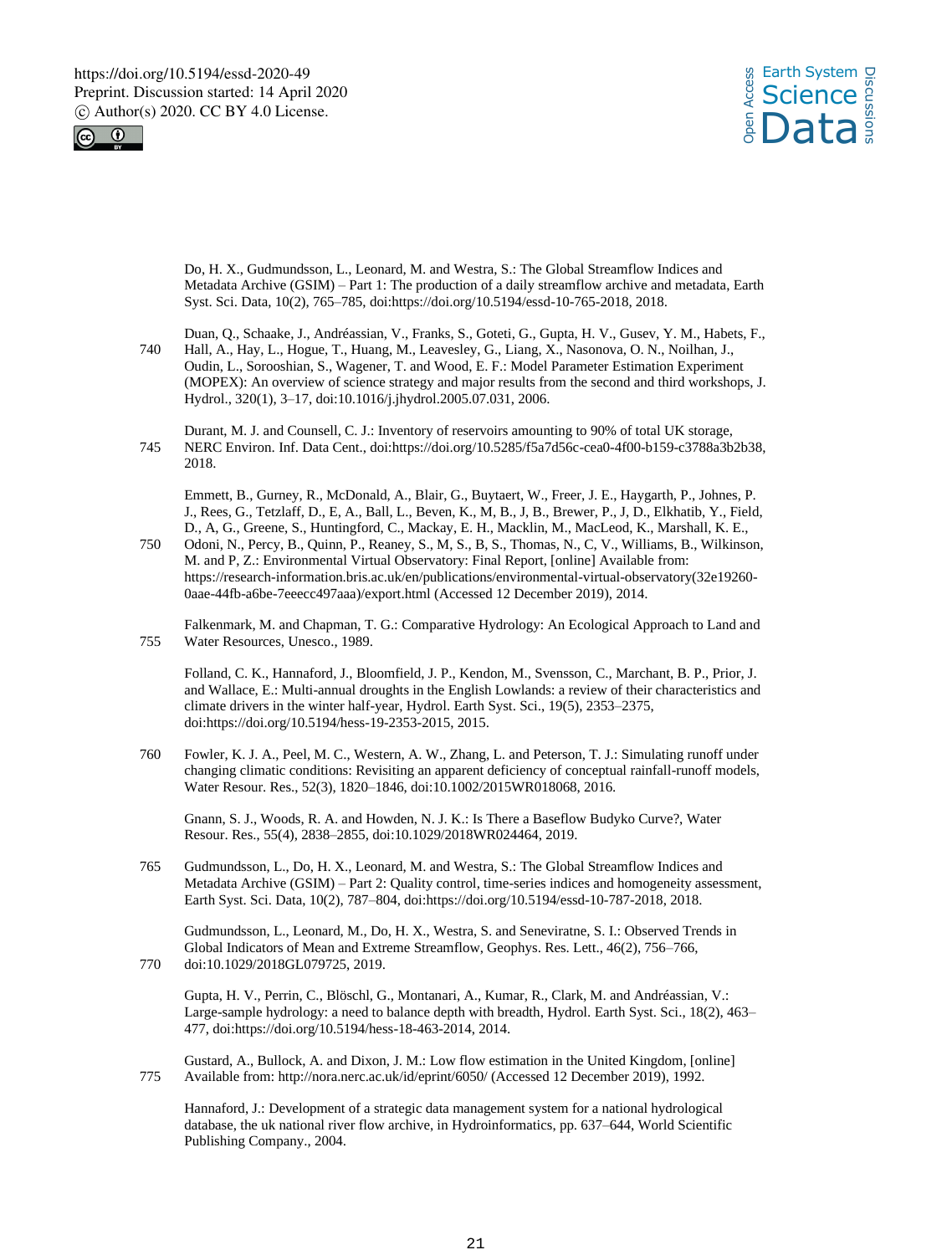



Hannaford, J. and Buys, G.: Trends in seasonal river flow regimes in the UK, J. Hydrol., 475, 158– 780 174, doi:10.1016/j.jhydrol.2012.09.044, 2012.

Hannah, D. M., Demuth, S., Lanen, H. A. J. van, Looser, U., Prudhomme, C., Rees, G., Stahl, K. and Tallaksen, L. M.: Large-scale river flow archives: importance, current status and future needs, Hydrol. Process., 25(7), 1191–1200, doi:10.1002/hyp.7794, 2011.

Harrigan, S., Hannaford, J., Muchan, K. and Marsh, T. J.: Designation and trend analysis of the 785 updated UK Benchmark Network of river flow stations: the UKBN2 dataset, Hydrol. Res., 49(2), 552–567, doi:10.2166/nh.2017.058, 2018.

Hiederer, R.: Mapping Soil Properties for Europe- Spatial Representation of Soil Database Attributes, Luxembourg., 2013a.

Hiederer, R.: Mapping soil typologies: spatial decision support applied to the European Soil 790 Database., Publications Office, Luxembourg. [online] Available from: http://dx.publications.europa.eu/10.2788/87286 (Accessed 20 June 2019b), 2013.

Hough, M. N. and Jones, R. J. A.: The United Kingdom Meteorological Office rainfall and evaporation calculation system: MORECS version 2.0-an overview, Hydrol. Earth Syst. Sci., 1(2), 227–239, doi:https://doi.org/10.5194/hess-1-227-1997, 1997.

- 795 Hughes, M., Hornby, D. D., Bennion, H., Kernan, M., Hilton, J., Phillips, G. and Thomas, R.: The Development of a GIS-based Inventory of Standing Waters in Great Britain together with a Riskbased Prioritisation Protocol, Water Air Soil Pollut. Focus, 4(2), 73–84, doi:10.1023/B:WAFO.0000028346.27904.83, 2004.
- Hutton, C., Wagener, T., Freer, J., Han, D., Duffy, C. and Arheimer, B.: Most computational 800 hydrology is not reproducible, so is it really science?, Water Resour. Res., 52(10), 7548-7555, doi:10.1002/2016WR019285, 2016.

Jenkins, G. J., Perry, M., Prior, J., UKCIP09 and UK Climate Impacts Programme: The climate of the United Kingdom and recent trends, Met Office Hadley Centre, Exeter. [online] Available from: http://www.ukcip.org.uk/images/stories/08\_pdfs/Trends.pdf (Accessed 12 December 2019), 2009.

- 805 Keller, V. D. J., Tanguy, M., Prosdocimi, I., Terry, J. A., Hitt, O., Cole, S. J., Fry, M., Morris, D. G. and Dixon, H.: CEH-GEAR: 1 km resolution daily and monthly areal rainfall estimates for the UK for hydrological and other applications, Earth Syst. Sci. Data, 7(1), 143–155, doi:https://doi.org/10.5194/essd-7-143-2015, 2015.
- Kiang, J. E., Gazoorian, C., McMillan, H., Coxon, G., Le Coz, J., Westerberg, I. K., Belleville, A., 810 Sevrez, D., Sikorska, A. E., Petersen-Øverleir, A., Reitan, T., Freer, J., Renard, B., Mansanarez, V. and Mason, R.: A Comparison of Methods for Streamflow Uncertainty Estimation, Water Resour. Res., 54(10), 7149–7176, doi:10.1029/2018WR022708, 2018.

Koffler, D., Gauster, T. and Laaha, G.: lfstat: Calculation of Low Flow Statistics for Daily Stream Flow Data version 0.9.8 from R-Forge. [online] Available from: https://rdrr.io/rforge/lfstat/ (Accessed 815 7 October 2019), 2016.

Kollat, J. B., Reed, P. M. and Wagener, T.: When are multiobjective calibration trade-offs in hydrologic models meaningful?, Water Resour. Res., 48(3), doi:10.1029/2011WR011534, 2012.

Kuentz, A., Arheimer, B., Hundecha, Y. and Wagener, T.: Understanding hydrologic variability across Europe through catchment classification, Hydrol. Earth Syst. Sci., 21(6), 2863–2879, 820 doi:https://doi.org/10.5194/hess-21-2863-2017, 2017.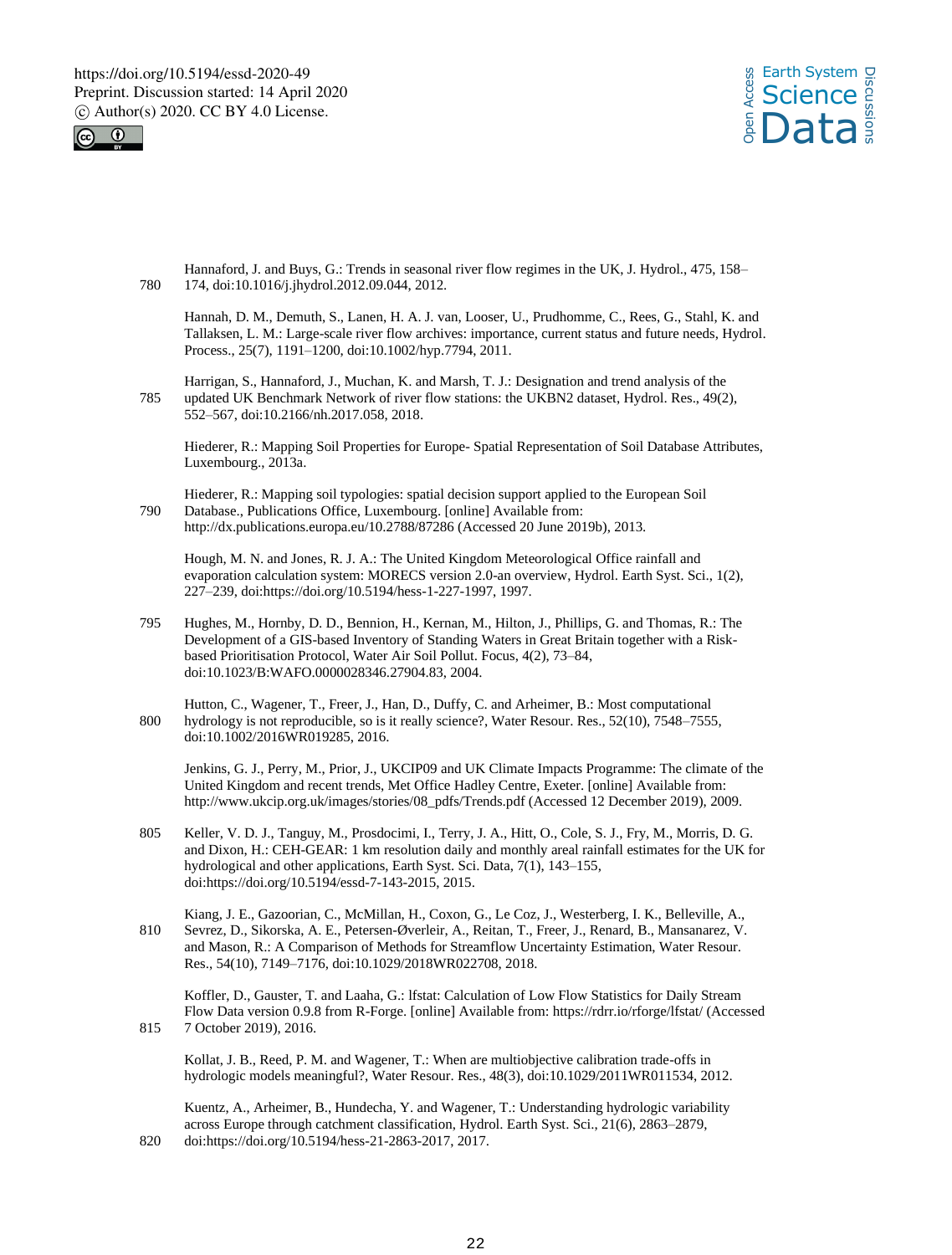



Ladson, A. R., Brown, R., Neal, B. and Nathan, R.: A Standard Approach to Baseflow Separation Using The Lyne and Hollick Filter, Australas. J. Water Resour., 17(1), 25–34, doi:10.7158/13241583.2013.11465417, 2013.

Lane, R. A., Coxon, G., Freer, J. E., Wagener, T., Johnes, P. J., Bloomfield, J. P., Greene, S., 825 Macleod, C. J. A. and Reaney, S. M.: Benchmarking the predictive capability of hydrological models for river flow and flood peak predictions across over 1000 catchments in Great Britain, Hydrol. Earth Syst. Sci., 23(10), 4011–4032, doi:https://doi.org/10.5194/hess-23-4011-2019, 2019.

Lee, H., McIntyre, N., Wheater, H. and Young, A.: Selection of conceptual models for regionalisation of the rainfall-runoff relationship, J. Hydrol., 312(1), 125–147, doi:10.1016/j.jhydrol.2005.02.016, 830 2005.

Lehner, B., Liermann, C. R., Revenga, C., Vörösmarty, C., Fekete, B., Crouzet, P., Döll, P., Endejan, M., Frenken, K., Magome, J., Nilsson, C., Robertson, J. C., Rödel, R., Sindorf, N. and Wisser, D.: High-resolution mapping of the world's reservoirs and dams for sustainable river-flow management, Front. Ecol. Environ., 9(9), 494–502, doi:10.1890/100125, 2011.

- 835 Lewis, E., Quinn, N., Blenkinsop, S., Fowler, H. J., Freer, J., Tanguy, M., Hitt, O., Coxon, G., Bates, P. and Woods, R.: A rule based quality control method for hourly rainfall data and a 1 km resolution gridded hourly rainfall dataset for Great Britain: CEH-GEAR1hr, J. Hydrol., 564, 930–943, doi:10.1016/j.jhydrol.2018.07.034, 2018.
- Marsh, T. and Hannaford, J.: UK hydrometric register. A catalogue of river flow gauging stations and 840 observation wells and boreholes in the United Kingdom together with summary hydrometric and spatial statistics, edited by T. Marsh and J. Hannaford, Centre for Ecology & Hydrology, Wallingford. [online] Available from: http://nora.nerc.ac.uk/id/eprint/3093/ (Accessed 16 July 2019), 2008.

Marsh, T., Cole, G. and Wilby, R.: Major droughts in England and Wales, 1800–2006, Weather, 62(4), 87–93, doi:10.1002/wea.67, 2007.

- 845 McDonnell, J. J., Sivapalan, M., Vaché, K., Dunn, S., Grant, G., Haggerty, R., Hinz, C., Hooper, R., Kirchner, J., Roderick, M. L., Selker, J. and Weiler, M.: Moving beyond heterogeneity and process complexity: A new vision for watershed hydrology, Water Resour. Res., 43(7), doi:10.1029/2006WR005467, 2007.
- McMillan, H., Montanari, A., Cudennec, C., Savenije, H., Kreibich, H., Krueger, T., Liu, J., Mejia, 850 A., Loon, A. V., Aksoy, H., Baldassarre, G. D., Huang, Y., Mazvimavi, D., Rogger, M., Sivakumar, B., Bibikova, T., Castellarin, A., Chen, Y., Finger, D., Gelfan, A., Hannah, D. M., Hoekstra, A. Y., Li, H., Maskey, S., Mathevet, T., Mijic, A., Acuña, A. P., Polo, M. J., Rosales, V., Smith, P., Viglione, A., Srinivasan, V., Toth, E., Nooyen, R. van and Xia, J.: Panta Rhei 2013–2015: global perspectives on hydrology, society and change, Hydrol. Sci. J., 61(7), 1174–1191,

Merz, R. and Blöschl, G.: Regionalisation of catchment model parameters, J. Hydrol., 287(1–4), 95– 123, doi:10.1016/j.jhydrol.2003.09.028, 2004.

Mizukami, N., Clark, M. P., Newman, A. J., Wood, A. W., Gutmann, E. D., Nijssen, B., Rakovec, O. and Samaniego, L.: Towards seamless large-domain parameter estimation for hydrologic models, 860 Water Resour. Res., 53(9), 8020–8040, doi:10.1002/2017WR020401, 2017.

Montanari, A., Young, G., Savenije, H. H. G., Hughes, D., Wagener, T., Ren, L. L., Koutsoyiannis, D., Cudennec, C., Toth, E., Grimaldi, S., Blöschl, G., Sivapalan, M., Beven, K., Gupta, H., Hipsey, M., Schaefli, B., Arheimer, B., Boegh, E., Schymanski, S. J., Baldassarre, G. D., Yu, B., Hubert, P., Huang, Y., Schumann, A., Post, D. A., Srinivasan, V., Harman, C., Thompson, S., Rogger, M.,

<sup>855</sup> doi:10.1080/02626667.2016.1159308, 2016.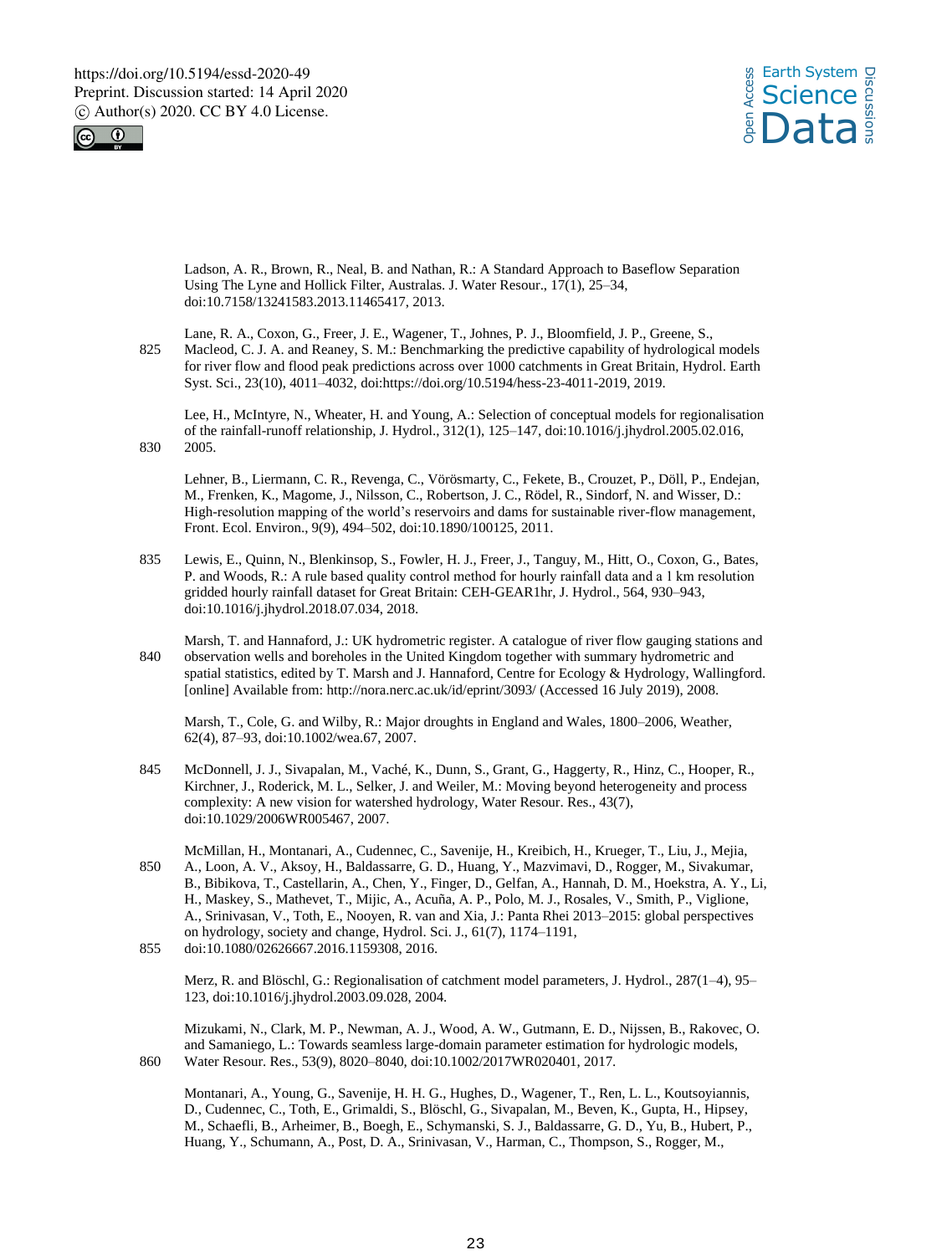



865 Viglione, A., McMillan, H., Characklis, G., Pang, Z. and Belyaev, V.: "Panta Rhei—Everything Flows": Change in hydrology and society—The IAHS Scientific Decade 2013–2022, Hydrol. Sci. J., 58(6), 1256–1275, doi:10.1080/02626667.2013.809088, 2013.

Moore, R. V., Morris, D. G. and Flavin, R. W.: CEH digital river network of Great Britain (1:50,000), EIDC [online] Available from: https://catalogue.ceh.ac.uk/id/7d5e42b6-7729-46c8-99e9- 870 f9e4efddde1d (Accessed 2 November 2019), 2000.

Morris, D. G. and Flavin, R. W.: A digital terrain model for hydrology, in Proc 4th International Symposium on Spatial Data Handling, vol. 1, pp. 250–262, Zürich., 1990.

Muchan, K. and Dixon, H.: Ensuring hydrometric data are fit-for-purpose through a national Service Level Agreement, , 7, 2014.

875 Nelson, B.: Data sharing: Empty archives, Nature, 461(7261), 160–163, doi:10.1038/461160a, 2009.

NERC: Flood Studies Report, London., 1975.

Newman, A. J., Clark, M. P., Sampson, K., Wood, A., Hay, L. E., Bock, A., Viger, R. J., Blodgett, D., Brekke, L., Arnold, J. R., Hopson, T. and Duan, Q.: Development of a large-sample watershed-scale hydrometeorological data set for the contiguous USA: data set characteristics and assessment of 880 regional variability in hydrologic model performance, Hydrol Earth Syst Sci, 19(1), 209–223,

doi:10.5194/hess-19-209-2015, 2015.

Parajka, J., Merz, R. and Blöschl, G.: A comparison of regionalisation methods for catchment model parameters, Hydrol. Earth Syst. Sci., 9(3), 157–171, doi:https://doi.org/10.5194/hess-9-157-2005, 2005.

885 Pelletier, J. D., Broxton, P. D., Hazenberg, P., Zeng, X., Troch, P. A., Niu, G., Williams, Z., Brunke, M. A. and Gochis, D.: A gridded global data set of soil, intact regolith, and sedimentary deposit thicknesses for regional and global land surface modeling, J. Adv. Model. Earth Syst., 8(1), 41–65, doi:10.1002/2015MS000526, 2016a.

Pelletier, J. D., Broxton, P. D., Hazenberg, P., Zeng, X., Troch, P. A., Niu, G., Williams, Z. C., 890 Brunke, M. A. and Gochis, D.: Global 1-km Gridded Thickness of Soil, Regolith, and Sedimentary Deposit Layers, ORNL DAAC, doi:https://doi.org/10.3334/ORNLDAAC/1304, 2016b.

Perrin, C., Michel, C. and Andréassian, V.: Improvement of a parsimonious model for streamflow simulation, J. Hydrol., 279(1), 275–289, doi:10.1016/S0022-1694(03)00225-7, 2003.

Pool, S., Viviroli, D. and Seibert, J.: Value of a Limited Number of Discharge Observations for 895 Improving Regionalization: A Large-Sample Study Across the United States, Water Resour. Res., 55(1), 363–377, doi:10.1029/2018WR023855, 2019.

Robinson, E. L., Blyth, E., Clark, D. B., Comyn-Platt, E., Finch, J. and Rudd, A. C.: Climate hydrology and ecology research support system potential evapotranspiration dataset for Great Britain (1961-2015) [CHESS-PE], NERC Environ. Inf. Data Cent., doi:https://doi.org/10.5285/8baf805d-900 39ce-4dac-b224-c926ada353b7, 2016.

Robinson, E. L., Blyth, E., Clark, D. B., Comyn-Platt, E., Finch, J. and Rudd, A. C.: Climate hydrology and ecology research support system meteorology dataset for Great Britain (1961-2015) [CHESS-met] v1.2, NERC Environ. Inf. Data Cent., doi:https://doi.org/10.5285/b745e7b1-626c-4cccac27-56582e77b900, 2017a.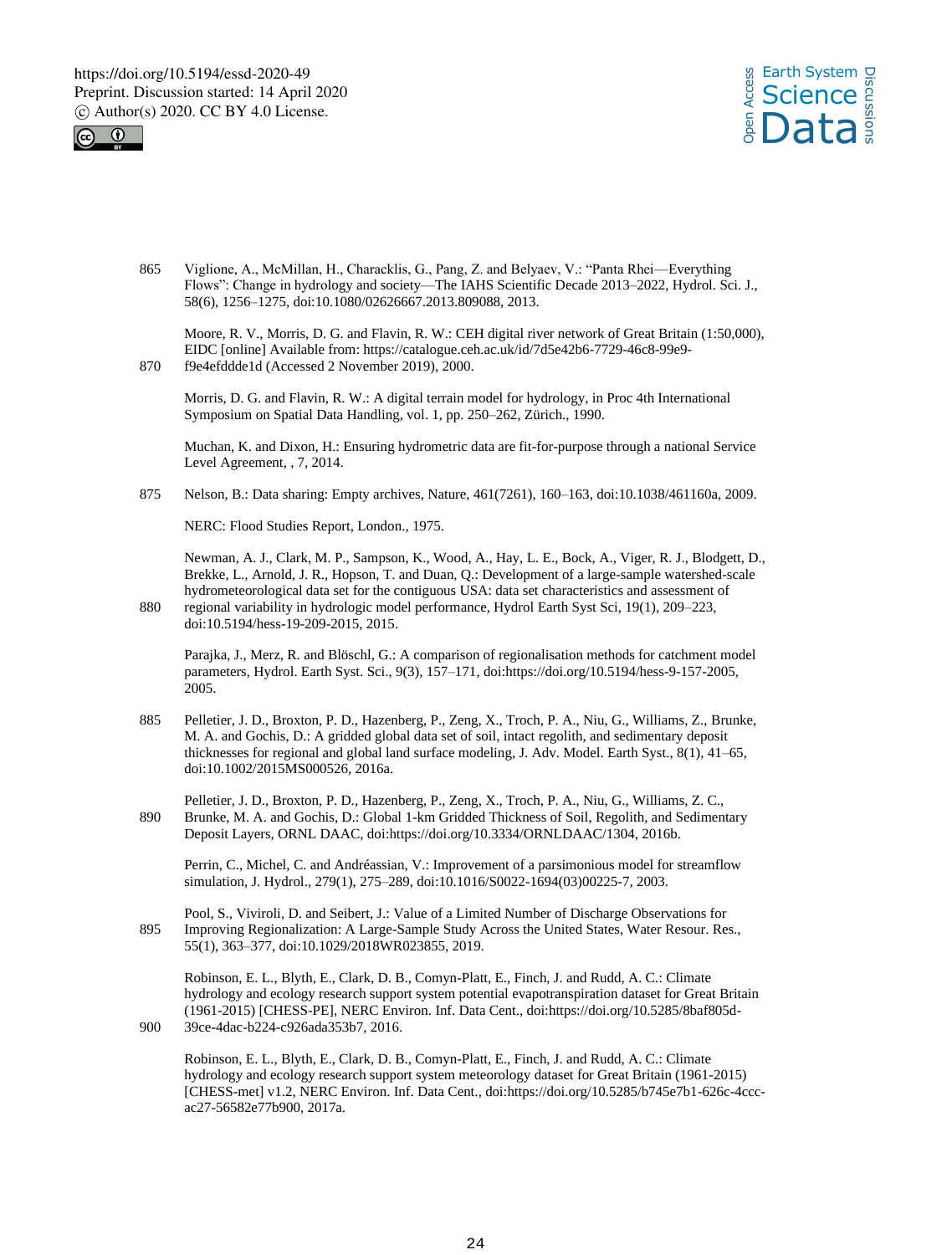



905 Robinson, E. L., Blyth, E. M., Clark, D. B., Finch, J. and Rudd, A. C.: Trends in atmospheric evaporative demand in Great Britain using high-resolution meteorological data, Hydrol. Earth Syst. Sci., 21(2), 1189–1224, doi:https://doi.org/10.5194/hess-21-1189-2017, 2017b.

Rowland, C. S., Morton, R. D., Carrasco, L., McShane, G., O'Neil, A. W. and Wood, C. M.: Land Cover Map 2015 (1km percentage target class, GB), NERC Environ. Inf. Data Cent., 910 doi:https://doi.org/10.5285/505d1e0c-ab60-4a60-b448-68c5bbae403e, 2017.

Samaniego, L., Kumar, R. and Attinger, S.: Multiscale parameter regionalization of a grid-based hydrologic model at the mesoscale, Water Resour. Res., 46(5), doi:10.1029/2008WR007327, 2010.

Sawicz, K., Wagener, T., Sivapalan, M., Troch, P. A. and Carrillo, G.: Catchment classification: empirical analysis of hydrologic similarity based on catchment function in the eastern USA, Hydrol. 915 Earth Syst. Sci., 15(9), 2895–2911, doi:https://doi.org/10.5194/hess-15-2895-2011, 2011.

Singh, R., Werkhoven, K. van and Wagener, T.: Hydrological impacts of climate change in gauged and ungauged watersheds of the Olifants basin: a trading-space-for-time approach, Hydrol. Sci. J., 59(1), 29–55, doi:10.1080/02626667.2013.819431, 2014.

Stahl, K., Hisdal, H., Hannaford, J., Tallaksen, L. M., Lanen, H. A. J. van, Sauquet, E., Demuth, S., 920 Fendekova, M. and Jódar, J.: Streamflow trends in Europe: evidence from a dataset of near-natural catchments, Hydrol. Earth Syst. Sci., 14(12), 2367–2382, doi:https://doi.org/10.5194/hess-14-2367- 2010, 2010.

Stevens, A. J., Clarke, D. and Nicholls, R. J.: Trends in reported flooding in the UK: 1884–2013, Hydrol. Sci. J., 61(1), 50–63, doi:10.1080/02626667.2014.950581, 2016.

925 Tanguy, M., Dixon, H., Prosdocimi, I., Morris, D. G. and Keller, V. D. J.: Gridded estimates of daily and monthly areal rainfall for the United Kingdom (1890-2015) [CEH-GEAR], NERC Environ. Inf. Data Cent., doi:https://doi.org/10.5285/33604ea0-c238-4488-813d-0ad9ab7c51ca, 2016.

Tanguy, M., Prudhomme, C., Smith, K. and Hannaford, J.: Historical gridded reconstruction of potential evapotranspiration for the UK, Earth Syst. Sci. Data, 10(2), 951–968,

930 doi:https://doi.org/10.5194/essd-10-951-2018, 2018.

Thompson, N., Barrie, I. A. and Ayles, M.: The Meteorological Office rainfall and evaporation calculation system: MORECS, Meteorol. Off. Bracknell, 1981.

Tyralis, H., Papacharalampous, G. and Tantanee, S.: How to explain and predict the shape parameter of the generalized extreme value distribution of streamflow extremes using a big dataset, J. Hydrol., 935 574, 628–645, doi:10.1016/j.jhydrol.2019.04.070, 2019.

Viglione, A., Borga, M., Balabanis, P. and Blöschl, G.: Barriers to the exchange of hydrometeorological data in Europe: Results from a survey and implications for data policy, J. Hydrol., 394(1), 63–77, doi:10.1016/j.jhydrol.2010.03.023, 2010.

Wagener, T., Sivapalan, M., Troch, P. A., McGlynn, B. L., Harman, C. J., Gupta, H. V., Kumar, P., 940 Rao, P. S. C., Basu, N. B. and Wilson, J. S.: The future of hydrology: An evolving science for a changing world, Water Resour. Res., 46(5), doi:10.1029/2009WR008906, 2010.

Werkhoven, K. van, Wagener, T., Reed, P. and Tang, Y.: Characterization of watershed model behavior across a hydroclimatic gradient, Water Resour. Res., 44(1), doi:10.1029/2007WR006271, 2008.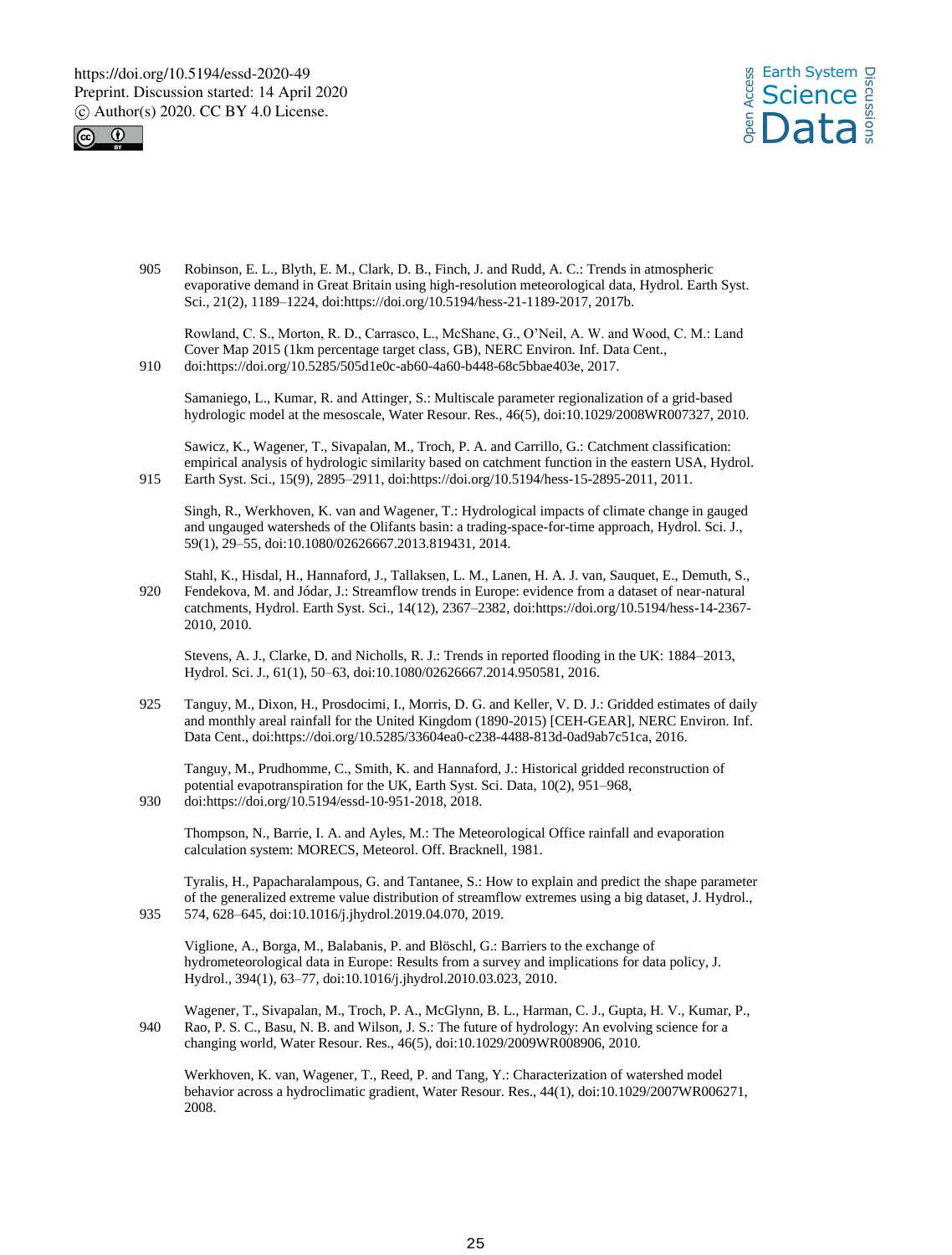



945 Westerberg, I. K., Wagener, T., Coxon, G., McMillan, H. K., Castellarin, A., Montanari, A. and Freer, J.: Uncertainty in hydrological signatures for gauged and ungauged catchments, Water Resour. Res., 52(3), 1847–1865, doi:10.1002/2015WR017635, 2016.

World Meteorological Organization (Geneva): Manual on low-flow estimation and prediction, WMO, Geneva., 2008.

950 Wösten, J. H. M., Lilly, A., Nemes, A. and Le Bas, C.: Development and use of a database of hydraulic properties of European soils, Geoderma, 90(3), 169–185, doi:10.1016/S0016- 7061(98)00132-3, 1999.

Wösten, J. H. M., Pachepsky, Ya. A. and Rawls, W. J.: Pedotransfer functions: bridging the gap between available basic soil data and missing soil hydraulic characteristics, J. Hydrol., 251(3), 123– 955 150, doi:10.1016/S0022-1694(01)00464-4, 2001.

Wösten, J. J. H.: The HYPRES database of hydraulic properties of European soils, in Subsoil compaction; distribution, processes and consequences, edited by R. Horn, J. J. H. van den Akker, and J. Arvidsson, pp. 135–143., 2000.

Yadav, M., Wagener, T. and Gupta, H.: Regionalization of constraints on expected watershed 960 response behavior for improved predictions in ungauged basins, Adv. Water Resour., 30(8), 1756– 1774, doi:10.1016/j.advwatres.2007.01.005, 2007.

Zacharias, S., Bogena, H., Samaniego, L., Mauder, M., Fuß, R., Pütz, T., Frenzel, M., Schwank, M., Baessler, C., Butterbach-Bahl, K., Bens, O., Borg, E., Brauer, A., Dietrich, P., Hajnsek, I., Helle, G., Kiese, R., Kunstmann, H., Klotz, S., Munch, J. C., Papen, H., Priesack, E., Schmid, H. P.,

965 Steinbrecher, R., Rosenbaum, U., Teutsch, G. and Vereecken, H.: A Network of Terrestrial Environmental Observatories in Germany, Vadose Zone J., 10(3), 955, doi:10.2136/vzj2010.0139, 2011.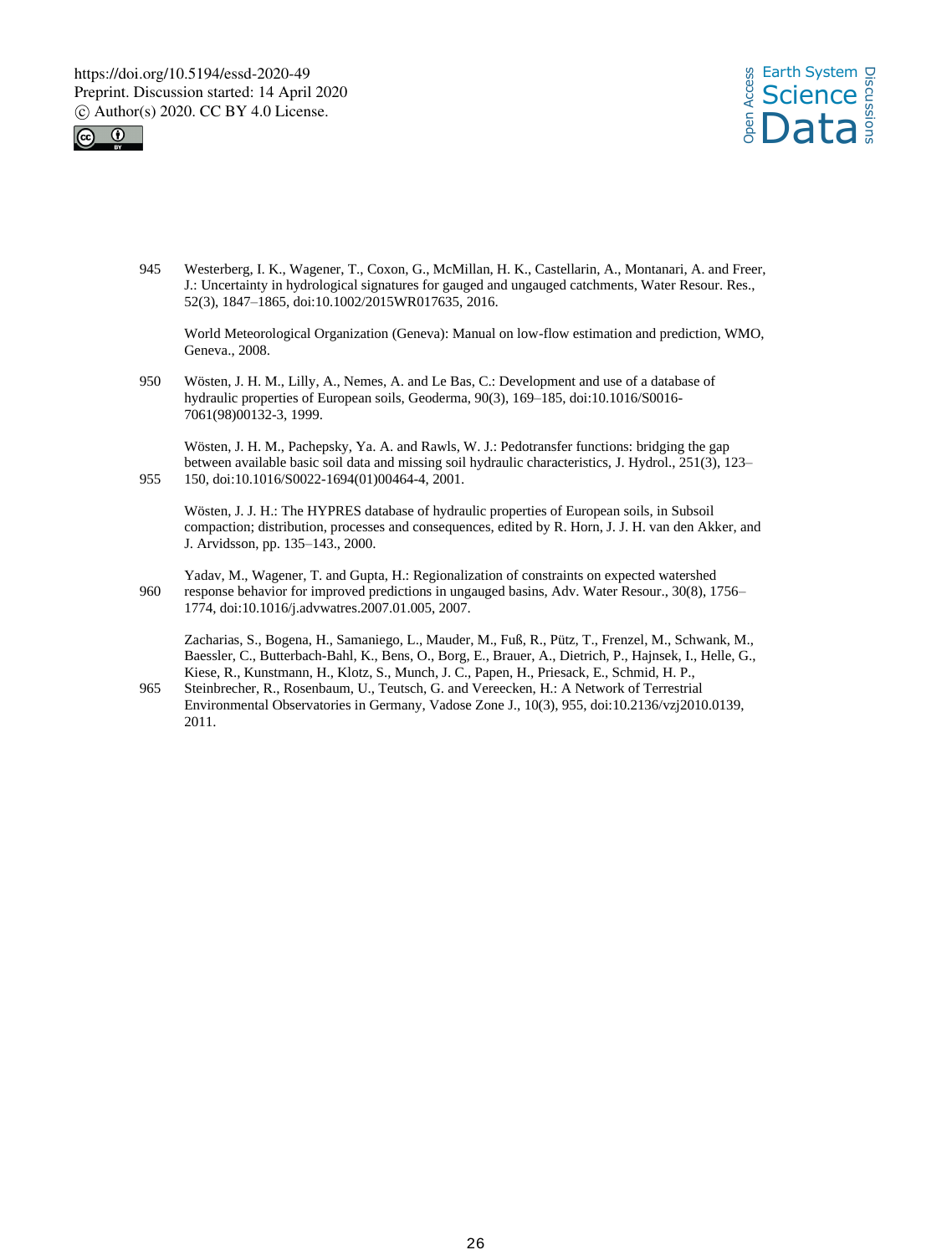



# **Tables**

970 Table 1 Summary table of catchment hydro-meteorological timeseries available in CAMELS-GB

| <b>Timeseries</b><br><b>Class</b>                                                               | <b>Timeseries</b><br><b>Name</b>                      | <b>Description</b>                                                                                                                                                                                 | Unit                                                | Data Source                                                            |
|-------------------------------------------------------------------------------------------------|-------------------------------------------------------|----------------------------------------------------------------------------------------------------------------------------------------------------------------------------------------------------|-----------------------------------------------------|------------------------------------------------------------------------|
|                                                                                                 | precipitation                                         | catchment daily averaged precipitation                                                                                                                                                             | mm<br>$day^{-1}$                                    | <b>CEH-GEAR</b><br>(Keller et al.,<br>2015:<br>Tanguy et al.,<br>2016) |
| Meteorological                                                                                  | pet                                                   | catchment daily averaged potential<br>evapotranspiration for a well-watered grass<br>(Penman-Monteith equation)                                                                                    | mm<br>$day^{-1}$                                    | <b>CHESS-PE</b>                                                        |
| <b>Timeseries</b><br>(available from<br>$1st$ October<br>$1970 - 30$ <sup>th</sup><br>September | peti                                                  | catchment daily averaged potential<br>evapotranspiration for a well-watered grass<br>(Penman-Monteith equation with a<br>correction added for interception on days<br>where rainfall has occurred) | mm<br>$day^{-1}$                                    | (Robinson et<br>al., 2017a,<br>2017 <sub>b</sub>                       |
| 2015)                                                                                           | temperature<br>windspeed<br>humidity<br>shortwave_rad | catchment daily averaged temperature<br>catchment daily averaged wind speed<br>catchment daily averaged specific<br>humidity<br>catchment daily averaged downward short<br>wave radiation          | $^{\circ}C$<br>$m s-1$<br>$g kg^{-1}$<br>$W m^{-2}$ | CHESS-met<br>(Robinson et<br>al., $2017a$ )                            |
|                                                                                                 | longwave rad                                          | catchment daily averaged longwave<br>radiation                                                                                                                                                     | $W m^{-2}$                                          |                                                                        |
| <b>Hydrological</b><br><b>Timeseries</b><br>(available from                                     | discharge_spec                                        | catchment specific discharge (converted to<br>mm day <sup>-1</sup> using catchment areas described<br>in Section $6.1$ )                                                                           | mm<br>$day^{-1}$                                    | <b>UK</b> National<br><b>River Flow</b>                                |
| 1 <sup>st</sup> October<br>$1970 - 30$ <sup>th</sup><br>September<br>2015                       | discharge vol                                         | catchment discharge                                                                                                                                                                                | $m^3$ s <sup>-1</sup>                               | Archive<br>using the<br>NRFA API*                                      |

\* https://nrfaapps.ceh.ac.uk/nrfa/nrfa-api.html, data downloaded on the 27th March 2019, last access to website 11 December 2019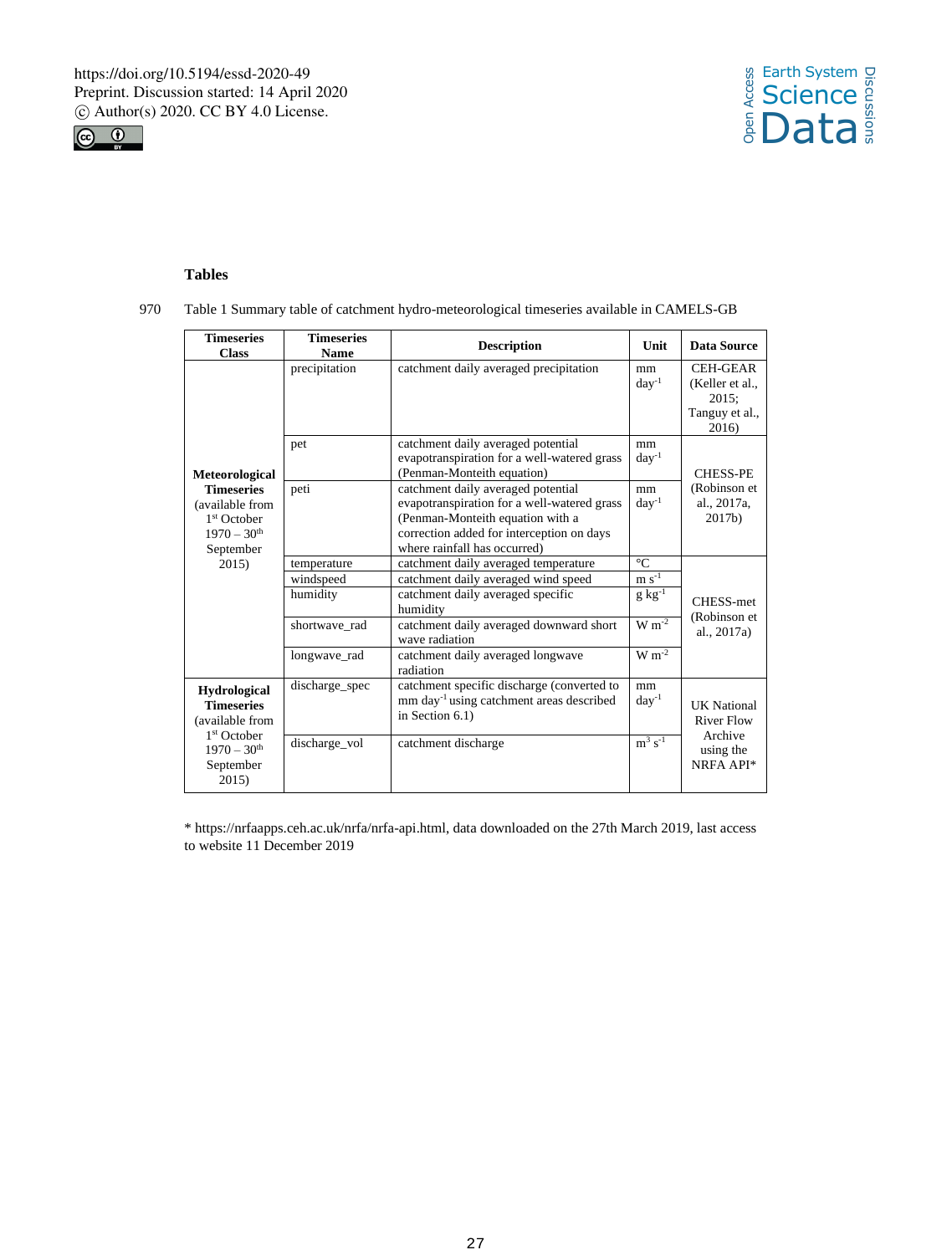



| <b>Attribute Class</b>                   | <b>Attribute Name</b> | <b>Description</b>                                                        | Unit                     | <b>Data Source</b>     |
|------------------------------------------|-----------------------|---------------------------------------------------------------------------|--------------------------|------------------------|
|                                          | gauge_id              | catchment identifier (corresponds to                                      | L,                       |                        |
|                                          |                       | the gauging station ID provided by                                        |                          |                        |
|                                          |                       | the NRFA)                                                                 |                          |                        |
|                                          | gauge_name            | gauge name (river name followed                                           | $\overline{\phantom{a}}$ | <b>UK</b> National     |
|                                          |                       | by gauging station name)                                                  |                          | <b>River Flow</b>      |
|                                          | gauge_lat             | gauge latitude                                                            | $\circ$                  | Archive                |
|                                          | gauge_lon             | gauge longitude                                                           | $\circ$                  | using the<br>NRFA API* |
|                                          | gauge_easting         | gauge easting                                                             | m                        |                        |
|                                          | gauge_northing        | gauge northing                                                            | m                        |                        |
| <b>Location</b> and<br><b>Topography</b> | gauge_elev            | gauge elevation                                                           | m.a.s.l                  |                        |
|                                          | area                  | catchment area                                                            | km <sup>2</sup>          | CEH's                  |
|                                          | dpsbar                | catchment mean drainage path                                              | $m \text{ km}^{-1}$      | Integrated             |
|                                          |                       | slope                                                                     |                          | Hydrological           |
|                                          | elev_mean             | catchment mean elevation                                                  | m.a.s.l                  | Digital                |
|                                          | elev_min              | catchment minimum elevation                                               | m.a.s.1                  | Terrain                |
|                                          | elev 10               | catchment 10 <sup>th</sup> percentile elevation                           | m.a.s.l                  | Model                  |
|                                          | elev_50               | catchment median elevation                                                | m.a.s.l                  | (Morris and            |
|                                          | elev 90               | catchment 90 <sup>th</sup> percentile elevation                           | m.a.s.l                  | Flavin,                |
|                                          | elev_max              | catchment maximum elevation                                               | m.a.s.l                  | 1990)                  |
|                                          | p_mean                | mean daily precipitation                                                  | $mm \, day^{-1}$         |                        |
|                                          | pet_mean              | mean daily PET (Penman-Monteith                                           | $mm \, day^{-1}$         |                        |
|                                          |                       | equation without interception                                             |                          |                        |
|                                          |                       | correction)                                                               |                          |                        |
|                                          | aridity               | aridity, calculated as the ratio of                                       | $\overline{\phantom{a}}$ |                        |
|                                          |                       | mean daily potential                                                      |                          |                        |
|                                          |                       | evapotranspiration to mean daily                                          |                          |                        |
|                                          |                       | precipitation                                                             |                          |                        |
|                                          | p_seasonality         | seasonality and timing of                                                 | $\overline{\phantom{a}}$ |                        |
|                                          |                       | precipitation (estimated using sine                                       |                          |                        |
|                                          |                       | curves to represent the annual                                            |                          |                        |
|                                          |                       | temperature and precipitation                                             |                          |                        |
|                                          |                       | cycles; positive (negative) values                                        |                          |                        |
|                                          |                       | indicate that precipitation peaks in                                      |                          | Catchment              |
|                                          |                       | summer (winter) and values close                                          |                          | timeseries of          |
|                                          |                       | to zero indicate uniform                                                  |                          | precipitation          |
| <b>Climatic</b>                          |                       | precipitation throughout the year)                                        |                          | , potential            |
| <b>Indices</b>                           | frac_snow             | fraction of precipitation falling as                                      | $\overline{\phantom{a}}$ | evapotranspi           |
| (computed for                            |                       | snow (for days colder than 0°C)                                           |                          | ration and             |
| 1st Oct 1970 to                          | high_prec_freq        | frequency of high precipitation days                                      | days $yr^{-1}$           | temperature            |
| 30th Sept 2015)                          |                       | $(\geq 5$ times mean daily precipitation)                                 |                          | described in           |
|                                          | high_prec_dur         | average duration of high                                                  | days                     | Section 5.1            |
|                                          |                       | precipitation events (number of                                           |                          | and Table 1            |
|                                          |                       | consecutive days $\geq$ 5 times mean<br>daily precipitation)              |                          |                        |
|                                          | high_prec_timing      |                                                                           | season                   |                        |
|                                          |                       | season during which most high<br>precipitation days ( $\geq$ 5 times mean |                          |                        |
|                                          |                       | daily precipitation) occur. If two                                        |                          |                        |
|                                          |                       | seasons register the same number of                                       |                          |                        |
|                                          |                       | events, a value of NaN is given.                                          |                          |                        |
|                                          | low_prec_freq         | frequency of dry days (< 1mm day                                          | days $yr^{-1}$           |                        |
|                                          |                       | $\mathbf{1}$                                                              |                          |                        |
|                                          | low_prec_dur          | average duration of dry periods                                           | days                     |                        |
|                                          |                       | (number of consecutive days <                                             |                          |                        |
|                                          |                       | $1mm$ day <sup>-1</sup> )                                                 |                          |                        |
|                                          | low_prec_timing       | season during which most dry days                                         | season                   |                        |
|                                          |                       | $(< 1$ mm day <sup>-1</sup> ) occur. If two seasons                       |                          |                        |

# Table 2. Summary table of catchment attributes available in CAMELS-GB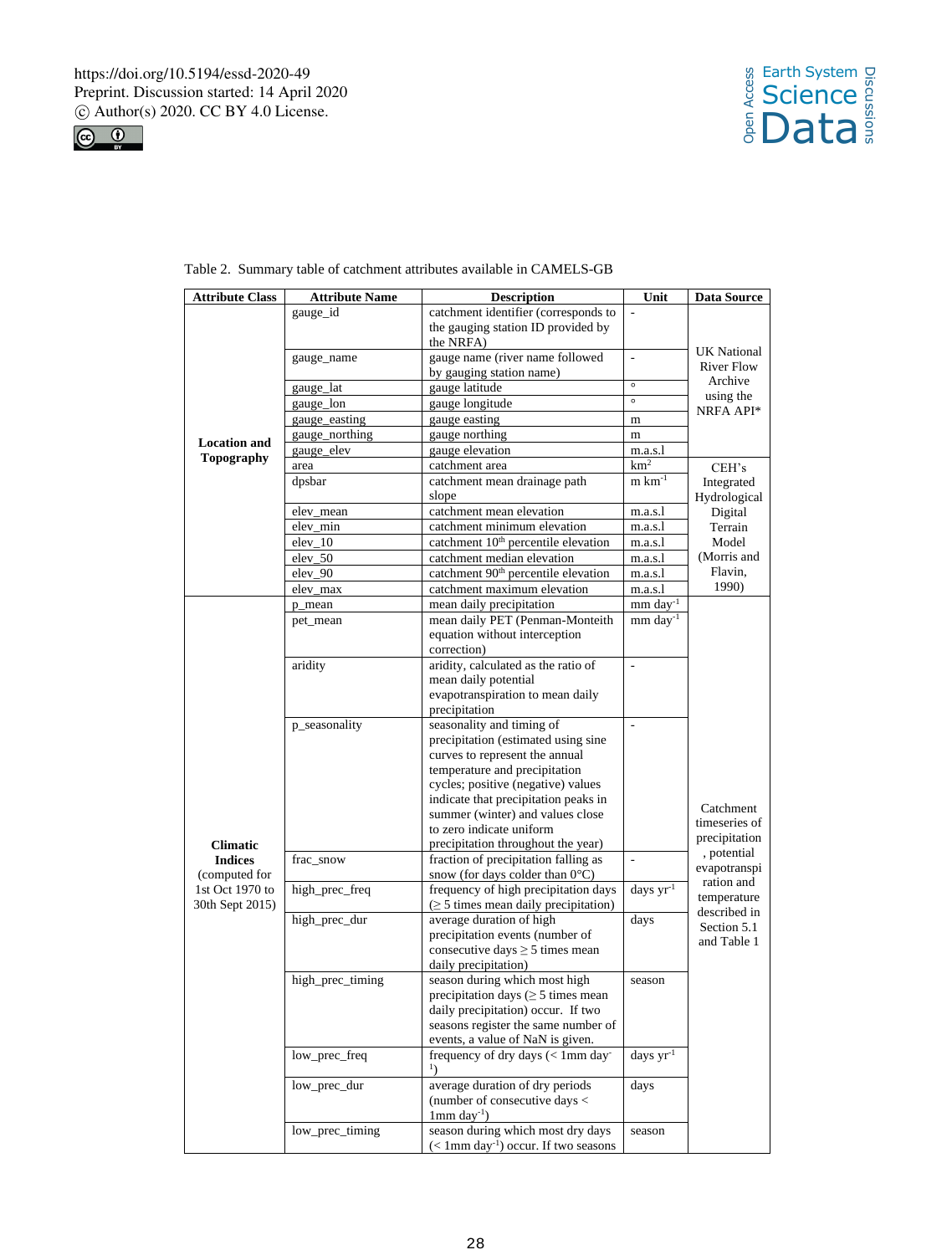



|                   |                    | register the same number of events,<br>a value of NaN is given.          |                       |                              |
|-------------------|--------------------|--------------------------------------------------------------------------|-----------------------|------------------------------|
|                   | q_mean             | mean daily discharge                                                     | $mm \, day^{-1}$      |                              |
|                   | runoff_ratio       | runoff ratio, calculated as the ratio                                    | $\overline{a}$        |                              |
|                   |                    | of mean daily discharge to mean                                          |                       |                              |
|                   |                    | daily precipitation                                                      |                       |                              |
|                   | stream_elas        | streamflow precipitation elasticity                                      | $\frac{1}{2}$         |                              |
|                   |                    | (sensitivity of streamflow to                                            |                       |                              |
|                   |                    | changes in precipitation at the                                          |                       |                              |
|                   |                    | annual timescale, using the mean                                         |                       |                              |
|                   |                    | daily discharge as reference)                                            |                       |                              |
|                   | slope_fdc          | slope of the flow duration curve                                         | ÷,                    |                              |
|                   |                    | (between the log-transformed $33rd$                                      |                       |                              |
|                   |                    | and 66 <sup>th</sup> streamflow percentiles)                             |                       |                              |
|                   | baseflow index     | baseflow index (ratio of mean daily                                      |                       |                              |
|                   |                    | baseflow to daily discharge,                                             |                       |                              |
|                   |                    | hydrograph separation performed<br>using the Ladson et al., 2013 digital |                       | Catchment                    |
|                   |                    | filter)                                                                  |                       | timeseries of                |
| Hydrologic        | baseflow_index_ceh | baseflow index (ratio of mean daily                                      | L.                    | streamflow                   |
| <b>Signatures</b> |                    | baseflow to daily discharge,                                             |                       | and                          |
| (computed for     |                    | hydrograph separation performed                                          |                       | precipitation                |
| 1st Oct 1970 to   |                    | using the Gustard et al., 1992                                           |                       | described in                 |
| 30th Sept 2015)   |                    | method described in Appendix A)                                          |                       | Sections 5.2                 |
|                   | hfd_mean           | mean half-flow date (date on which                                       | days                  | and $5.1$                    |
|                   |                    | the cumulative discharge since 1                                         | since 1st             | respectively,<br>and Table 1 |
|                   |                    | October reaches half of the annual                                       | October               |                              |
|                   |                    | discharge)                                                               |                       |                              |
|                   | Q <sub>5</sub>     | 5% flow quantile (low flow)                                              | mm day <sup>-1</sup>  |                              |
|                   | O <sub>95</sub>    | 95% flow quantile (high flow)                                            | mm day <sup>-1</sup>  |                              |
|                   | high_q_freq        | frequency of high-flow days $(>9$                                        | days yr <sup>-1</sup> |                              |
|                   |                    | times the median daily flow)                                             |                       |                              |
|                   | high_q_dur         | average duration of high flow                                            | days                  |                              |
|                   |                    | events (number of consecutive days<br>>9 times the median daily flow)    |                       |                              |
|                   | low_q_freq         | frequency of low flow days $(< 0.2$                                      | days yr <sup>-1</sup> |                              |
|                   |                    | times the mean daily flow)                                               |                       |                              |
|                   | low_q_dur          | average duration of low flow events                                      | days                  |                              |
|                   |                    | (number of consecutive days $< 0.2$ )                                    |                       |                              |
|                   |                    | times the mean daily flow)                                               |                       |                              |
|                   | zero_q_freq        | frequency of days with $Q = 0$                                           | $\%$                  |                              |
|                   | dwood_perc         | percentage cover of deciduous                                            | $\%$                  |                              |
|                   |                    | woodland                                                                 |                       |                              |
|                   | ewood_perc         | percentage cover of evergreen                                            | $\frac{0}{0}$         |                              |
|                   |                    | woodland                                                                 |                       |                              |
|                   | grass_perc         | percentage cover of grass and                                            | $\frac{0}{0}$         |                              |
|                   |                    | pasture                                                                  |                       | 1km                          |
|                   | shrub_perc         | percentage cover of medium scale<br>vegetation (shrubs)                  | %                     | percentage<br>target class,  |
| <b>Land Cover</b> | crop_perc          | percentage cover of crops                                                | $\%$                  | <b>Land Cover</b>            |
| <b>Attributes</b> | urban_perc         | percentage cover of suburban and                                         | $\%$                  | Map 2015                     |
|                   |                    | urban                                                                    |                       | (Rowland et                  |
|                   | inwater_perc       | percentage cover of inland water                                         | $\%$                  | al., 2017)                   |
|                   | bares_perc         | percentage cover of bare soil and                                        | $\%$                  |                              |
|                   |                    | rocks                                                                    |                       |                              |
|                   | dom_land_cover     | dominant land cover (the land cover                                      | $\bar{\phantom{a}}$   |                              |
|                   |                    | class that has the highest percentage                                    |                       |                              |
|                   |                    | cover in each catchment)                                                 |                       |                              |
|                   | sand_perc          | percentage sand                                                          | %                     |                              |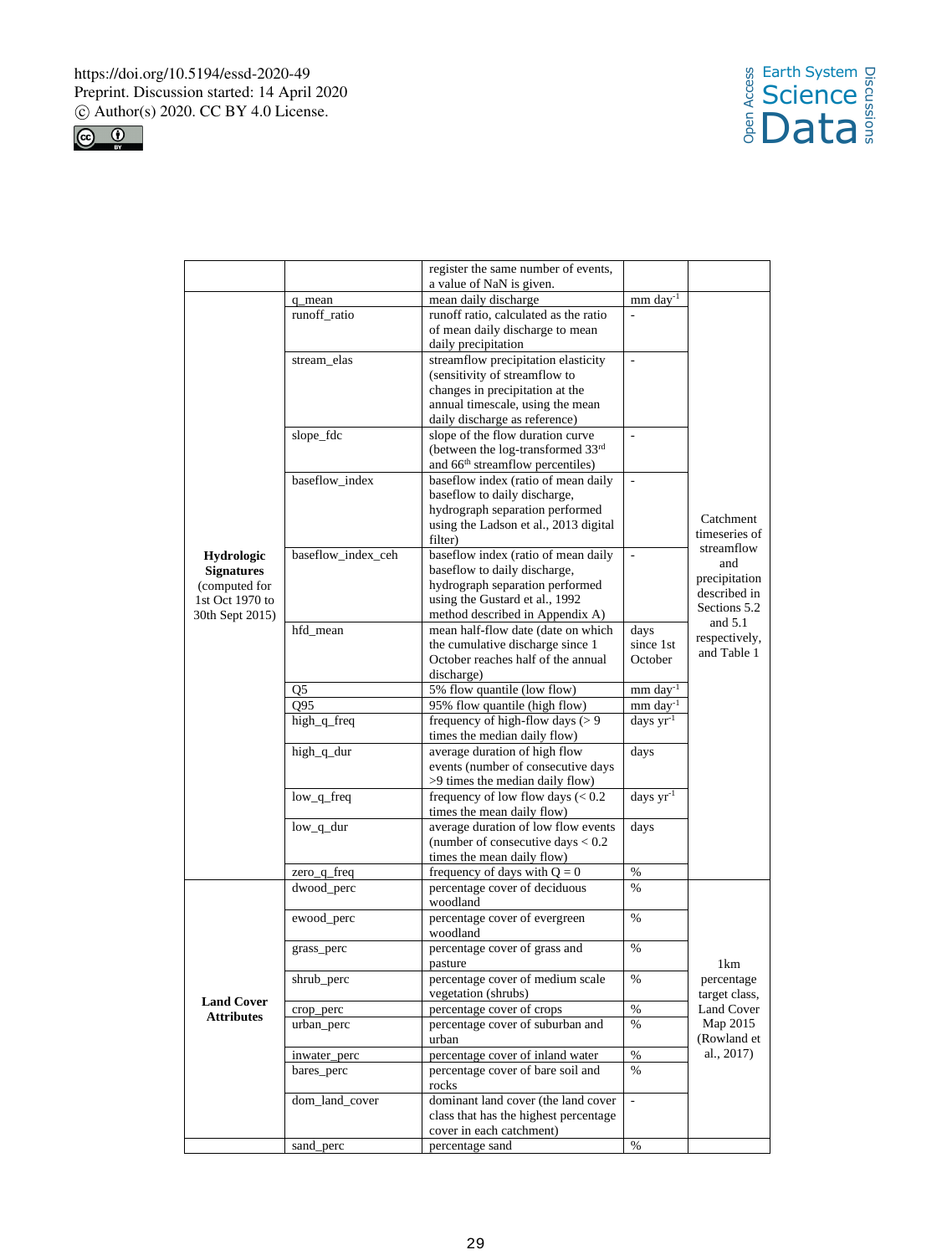



|                              | silt_perc            | percentage silt                       | %                        |                      |
|------------------------------|----------------------|---------------------------------------|--------------------------|----------------------|
|                              | clay_perc            | percentage clay                       | $\%$                     |                      |
|                              | organic_perc         | percentage organic content            | $\%$                     |                      |
|                              | bulkdens             | bulk density                          | $g \text{ cm}^{-3}$      |                      |
|                              | tawc                 | total available water content         | mm                       |                      |
| <b>Soil Attributes</b>       | porosity_cosby       | volumetric porosity (saturated        | $\overline{a}$           | European             |
| Each soil                    |                      | water content estimated using a       |                          | Soil                 |
| attribute (apart             |                      | pedotransfer function based on sand   |                          | Database             |
| from percentage              |                      | and clay fractions)                   |                          | Derived              |
| sand, silt, clay             | porosity_hypres      | volumetric porosity (saturated        | $\overline{\phantom{a}}$ | Data product         |
| and organic                  |                      | water content estimated using a       |                          | (Hiederer,           |
| content) is                  |                      | pedotransfer function based on silt,  |                          | 2013a.               |
| accompanied by               |                      | clay and organic fractions, bulk      |                          | 2013b), and          |
| the 5th, 50th<br>and 95th    |                      | density and topsoil)                  |                          | the modelled         |
| percentile of                | conductivity_cosby   | saturated hydraulic conductivity      | $cm h^{-1}$              | depth to             |
|                              |                      | (estimated using a pedotransfer       |                          | bedrock              |
| that attribute<br>across the |                      | function based on sand and clay       |                          | global               |
| catchment and                |                      | fractions)                            |                          | product              |
| the percentage               | conductivity_hypres  | saturated hydraulic conductivity      | $cm h^{-1}$              | (Pelletier et        |
| missing                      |                      | (estimated using a pedotransfer       |                          | al., 2016b)          |
|                              |                      | function based on silt, clay and      |                          |                      |
|                              |                      | organic fractions, bulk density and   |                          |                      |
|                              |                      | topsoil)                              |                          |                      |
|                              | root_depth           | depth available for roots             | m                        |                      |
|                              | soil_depth_pelletier | depth to bedrock (maximum 50m)        | m                        |                      |
|                              | inter_high_perc      | significant intergranular flow - high | $\frac{0}{0}$            |                      |
|                              |                      | productivity                          |                          |                      |
|                              | inter_mod_perc       | significant intergranular flow -      | $\frac{0}{0}$            |                      |
|                              |                      | moderate productivity                 |                          |                      |
|                              | inter_low_perc       | significant intergranular flow - low  | $\frac{0}{0}$            |                      |
|                              |                      | productivity                          |                          |                      |
|                              | frac_high_perc       | flow through fractures - high         | $\%$                     | British              |
|                              |                      | productivity                          |                          | Geological           |
|                              | frac_mod_perc        | flow through fractures - moderate     | $\frac{0}{0}$            | Survey               |
| <b>Hydrogeology</b>          |                      | productivity                          |                          | hydrogeolog          |
| <b>Attributes</b>            | frac_low_perc        | flow through fractures - low          | $\frac{0}{0}$            | y map (BGS,          |
|                              |                      | productivity                          |                          | $2019$ ) and         |
|                              | no_gw_perc           | rocks with essentially no             | $\%$                     | superficial          |
|                              |                      | groundwater                           |                          | deposits map         |
|                              | low_nsig_perc        | generally low productivity            | $\frac{0}{0}$            |                      |
|                              |                      | (intergranular flow) but some not     |                          |                      |
|                              |                      | significant aquifer                   |                          |                      |
|                              | nsig_low_perc        | generally not significant aquifer but | $\%$                     |                      |
|                              |                      | some low productivity                 |                          |                      |
|                              |                      | (intergranular flow)                  |                          |                      |
|                              | station_type         | gauging station type denoted by the   | $\overline{\phantom{a}}$ |                      |
|                              |                      | following abbreviations (B Broad-     |                          |                      |
|                              |                      | crested weir; C Crump profile         |                          |                      |
|                              |                      | single-crest weir; CB Compound        |                          |                      |
|                              |                      | broad-crested weir; CC Compound       |                          | <b>UK National</b>   |
|                              |                      | Crump weir; <b>EM</b> Electromagnetic |                          | River Flow           |
| <b>Hydrometry</b>            |                      | gauging station; EW Essex weir;       |                          |                      |
|                              |                      | FL Flume; FV Flat V triangular        |                          | Archive<br>using the |
|                              |                      | profile weir; MIS Miscellaneous;      |                          | NRFA API*            |
|                              |                      | TP Rectangular thin-plate weir; US    |                          |                      |
|                              |                      | Ultrasonic gauging station; VA        |                          |                      |
|                              |                      | Velocity-area gauging station; VN     |                          |                      |
|                              |                      | Triangular (V notch) thin-plate       |                          |                      |
|                              |                      | weir). Two abbreviations may be       |                          |                      |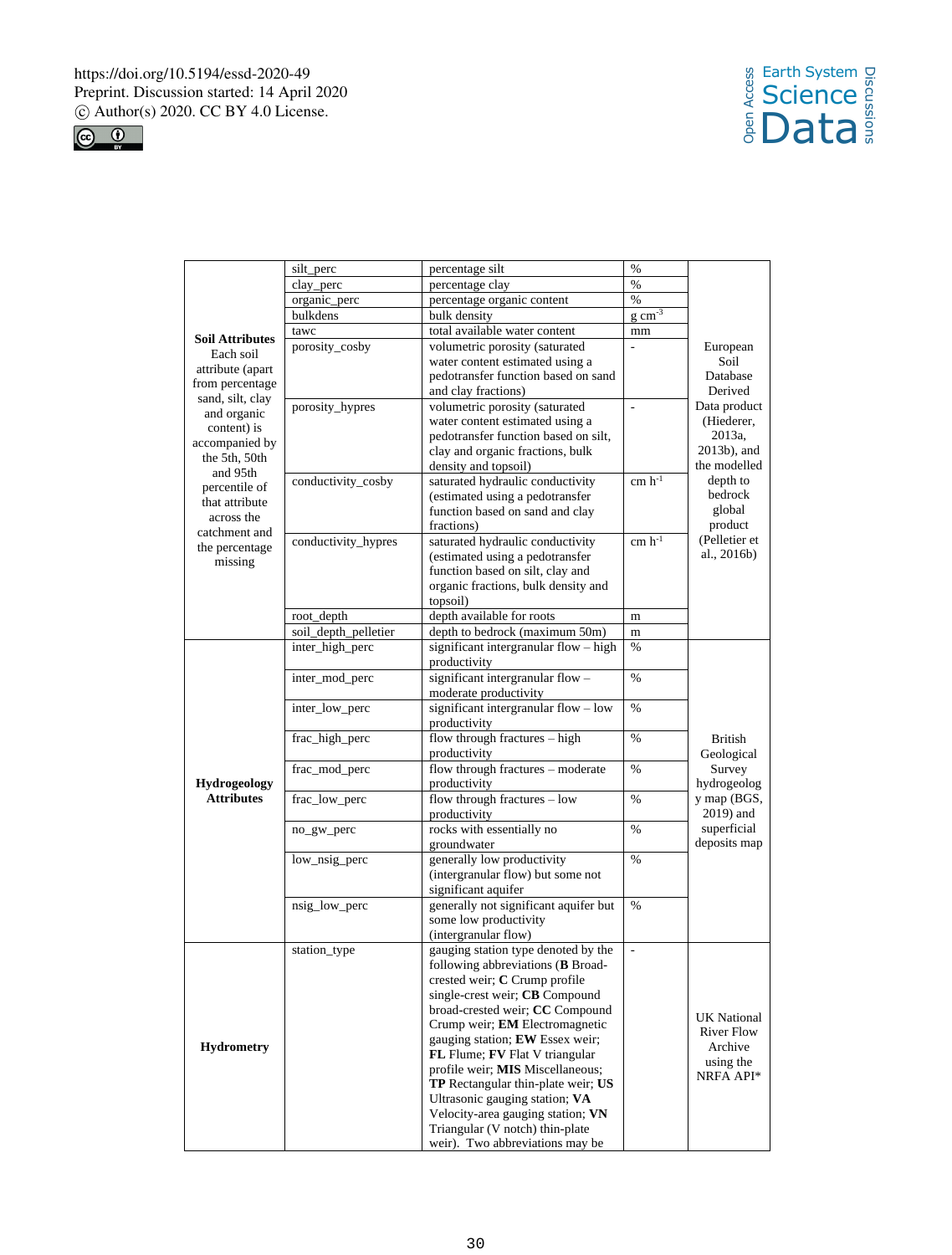



|                           |                                     | applied to each station relating to                                 |                          |                                  |
|---------------------------|-------------------------------------|---------------------------------------------------------------------|--------------------------|----------------------------------|
|                           |                                     | the measurement of low or high                                      |                          |                                  |
|                           |                                     | flows.                                                              |                          |                                  |
|                           | flow_period_start                   | first date that daily flow time series                              | $\overline{\phantom{a}}$ |                                  |
|                           |                                     | provided in CAMELS-GB is                                            |                          |                                  |
|                           |                                     | available for this gauging station                                  |                          | Catchment                        |
|                           | flow_period_end                     | end date that daily flow time series                                | $\overline{\phantom{a}}$ | timeseries of                    |
|                           |                                     | provided in CAMELS-GB are                                           |                          | streamflow                       |
|                           |                                     | available for this gauging station                                  |                          | described in                     |
|                           | flow_perc_complete                  | percentage of days with flow time                                   | $\%$                     | Section 5.2                      |
|                           |                                     | series available from 1 <sup>st</sup> October                       |                          |                                  |
|                           |                                     | $1970 - 31$ <sup>st</sup> September 2015                            |                          |                                  |
|                           | bankfull_flow                       | flow at which the river begins to                                   | $m^3 s^{-1}$             |                                  |
|                           |                                     | overlap the banks at a gauging                                      |                          |                                  |
|                           |                                     | station (obtained from stage-                                       |                          |                                  |
|                           |                                     | discharge relationships so may be                                   |                          | UK National                      |
|                           |                                     | derived by extrapolation)                                           |                          | River Flow                       |
|                           | structurefull_flow                  | flow at which the river begins to the                               | $m^3 s^{-1}$             | Archive                          |
|                           |                                     |                                                                     |                          |                                  |
|                           |                                     | wingwalls of a structure at a<br>gauging                            |                          | using the<br>NRFA API*           |
|                           |                                     |                                                                     |                          |                                  |
|                           |                                     | station (obtained from stage-                                       |                          |                                  |
|                           |                                     | discharge relationships so may be                                   |                          |                                  |
|                           |                                     | derived by extrapolation)                                           |                          |                                  |
|                           | qXX_uncert_upper                    | upper bound of the discharge                                        | $\%$                     |                                  |
|                           |                                     | uncertainty interval for the XX                                     |                          |                                  |
|                           |                                     | percentile flow given as a                                          |                          |                                  |
|                           |                                     | percentage of the XX percentile                                     |                          |                                  |
|                           |                                     | flow – estimates for $XX$ values of                                 |                          |                                  |
|                           |                                     | 5, 25, 50, 75, 95, 99 are provided                                  |                          |                                  |
|                           | qXX_uncert_lower                    | lower bound of the discharge                                        | $\%$                     |                                  |
|                           |                                     | uncertainty interval for the XX                                     |                          |                                  |
|                           |                                     | percentile flow given as a                                          |                          |                                  |
|                           |                                     | percentage of the XX percentile                                     |                          |                                  |
|                           |                                     | flow - estimates for XX values of                                   |                          |                                  |
|                           |                                     | 5, 25, 50, 75, 95, 99 are provided                                  |                          |                                  |
|                           | quncert_meta                        | metadata describing the reasons                                     | $\overline{a}$           | Derived                          |
|                           |                                     | why discharge uncertainty                                           |                          | from Coxon                       |
|                           |                                     | estimates are (not) provided;                                       |                          | et al (2015)                     |
|                           |                                     | <b>Calculated discharge</b>                                         |                          |                                  |
|                           |                                     | uncertainties; No stage-discharge                                   |                          |                                  |
|                           |                                     | measurements available; Less                                        |                          |                                  |
|                           |                                     | than 20 stage-discharge                                             |                          |                                  |
|                           |                                     | measurements available for most                                     |                          |                                  |
|                           |                                     | recent rating; Discharge                                            |                          |                                  |
|                           |                                     | uncertainty estimates not                                           |                          |                                  |
|                           |                                     | provided as the estimated                                           |                          |                                  |
|                           |                                     | uncertainty bounds were deemed to                                   |                          |                                  |
|                           |                                     | not accurately reflect the discharge                                |                          |                                  |
|                           |                                     | uncertainty or because there was no                                 |                          |                                  |
|                           |                                     | sensible relationship between stage                                 |                          |                                  |
|                           |                                     | and discharge.                                                      | Y/N                      |                                  |
|                           | benchmark_catch                     | benchmark catchment (Y indicates<br>the catchment is part of the UK |                          | <b>UK National</b><br>River Flow |
|                           |                                     | Benchmark Network, while N                                          |                          | Archive;                         |
|                           |                                     | indicates that it is not)                                           |                          |                                  |
| Human<br><b>Influence</b> |                                     |                                                                     |                          | Harrigan et<br>al., (2018)       |
| <b>Attributes</b>         |                                     | mean surface water abstraction                                      | $mm$ day <sup>-1</sup>   | <b>Abstractions</b>              |
|                           | surfacewater_abs<br>groundwater_abs | mean groundwater abstraction                                        | mm day <sup>-1</sup>     | and                              |
|                           | discharges                          | mean discharges (daily discharges                                   | $mm \, day^{-1}$         | discharges                       |
|                           |                                     | into water courses from water                                       |                          | sourced                          |
|                           |                                     |                                                                     |                          |                                  |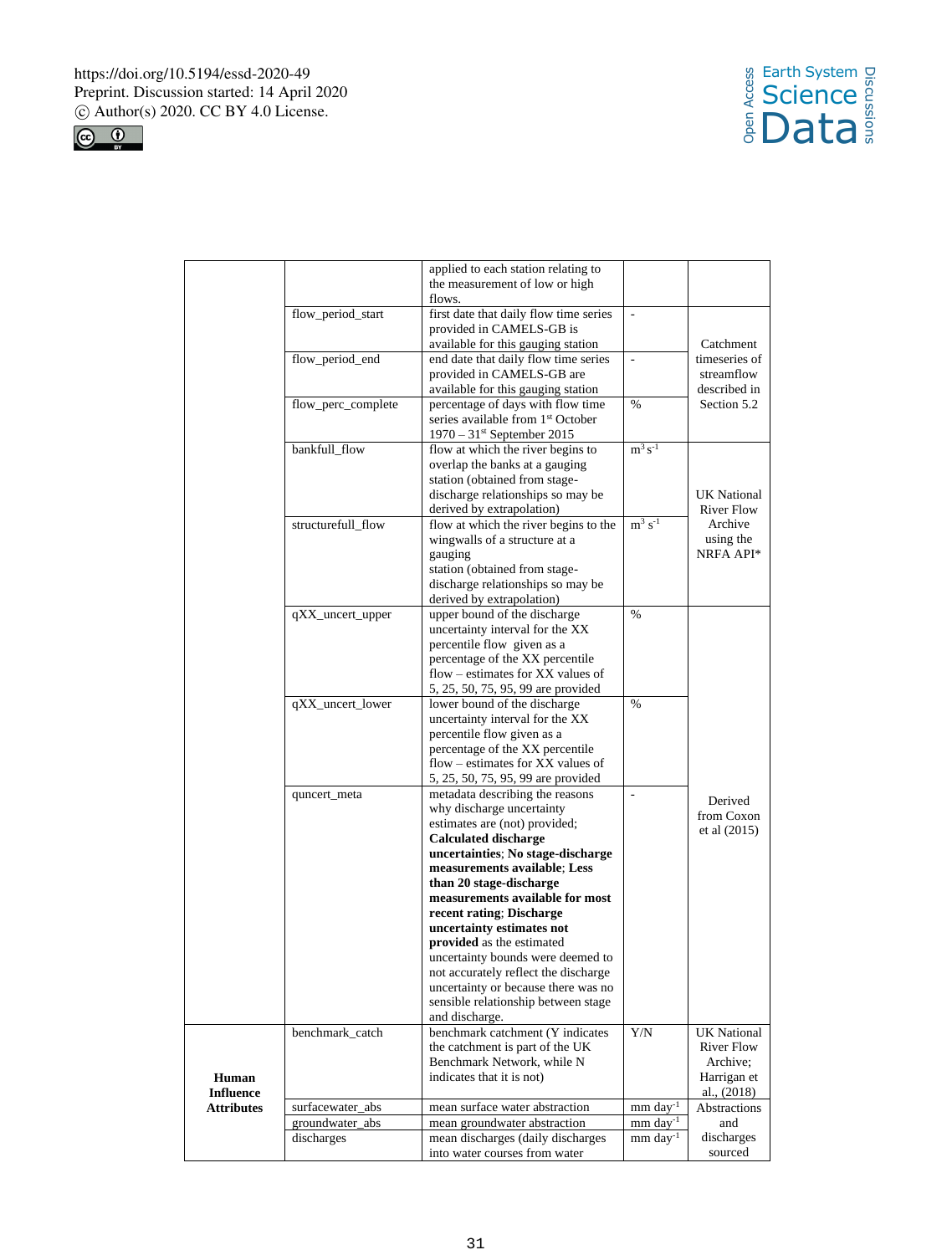



|                       | companies and other discharge                                          |                | from the                              |
|-----------------------|------------------------------------------------------------------------|----------------|---------------------------------------|
|                       | permit holders reported to the                                         |                | Environment                           |
|                       | Environment Agency)                                                    |                | Agency                                |
| abs_agriculture_perc  | percentage of total (groundwater                                       | $\frac{0}{0}$  |                                       |
|                       | and surface water) abstractions in                                     |                |                                       |
|                       | catchment for agriculture                                              |                |                                       |
| abs_amenities_perc    | percentage of total (groundwater                                       | $\frac{0}{0}$  |                                       |
|                       | and surface water) abstractions in                                     |                |                                       |
|                       | catchment for amenities                                                |                |                                       |
| abs_energy_perc       | percentage of total (groundwater                                       | $\frac{0}{0}$  |                                       |
|                       | and surface water) abstractions in                                     |                |                                       |
|                       | catchment for energy production                                        |                |                                       |
| abs_environmental_per | percentage of total (groundwater                                       | $\frac{0}{0}$  |                                       |
| $\mathbf{c}$          | and surface water) abstractions in                                     |                |                                       |
|                       | catchment for environmental                                            |                |                                       |
|                       | purposes                                                               |                |                                       |
| abs_industry_perc     | percentage of total (groundwater                                       | $\frac{0}{6}$  |                                       |
|                       | and surface water) abstractions in                                     |                |                                       |
|                       | catchment for industrial.                                              |                |                                       |
|                       | commercial and public services                                         |                |                                       |
| abs_watersupply_perc  | percentage of total (groundwater                                       | $\frac{0}{0}$  |                                       |
|                       | and surface water) abstractions in                                     |                |                                       |
|                       | catchment for water supply                                             |                |                                       |
| num_reservoir         | number of reservoirs in the                                            |                |                                       |
|                       | catchment                                                              | ML             |                                       |
| reservoir_cap         | total storage capacity of reservoirs<br>in the catchment in megalitres |                |                                       |
| reservoir he          | percentage of total reservoir storage                                  | $\frac{0}{0}$  | UK                                    |
|                       | in catchment used for                                                  |                | Reservoir                             |
|                       | hydroelectricty                                                        |                | Inventory                             |
| reservoir_nav         | percentage of total reservoir storage                                  | $\frac{0}{0}$  | (Durant and<br>Counsell.              |
|                       | in catchment used for navigation                                       |                | $2018$ ) and                          |
| reservoir_drain       | percentage of total reservoir storage                                  | $\%$           | SEPA's                                |
|                       | in catchment used for drainage                                         |                | publicly                              |
| reservoir_wr          | percentage of total reservoir storage                                  | $\%$           | available                             |
|                       | in catchment used for water                                            |                | controlled                            |
|                       | resources                                                              |                | reservoirs                            |
| reservoir_fs          | percentage of total reservoir storage                                  | $\frac{0}{0}$  | register                              |
|                       | in catchment used for flood storage                                    |                | $(\frac{http://map.s}{http://map.s})$ |
| reservoir env         | percentage of total reservoir storage                                  | $\frac{0}{0}$  | epa.org.uk/re                         |
|                       | in catchment used for                                                  |                | servoirsflood                         |
|                       | environmental                                                          |                | map/Map.ht                            |
| reservoir nousedata   | percentage of total reservoir storage                                  | $\frac{0}{0}$  | m, last                               |
|                       | in catchment where no use data                                         |                | access: 11                            |
|                       | were available                                                         |                | December,                             |
| reservoir_year_first  | year the first reservoir in the                                        | L.             | 2019)                                 |
|                       | catchment was built                                                    |                |                                       |
| reservoir_year_last   | year the last reservoir in the                                         | $\overline{a}$ |                                       |
|                       | catchment was built                                                    |                |                                       |
|                       |                                                                        |                |                                       |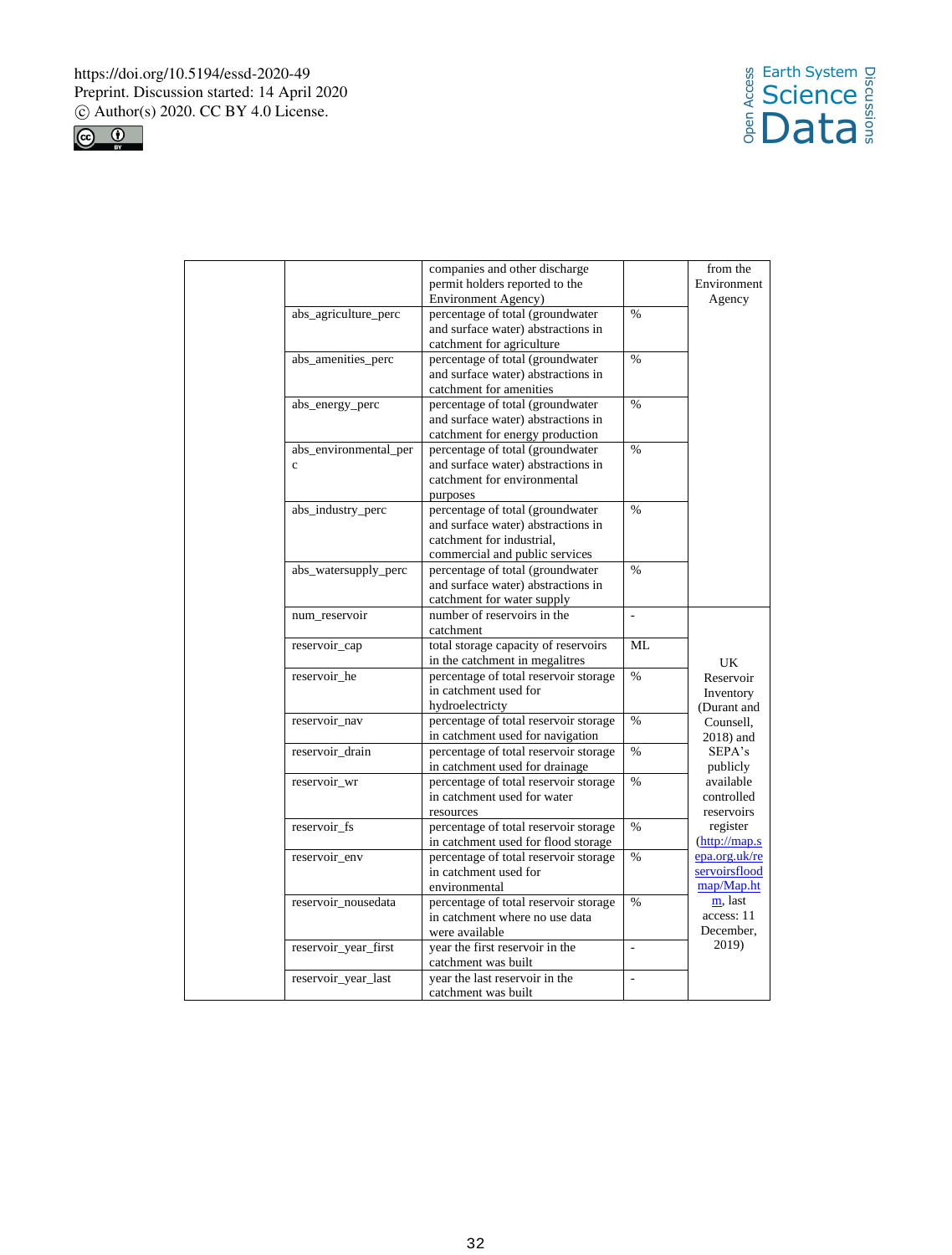







**Figure 1.** a) Number of stations with percentage of available streamflow data for different periods, b) Length of the flow time series for each gauge